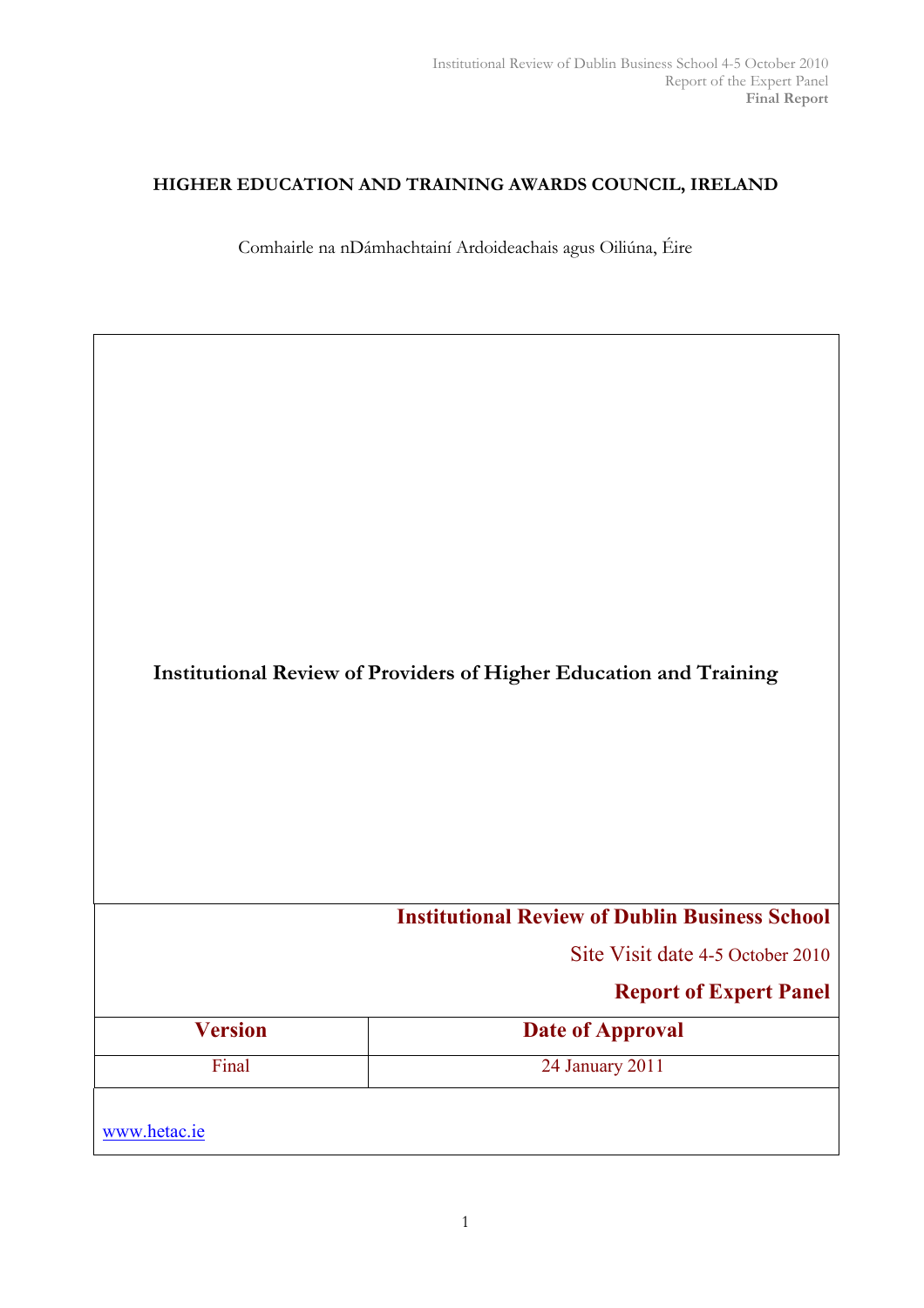# **Contents**

| Introduction              |                                                            | 3  |
|---------------------------|------------------------------------------------------------|----|
|                           | Executive Summary — Report of the Expert Panel             | 5  |
| Background to Institution |                                                            | 6  |
|                           | <b>Institutional Review Methodology</b>                    | 10 |
|                           | Findings in relation to objectives of Institutional Review | 13 |
|                           | Appendix A Terms of Reference                              | 42 |
|                           | Appendix B Panel Membership                                | 58 |
| Appendix C                | <b>Supporting Documents</b>                                | 59 |
| Appendix D                | Agenda for Site Visit                                      | 60 |
|                           | Appendix E List of People met by the Panel                 | 62 |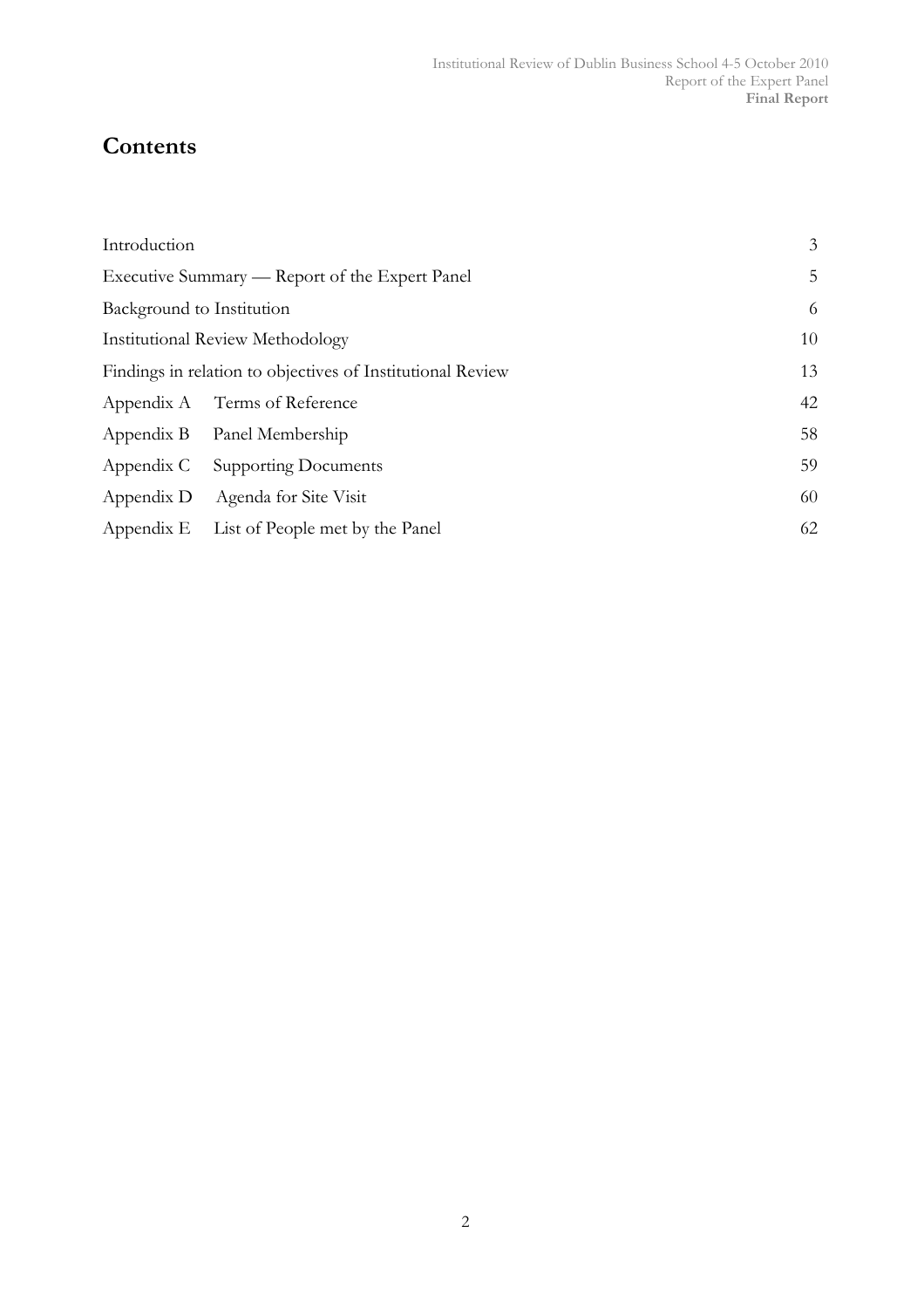# HETAC Institutional Review

## Introduction

This is the Report of the Expert Panel, appointed by the Higher Education and Training Awards Council (HETAC), which carried out the Institutional Review of Dublin Business School in October 2010.

HETAC is the qualifications awarding body for third-level educational and training institutions outside the university sector in Ireland. All providers offering HETAC awards are subject to external quality assurance review of their institutions. HETAC carries out such reviews as part of its Institutional Review process.

HETAC appointed an expert panel to carry out the Institutional Review on its behalf. Under the chairmanship of Dr Richard Thorn, membership of the expert panel reflected a wide range of expertise and experience, in accordance with the Terms of Reference for the review. HETAC wishes to record its thanks to the members of the panel for accepting this task and for their generous and professional commitment to the review.

Dublin Business School will submit a follow-up report to HETAC not more than 12 months after the publication of this report. Their follow-up report will outline how they have implemented the recommendations, as set out in its response to the Institutional Review, and evaluate the initial impact of such implementation. The follow-up report will be considered by the Academic Committee of HETAC, and a commentary by the HETAC Executive will be included. The Academic Committee may adopt the Institution's follow-up report and may consider further conditions. Following adoption by the Academic Committee of HETAC, the follow-up report will be published on the Council's website.

Note

HETAC's Institutional Review process is designed to address only those objectives described in the Terms of Reference included in Appendix A.

The expert panel points out that it cannot make any findings regarding:

- 1. The financial standing and commercial viability of the institution reviewed
- 2. The institution's compliance with its general statutory obligations

or

3. The general fitness of the institution's systems and arrangements for the governance and management of financial matters.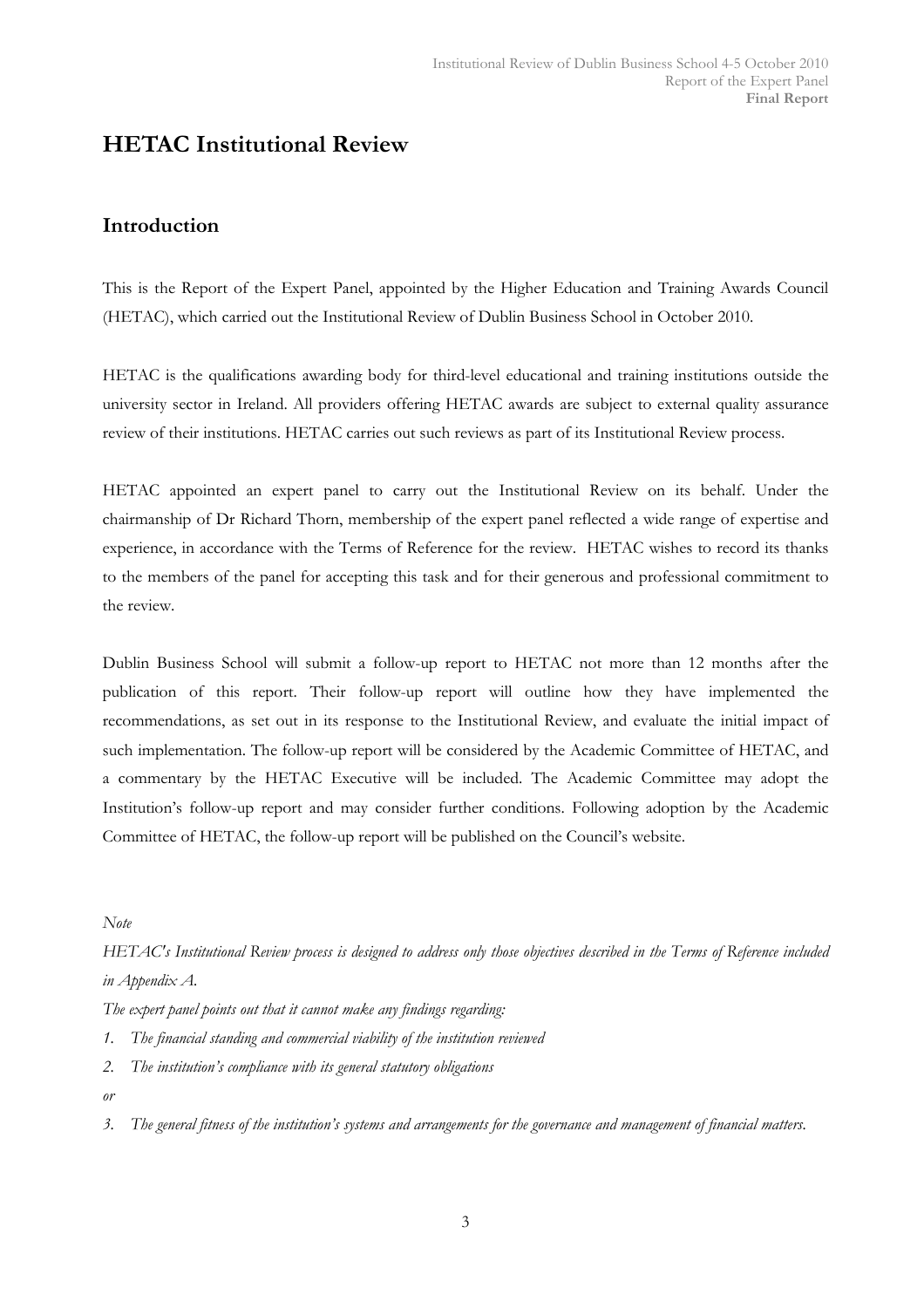The Report of the Expert Panel contains no assurances, warranties or representations, express or implied, regarding the aforesaid issues, or any other issues outside the Terms of Reference.

While HETAC has endeavoured to ensure the information contained in the Report is correct, complete and up-to-date, any reliance placed on such information is strictly at the reader's own risk, and in no event will HETAC be liable for any loss or damage (including without limitation, indirect or consequential loss or damage) arising from or in connection with the use of the information contained in the Report of the Expert Panel.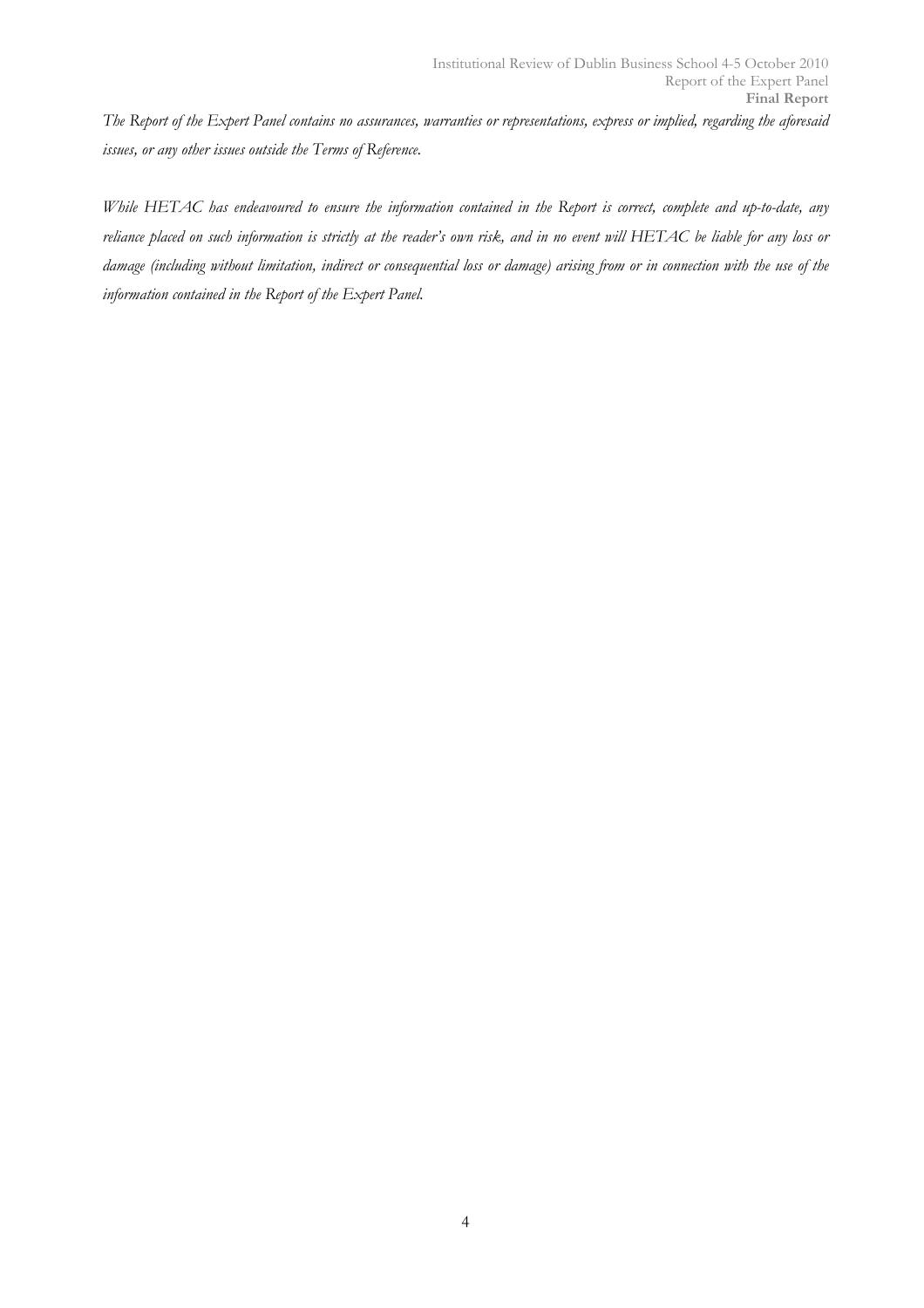# Executive Summary — Report of the Expert Panel

This is the Report of the Expert Panel appointed by HETAC to undertake the Institutional Review of Dublin Business School on 4-5 October 2010. The review process was carried out in accordance with the HETAC Policy on Institutional Review of Providers of Higher Education and Training, 2007.

## Findings

The following is an Executive Summary of the Expert Panel's key findings:

- The effectiveness of the Quality Assurance arrangements operated by Dublin Business School has been assessed and the arrangements have been found to be effective in accordance with the seven elements of Part One of the European Standards and Guidelines for Quality Assurance 2009, Helsinki, 3rd edition, and the HETAC Guidelines and Criteria for Quality Assurance Procedures in Higher Education, 2004.
- Dublin Business School has implemented the National Framework of Qualifications (NFQ) and procedures for Access, Transfer and Progression, as determined by the National Qualifications Authority of Ireland.

## Commendations and Recommendations

The Expert Panel made a total of three commendations and ten recommendations, identified in the body of the report, in relation to the Objectives for Institutional Review to which each corresponds.

The panel is grateful to DBS for the cooperation and assistance provided to the review team and wishes it well in its future work.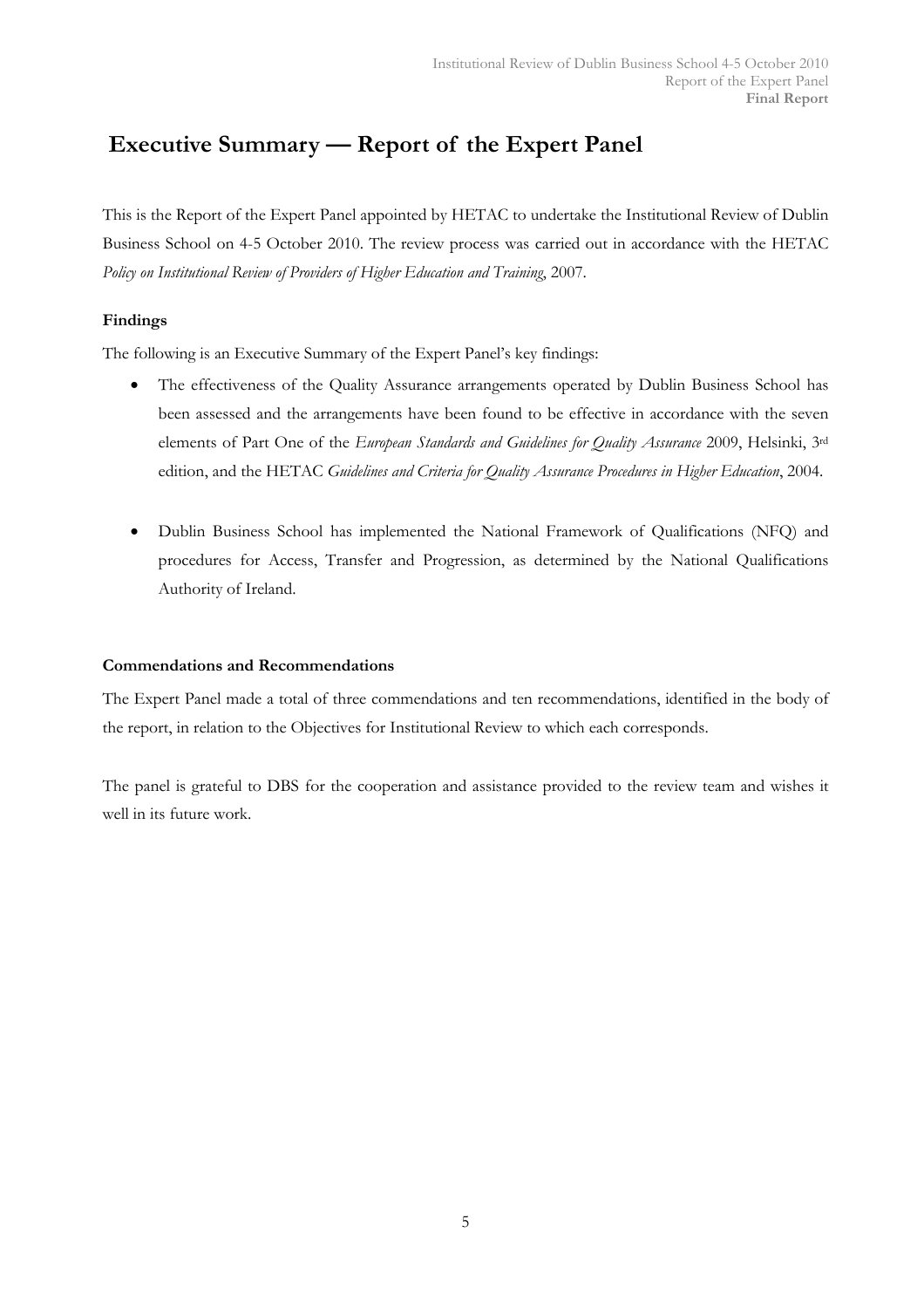# Background to Dublin Business School

Dublin Business School (DBS) is an independent provider of higher education and professional training and part of a multinational corporation, Kaplan. The School is located in Dublin city centre and provides a range of undergraduate, graduate, professional and executive education programmes in the fields of Business, Arts and Law. The School has four faculties, which include the faculties of Arts, Business, Law, Professional Schools and the English/European Business School. DBS had a total of 8,738 (3284 full-time, 5454 parttime) learners registered in 2009.

Dublin Business School (DBS) was established in 1975 to provide programmes for students preparing for examinations of the professional accountancy bodies. The School developed rapidly and by the mid 1980s was providing professional accounting, marketing and banking programmes. The first undergraduate degree programme was offered in 1989 under a franchise arrangement with Liverpool John Moores University (LJMU). DBS became a designated institution of the National Council for Educational Awards (NCEA) in 1992, and the relationship continued with the Higher Education and Training Awards Council (HETAC) when it replaced the NCEA in 2001. In 1995, DBS became an Accredited Institution of LJMU with approval to design and deliver its own undergraduate programmes. The first postgraduate programme was offered in 1995, again under franchise from LJMU, and in 2008 DBS became an Accredited Institution of LJMU for both undergraduate and postgraduate provision.

 Initially, DBS offered a small number of programmes leading to NCEA awards at National Certificate level. The number and range of programmes has expanded significantly over the years and DBS now offers 44 programmes leading to HETAC awards at Levels 6 to 9, including Higher Certificates, Ordinary and Honours Bachelor Degrees, Higher Diplomas and Masters Degrees. In addition there are a further 30 programmes which lead to awards jointly awarded by HETAC and Liverpool John Moores University and HETAC and the University of Wales. The majority of accredited programmes now offered by DBS lead to HETAC awards. The majority of academic students currently registered in DBS are studying on programmes leading to HETAC awards.

DBS has had major expansion over the last twenty years. This expansion has been based primarily on organic growth which has been supported by strategic acquisitions. DBS amalgamated with LSB College in 2000, another Dublin based independent college. LSB College is now known as DBS School of Arts.

In 2003, Dublin Business School was acquired by Kaplan Incorporated, the education division of The Washington Post Company. Kaplan Inc. is a leading provider of higher education, professional development and lifelong learning programmes with headquarters in New York City and locations throughout the U.S. Europe and other international locations. DBS is part of Kaplan UK and Ireland, which in turn is part of Kaplan Europe.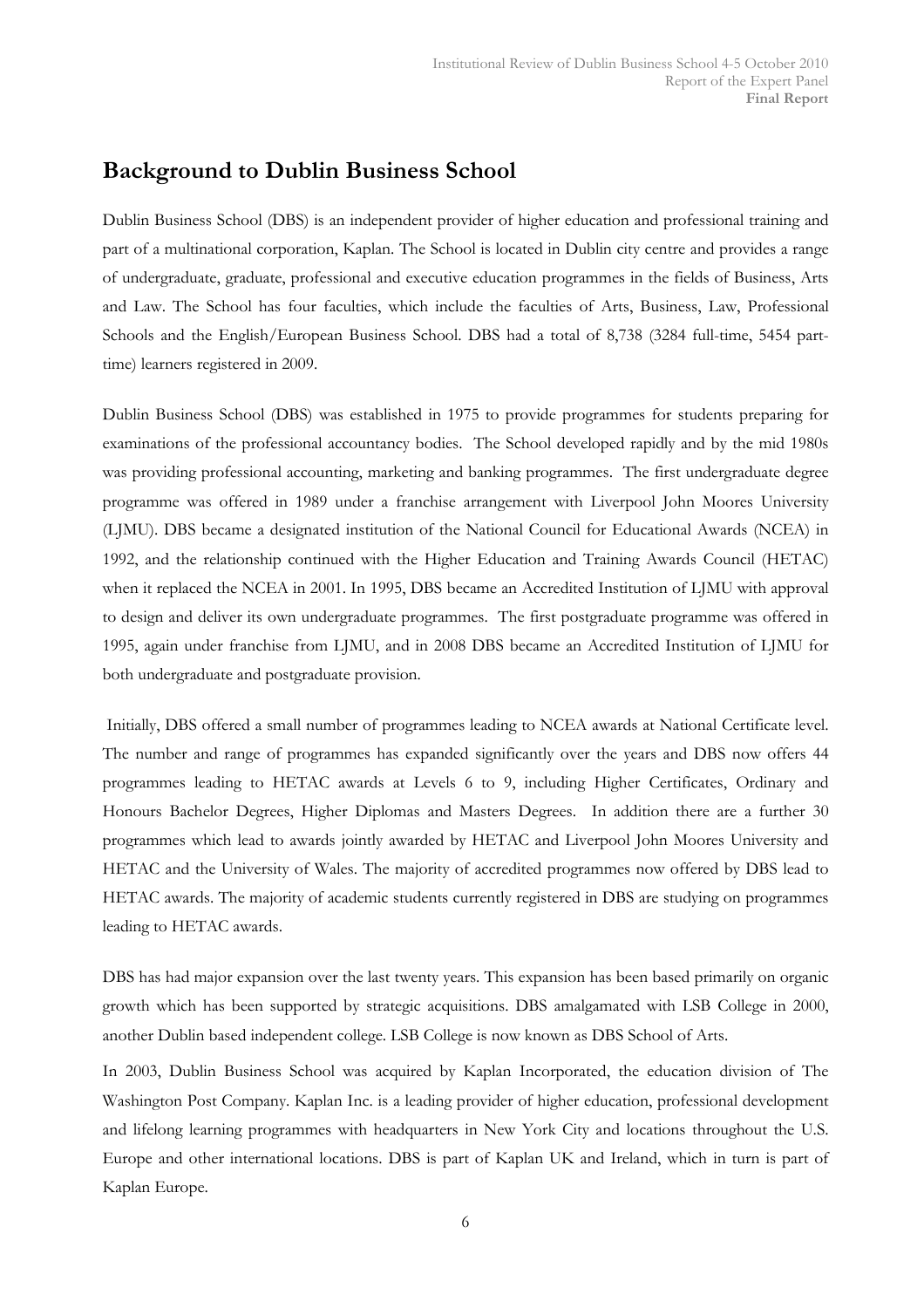In March 2006, DBS acquired the European Business School (EBS). EBS was founded in 1993 and is a member of the EBSI group, a network of independent business schools located throughout Europe. EBS offers a variety of undergraduate and postgraduate courses for 'study abroad' students and provides DBS with an entry into a broader European market.

In July 2007, DBS acquired Portobello College, which was founded in 1991 and now provides a suite of qualifying programmes for the professional legal bodies in Ireland. The LLB (Hons) in Irish Law, validated jointly by the University of Wales and HETAC and offered by the Law School (now DBS School of Law) is accredited by the Honorable Society of King's Inns.

Distinctive features of DBS include the working relationship with Kaplan and the benefits that have resulted from the Kaplan group. Another aspect is the range of programme provision (including skills based programmes not currently recognised on the NFQ) and the multiplicity of awarding/professional bodies that DBS interacts with. The extent of the collaborative provision referred to in both Appendix A and B in the Terms of Reference, and the relationship management required to interact with these bodies is also acknowledged.

DBS considers that it has supported some innovative and distinctive achievements in Irish third level education. These have included the design and provision of HETAC accredited programmes in partnership with commercial organisations, ranging from a Graduate Diploma in Business Studies in Marketing which was launched in 1995 for senior executives in the then Telecom Éireann, to the Level 7 Bachelor of Arts in Retail Management programme that is currently being provided in partnership with the LIDL retail group. In relation to promoting Irish third level education abroad, a significant achievement was the design and provision of HETAC accredited programmes in Malaysia in association with Yayasan Pelajaran Mara, an Education Foundation sponsored by the Malaysian Government. Other achievements include recognition of DBS Professional School as a Chartered Institute of Management Accountants (CIMA) Learning through Partnership Quality Partner. CIMA quality partner status recognises course providers who offer the highest quality tuition and support.

Staff and learner statistics for 2009 as provided in the Terms of Reference follow. Note: updated learner statistics were not available at the time of the site visit.

Dublin Business School employs 81 full-time equivalent lecturing staff and 217 part-time lecturing staff as set out in the table below under each faculty. Faculty members are supported by 115 administrative staff (89 fulltime and 26 part-time). All non-academic departments are included in this number.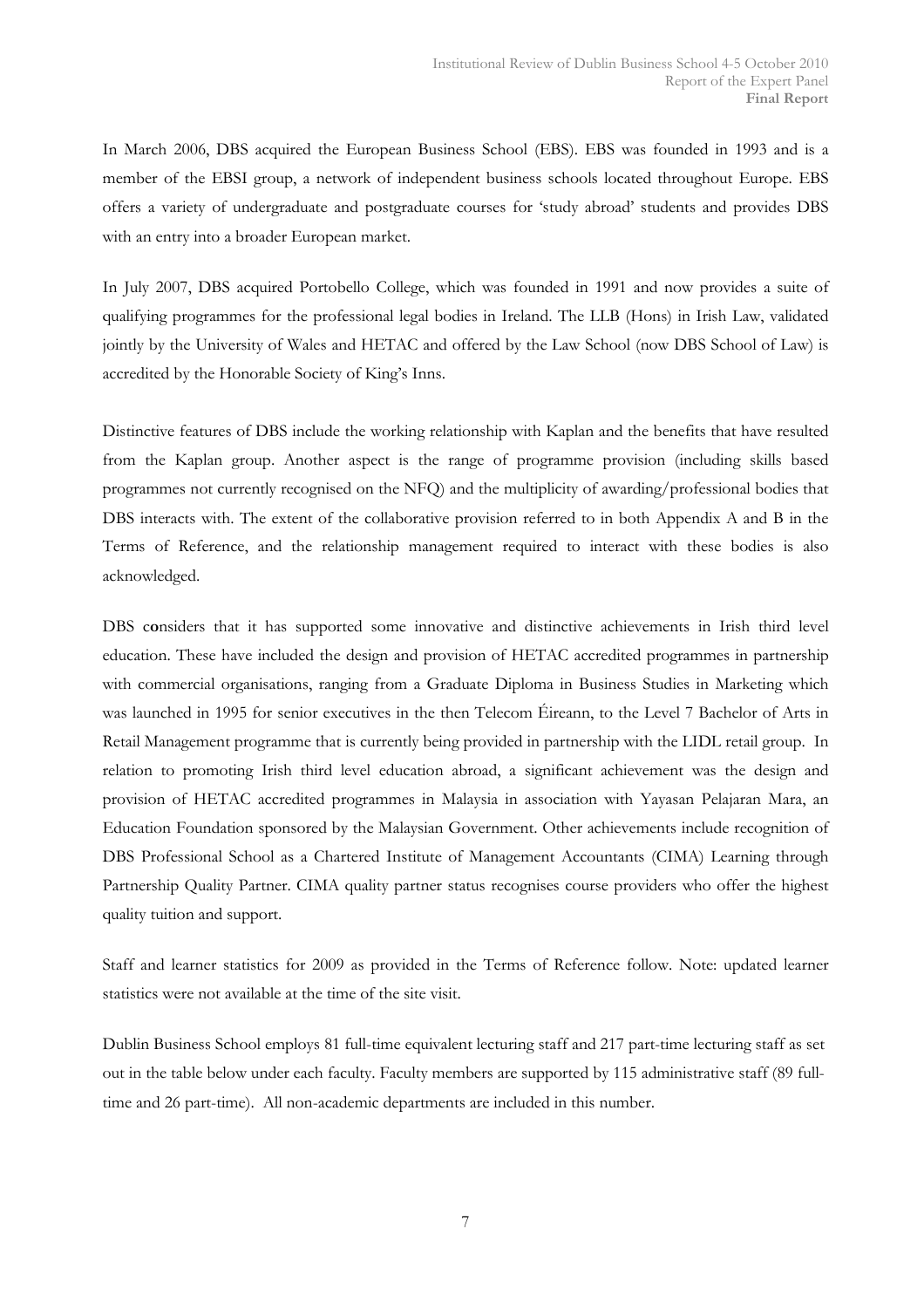| FACULTY                                                      | <b>FULL-TIME</b><br><b>LECTURERS</b> | <b>ADMINISTRATIVE STAFF</b>   | PART-TIME<br><b>LECTURERS</b> |
|--------------------------------------------------------------|--------------------------------------|-------------------------------|-------------------------------|
| Arts                                                         | $28 (+1 FTE)$                        | 3                             | 79                            |
| <b>Business</b>                                              | 37                                   | $\mathfrak{D}_{\mathfrak{p}}$ | 57                            |
| Law                                                          | 7+1 FTE                              | $\overline{2}$                | 12                            |
| Professional School                                          | 4                                    | 5                             | 59                            |
| English<br>Language/European<br>Business School <sup>1</sup> |                                      |                               | 10                            |
| Academic Registrar                                           |                                      | 8                             |                               |
| Academic Director                                            |                                      |                               |                               |
| Other Business Functions                                     | $\Omega$                             | 93                            | 0                             |
| <b>TOTAL</b>                                                 | 81                                   | 115                           | 217                           |

These are supported by staff numbers and profile as set out in the table below (2009):

TABLE 1: NO. OF ACADEMIC STAFF

These Faculty members support the following undergraduate and postgraduate student numbers (2009):

| <b>TOTAL LEARNERS</b><br>$2009-10$ | <b>TOTAL</b> | FULL-<br><b>TIME</b> | PART-<br><b>TIME</b> | EU   | NON-<br>EU | <b>MALE</b> | FEMALE |
|------------------------------------|--------------|----------------------|----------------------|------|------------|-------------|--------|
| School of Arts                     | 1221         | 603                  | 618                  | 1202 | 19         | 121         | 1100   |
| School of Business                 | 2635         | 1698                 | 937                  | 2059 | 576        | 935         | 1700   |
| School of Law                      | 185          | 96                   | 89                   | 163  | 22         | 28          | 157    |
| Professional School                | 3810         | 0                    | 3810                 | N/R  | N/R        | N/R         | $N/R*$ |
| EBS / English School               | 887          | 887                  | $\theta$             | N/R  | N/R        | N/R         | N/R    |
| <b>TOTAL</b>                       | 8738         | 3284                 | 5454                 | 3424 | 617        | 1084        | 2957   |

TABLE 2: LEARNER NUMBER AND PROFILE

•  $N/R \approx N$ ot Recorded

 $\overline{a}$ 

DBS agreed an initial set of quality assurance procedures with HETAC in 2006. DBS updates its Quality Assurance Handbook annually; the most recent edition is the 2010 edition which is being implemented since September 2010. This sets out, *inter alia*, the quality assurance provisions relating to the Awards Council and other awarding bodies concerned (HETAC; Liverpool John Moores University and the University of Wales).

<sup>1</sup> Semester abroad programme - European Business School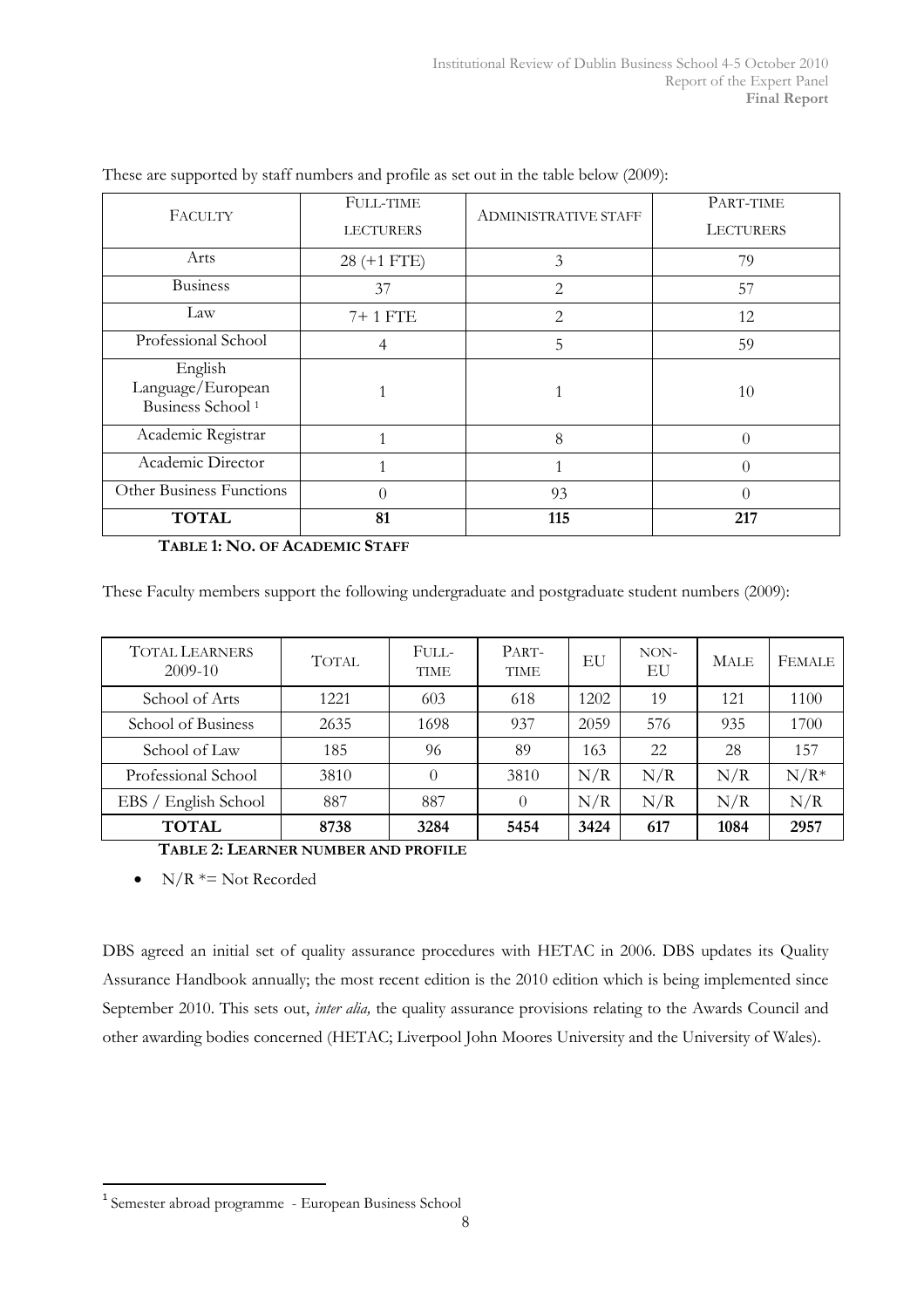Recent developments in the lead up to the site visit included:

- Publication of a single set of quality assurance and academic procedures to inform the operation of all three Academic Schools;
- The establishment of a Library, Careers and Student Services Department as a mechanism for the more effective integration of these services into the academic process;
- Implementation of a scoping exercise to develop a new Student Management and Records System in association with a Kaplan Europe wide initiative;
- The launch of the latest edition of the Quality Assurance Handbook in September 2010;
- The move to new DBS premises at Castle House in October 2010, bringing with it the benefits of enhanced student and staff facilities, and the opportunity for a more collaborative approach to projects and academic synergy across the School (Self Evaluation Update, p2-4, 7).

This is the first time that DBS has been subject to institutional review by HETAC.

Additional background on the profile of the College is set out in the Terms of Reference, Appendix A.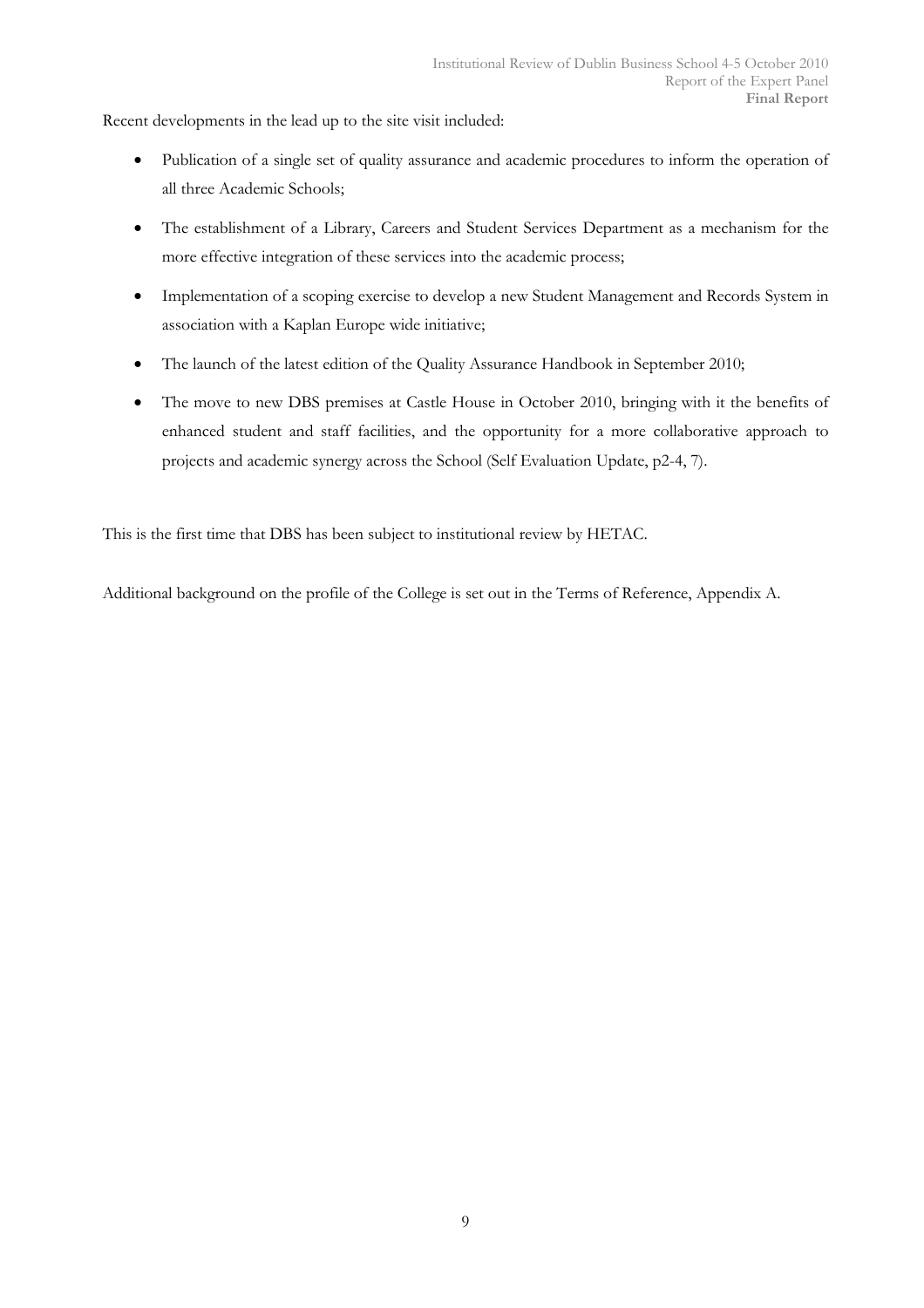# Institutional Review Methodology

The Institutional Review process was carried out in accordance with HETAC's Policy on Institutional Review of Providers of Higher Education and Training, 2007. The process consisted of the following six phases, with the Report of the Expert Panel coming at the end of phase 3.

- 1. HETAC sets the Terms of Reference following consultation with DBS.
- 2. Self-evaluation carried out by the Institution, followed by the production of a written Self-Evaluation Report (SER).
- 3. Visit of the expert panel appointed by HETAC, followed by the written Report of the Expert Panel.
- 4. Institutional response to the panel's report, including its implementation plan.
- 5. Publication of the Report of the Expert Panel and the Institutions subsequent response.
- 6. Follow-up report submitted by the Institution.

The Terms of Reference for Dublin Business School were discussed with HETAC over the period from September 2009 to February 2010. The objectives of the Institutional Review of Dublin Business School were set by HETAC as follows:

- 1. To enhance public confidence in the quality of education and training provided by the Institution and the standards of the awards made.
- 2. To contribute to coherent strategic planning and governance in the Institution with the following special consideration: DBS is an independent institution, within a global education organisation. The strategic planning and governance of the School may differ in particular areas from those in place in Higher Education institutions that are publicly funded.
- 3. To assess the effectiveness of the Quality Assurance arrangements operated by the Institution with the following special consideration for DBS:
- 3.1 Collaborative provision and Joint Awards

(a) The institutional review should consider the quality assurance procedures/arrangements in place for the following arrangements which fall under collaborative provision:

- DBS partnership with Lidl. The HETAC validated DBS three year level 7 Bachelor of Arts in the area of Retail Management is provided in conjunction with Lidl retail group. This programme commenced in April 2007.
- DBS International partners where formal collaboration arrangements include matters of entry to specific levels of programmes of study are set out in Appendix B of the Terms of Reference.

(b)The institutional review should consider the quality assurance procedures/arrangements in place for the provision of programmes leading to joint awards of HETAC and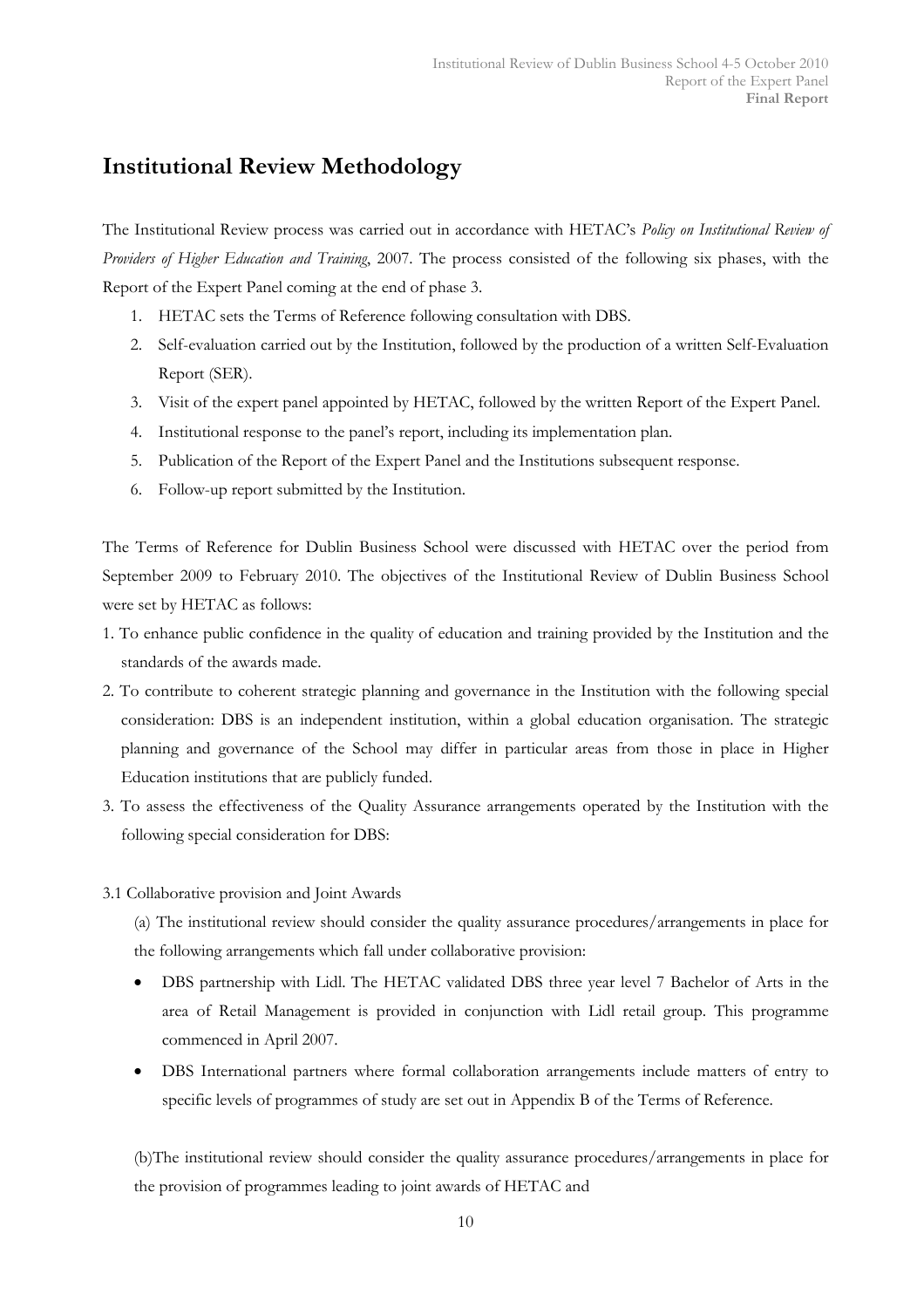- Liverpool John Moores University (LJMU)
- University of Wales
- 4. To confirm the extent to which the Institution has implemented the National Framework of Qualifications (NFQ) and its procedures for access, transfer and progression.
- 6. To provide recommendations for the enhancement of the education and training provided by the Institution.

In addition to these prescribed objectives, the following Additional Objective was set out in the Terms of Reference:

7. The institutional review panel should consider issues arising from the incorporation of Portobello College into the Dublin Business School and the recent speculation and allegations against DBS in the public forum.

For the complete Terms of Reference for Dublin Business School, see Appendix A.

HETAC appointed a panel of experts to carry out the Institutional Review on its behalf. Under the chairmanship of Dr Richard Thorn, membership of the panel reflected a wide range of expertise and experience, in accordance with the Terms of Reference for the review. Panel members were asked to declare any potential conflicts of interest prior to their appointment and none were declared. Panel members received induction training on the conduct of Institutional Reviews in advance of the site visit. The panel membership is outlined in full in Appendix B.

Prior to the panel's visit, Dublin Business School engaged in a self-study exercise. Since DBS was established, a range of Quality Assurance procedures has been developed, implemented and reviewed by the School. In all areas of activity development, implementation and review of procedures are on-going. Accordingly, the approach taken to self-study has focused on 'the effectiveness of quality assurance processes and on identification of opportunities for enhancement' (SER, p1).

DBS considers that the self-study process has been very collaborative and supportive in terms of the opportunities provided to have an input into the process (SER, p13). A steering group was established to manage preparation for the institutional review, with a focus on coordinating and monitoring all aspects of the planning process (The Self Evaluation Process, p1). Regular meetings were held to review feedback, and to consider documentation and supporting evidence. The opportunity was provided for input from all Schools and Departments, and broad participation in the ensuing discussions was facilitated (SER, p13). Staff and student feedback was gathered through a variety of methods including class representative meetings, student feedback questionnaires and staff consultation meetings. A significant event was the staff 'away day' which was organised to provide feedback on performance against each of the institutional review objectives.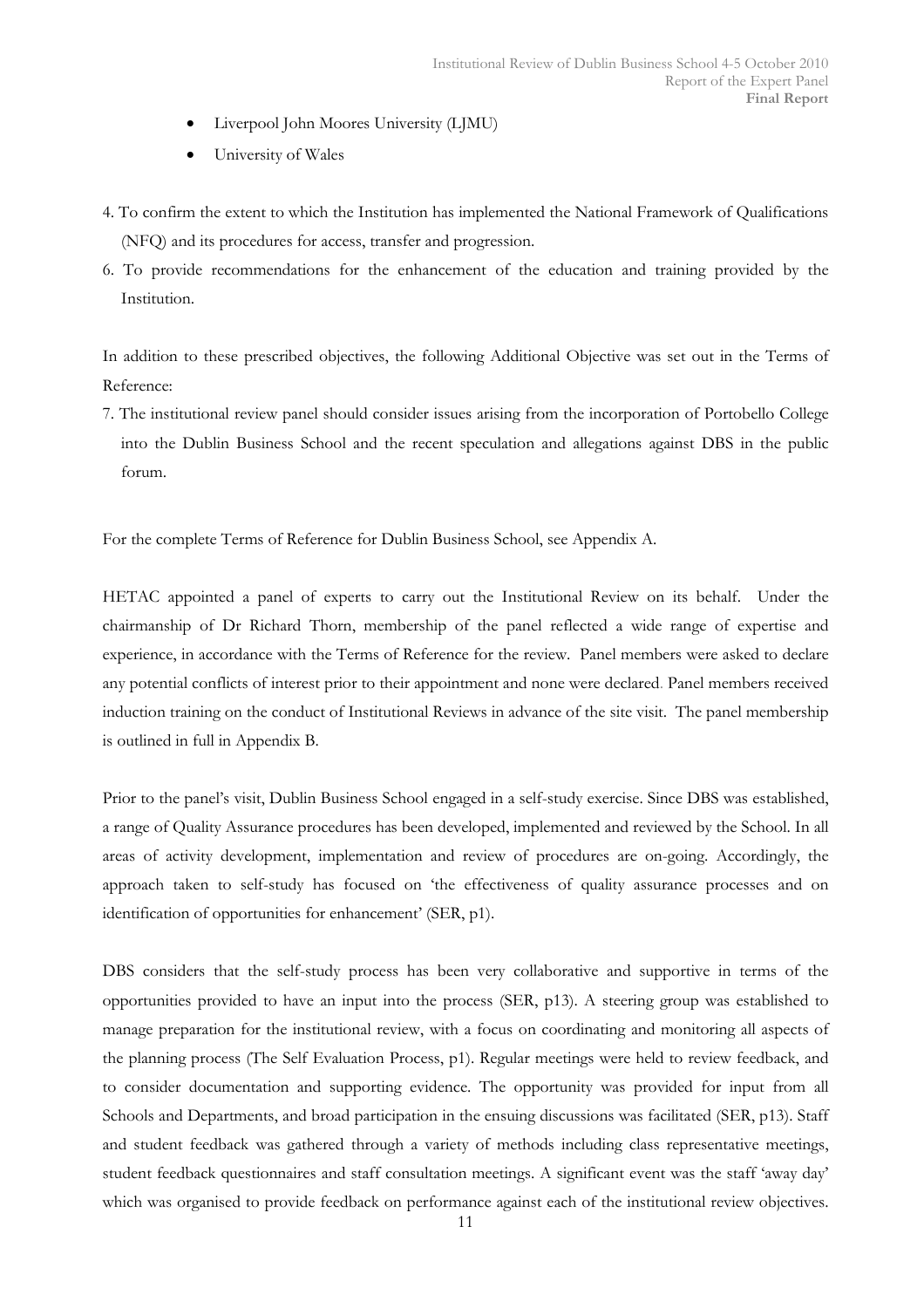Other stakeholder opinions were also canvassed as part of the self-study exercise (The Self Evaluation Process, p1-2).

In advance of the site visit, Dublin Business School submitted a Self-Evaluation Report (SER) and additional supporting documentation. The SER was based on a critical review and evaluation of policies, systems, structures and processes, and designed to facilitate achievement of the objectives of institutional review as set out in the Terms of Reference. The Appendices included background information about DBS and a list of reference material submitted in support (SER, p1).

A desk-based review of the SER was undertaken by HETAC prior to forwarding the report to the review panel. Further information was requested and supplied by DBS in relation to Objectives 1, 3 and 4. The expert panel assessed the SER and Supplemental Documentation in advance of the site visit, and forwarded its initial thoughts to HETAC and the Review Chairperson.

An advance meeting was held between the Review Chairperson and Secretary and the HETAC Head of Institutional Review and representatives of DBS on 30 March 2010. The advance meeting:

- Discussed and agreed the agenda and logistics for the site visit.
- Highlighted areas of the SER where additional clarification would be required.
- Specified additional information and documentation to be made available to panel members prior to and during the site visit.

The site visit originally planned for 19-20 April 2010 was subsequently rescheduled to 4-5 October 2010 owing to an eruption of the Icelandic volcano Eyjafjallajokull and disruption of European air space. A further preliminary meeting was held on 8 September to reconfirm the visit arrangements.

The site visit took place on 4-5 October 2010. The full panel met with management and staff of DBS, learners and other stakeholders according to an agenda drawn up by the panel in consultation with the Institution. The agenda for the site visit, agreed in advance with representatives of DBS, is set out in Appendix D. With minor changes, that agenda was followed during the visit. Appendix E lists persons met by the panel during the site visit.

The members of the panel were satisfied that they received full cooperation from Dublin Business School and that they had the necessary documentation and discussions to reach their conclusions and produce their report.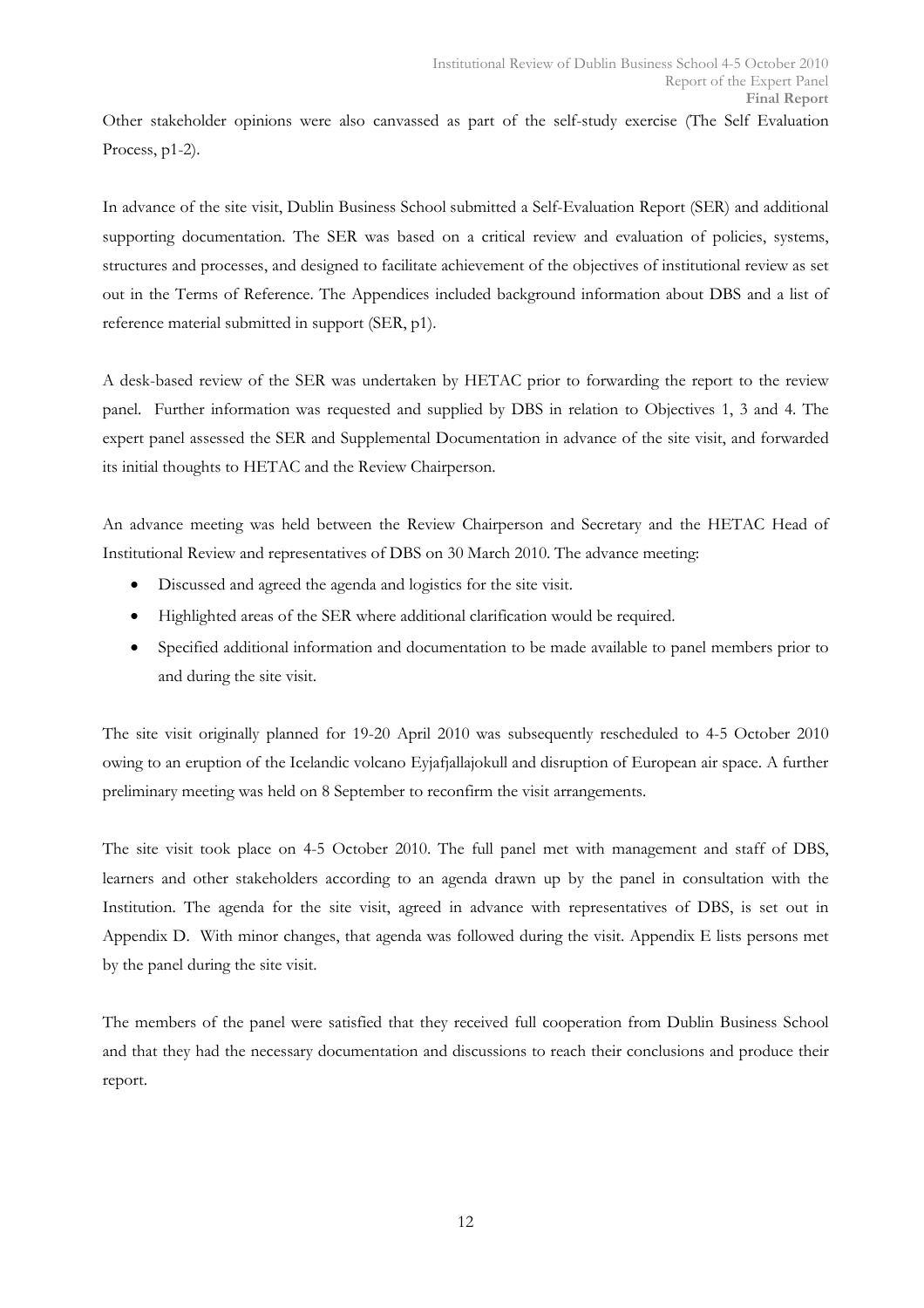# Findings in relation to objectives of Institutional Review

## Objective 1 — Public Confidence

# To enhance public confidence in the quality of education and training provided by the Institution and the standards of the awards made

This overarching objective covers all areas of the Institution's activity. The quality of the Institutional Review process itself is a critical part of this, as is the publication of the Self-Evaluation Report, the Report of the Expert Panel, and the Institution's own response and action plan. The information provided by the Institution to the public is part of this objective.

## Summary of Objective 1 — Public Confidence

Print, radio and online media are utilised by DBS as the basis of its student recruitment activities. Research has also shown that student word of mouth is a significant factor in recruiting students. Additional marketing activities involve school visits, corporate visits and Open Days and Evenings. DBS also participates in a range of exhibitions, conferences and fairs attended by Irish third level institutions both in Ireland and abroad. A range of prospectuses in electronic and in hardcopy format is used to promote and inform prospective students about the range of programmes which are offered.

The latest enhanced version of the DBS website was launched in December 2009. The website has been developed to facilitate ease of information access to new student admission enquiries. A significant feature is the student online application system for non CAO programmes. The sections relevant to the existing student population have also been considerably upgraded (SER, p50). An Employee-Liaison Officer has been appointed to co-ordinate and develop these relationships further (Supplemental Documentation, p2).

DBS considers that public trust 'is based upon trust and faith in the ability of an educational institution to admit students appropriately, teach and assess them, and ultimately to present these students for the awards which they have achieved from awarding bodies' (Supplemental Documentation, p1). Processes are reviewed and evaluated both internally through DBS policies and procedures and externally through External Examiners, Programmatic Reviews and Institutional Reviews, and through obtaining ongoing feedback from the public, students and staff through a series of surveys (Supplemental Documentation, p1). A commentary on the DBS self-study process, SER and approach to institutional review is provided in the Methodology section of this report.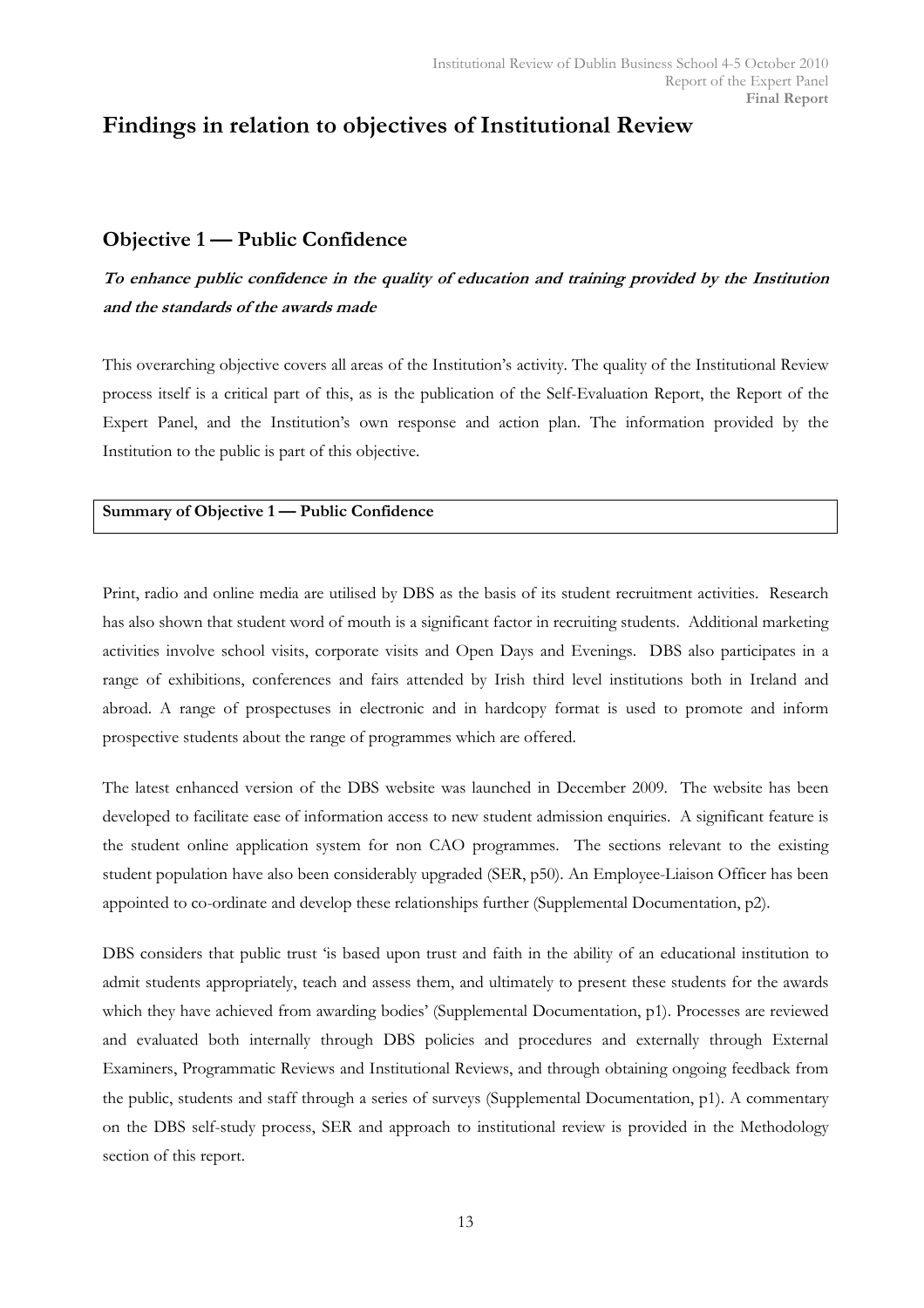#### Key Findings of Objective 1 — Public Confidence

The panel concludes that evidence was provided of the communication channels and interactions documented in the SER and Supplemental Documentation, and acknowledges the commitment of DBS to work towards further strengthening its communications strategy. The panel was provided with evidence of the institution's good working relationships with external stakeholders demonstrating a clear commitment by DBS to ensuring that good communications are maintained. These included businesses, professional bodies and second-level schools (a list of people with whom the panel met and the organisations represented is provided in Appendix E). DBS has an excellent relationship with employer organisations including commercial, professional and Public Sector bodies. The panel was impressed with the very positive feedback from representatives of these groups and commends DBS on the strong level of stakeholder support. The discussions that ensued confirmed a high level of confidence in DBS and the quality of the programmes provided.

The panel notes feedback from representatives of Lidl who characterised their relationship with DBS in relation to collaborative provision of the Bachelor of Business in Retail Management programme as very positive, particularly in relation to the quality of tuition received by students on the programme. Lidl staff were actively involved in the development of the programme and have ongoing contact through Programme Board meetings. Staff from DBS and Lidl worked together to establish a three month block system to facilitate the integration of workplace learning. Feedback from Lidl to incorporate a study week between blocks had been taken on board. Further on-line opportunities are being explored.

The panel further notes the positive feedback from representatives of the professional bodies with whom it met, with particular reference to the perception of DBS graduates as 'well-rounded' and work ready, and high pass rates achieved for ACCA and CIMA programmes. Professional bodies have an ongoing involvement in curriculum review and accreditation processes. For example, the Psychological Society of Ireland membership of the Accreditation Committee and ACCA input into curriculum review.

Guidance Counsellors confirmed the very good relationship with DBS and ongoing involvement with the DBS School Liaison Team. Stakeholders met by the panel referred to the positive perception of DBS as a choice for third level study by local school leavers. The panel notes the appreciation expressed in relation to the scholarships provided by DBS to students at the CBS James Street School, which is located in a socially disadvantaged area of Dublin. These scholarships are provided as part of the institution's 'giving back to the community' initiative.

The HETAC Guidelines for Institutional Review state that the quality of the institutional review process itself and the SER are critical aspects of the objective "to enhance public confidence in the quality of education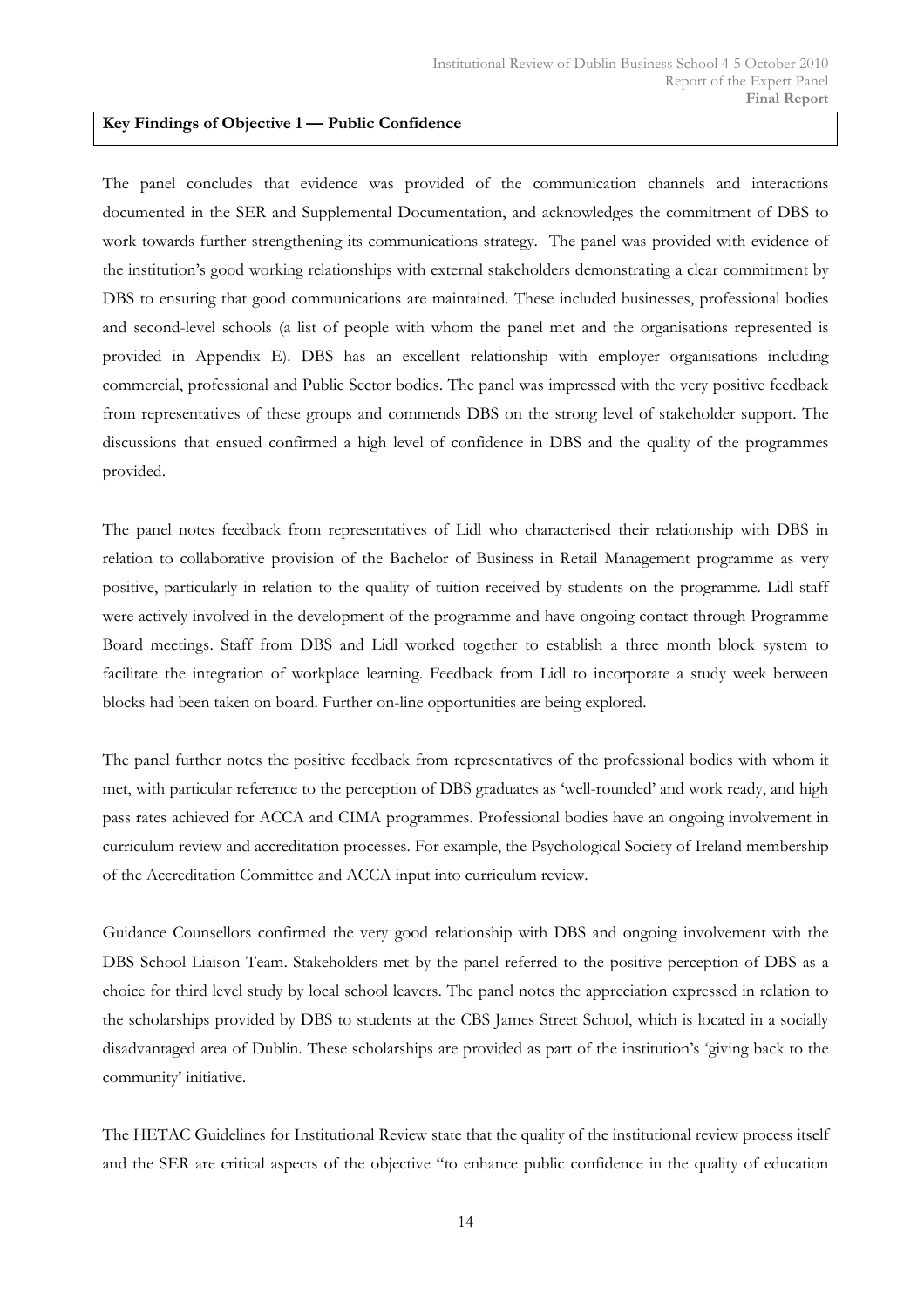and training provided by the institution and the standards of the awards made." The panel wishes to make the following observations and findings in this regard.

#### **Observations**

In general, the SER provided a readable overview of the quality assurance systems operating at DBS. The references made to the Quality Assurance Handbook were helpful. However, the content of the SER was not coherently organised to address the objectives for institutional review, and required additional reading time to determine the comprehensiveness of the document. The content tended to be descriptive, rather than evaluative and reflective.

The initial impression was one of a polished 'scene setting' document. There was little sense that this was a shared document from across the School and more that it was written centrally rather than as a collective owned report representing students, staff, governing body and stakeholders. The document would have benefited from the inclusion of a series of actions needing resolution under the various headings in the report. It was not clearly demonstrated that the self study process will lead to planned enhancements. There was a significant lack of evidence to back up assertions in all areas of the self evaluation.

#### Findings

The panel found that there had been limited involvement of a wider range of stakeholders in the self evaluation process and the development of the SER. In discussions with the panel, DBS acknowledged that insufficient time had been made available for the preparation of the SER, resulting in the decision to focus on engaging staff as the major source of feedback. The panel notes a general lack of formal engagement with the SER outside the Steering Group established to oversee the self evaluation process. For example, there had been limited consideration of the report at Academic Board level. The external stakeholders with whom the panel met confirmed that they had not been consulted as part of the self evaluation process. The lack of participation of these stakeholders was also evident in terms of the content of the SER. It is recommended that in future that DBS should ensure wider stakeholder involvement in self evaluation processes.

The panel further notes a lack of knowledge of the institutional review process on the part of the external stakeholders and students it met with. It was confirmed that the only interaction that had taken place had been meetings with DBS to brief them on the forthcoming meetings with the panel as part of the site visit.

The panel considers that the lack of involvement of these groups has resulted in missed opportunities for an inclusive and reflective approach to the institutional review process. A further opportunity which was not capitalised on in the SER was to showcase good practices at the institution such as the quality of support services provided to international students.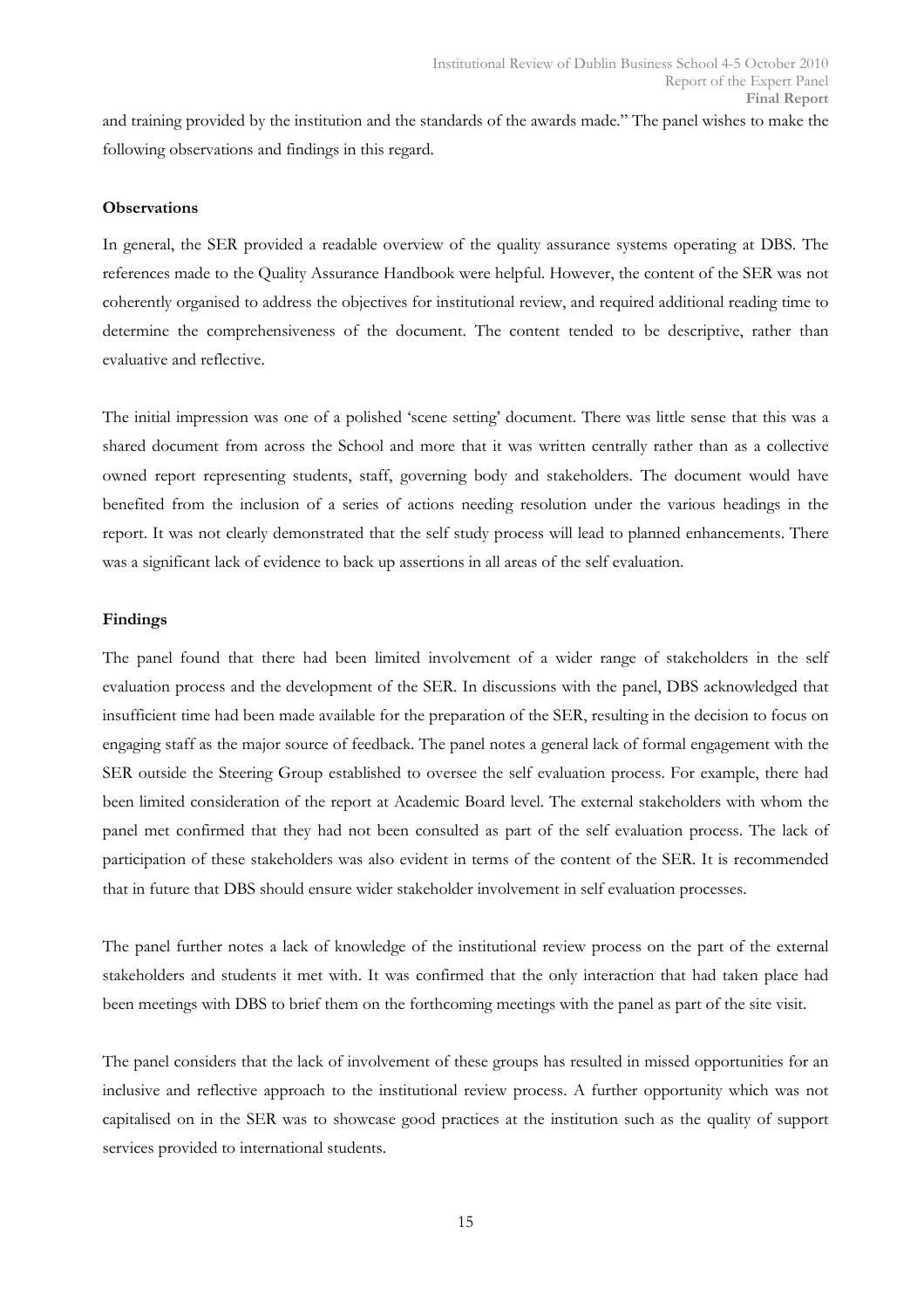The panel acknowledges that DBS was very keen to engage with the Institutional Review, and believes that the review process has made a timely and valuable contribution to its quality assurance processes. Further commentary and recommendations are included in the appropriate sections of this report.

## Commendation — Public Confidence

The panel wishes to commend Dublin Business School on the following:

1. The strong level of external stakeholder support for DBS.

## Recommendation — Public Confidence

In relation to Objective 1 (Public Confidence), the expert panel recommends the following:

1. In future DBS should ensure wider stakeholder involvement in self evaluation processes.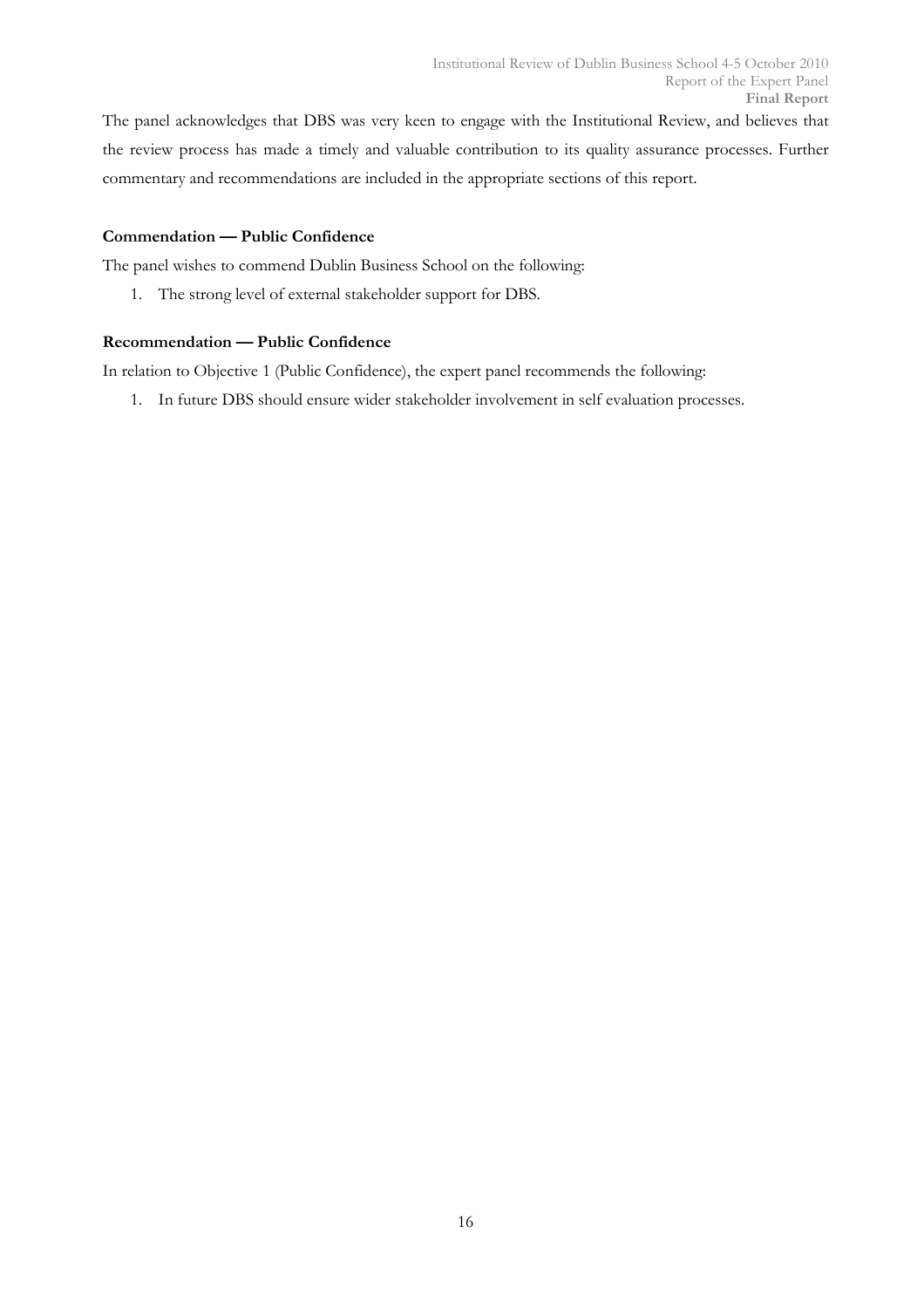# Objective 2 — Strategic Planning and Governance

To contribute to coherent strategic planning and governance in the Institution (with the Special Consideration as indicated below)

The review may address the coherence of institutional mission, vision and values and overall institutional strategic planning.

The panel considered the Special Consideration requested by DBS under this objective:

• DBS is an independent institution, within a global education organisation. The strategic planning and governance of the School may differ in particular areas from those in place in Higher Education institutions that are publicly funded.

Note: this consideration has been reflected in panel discussions during the site visit and the key findings relating to this objective.

## Summary of Objective 2 — Strategic Planning and Governance

In terms of the Kaplan organisation, DBS is part of Kaplan UK and Ireland which is headquartered in the UK and is in turn part of Kaplan Europe. The Chief Executive of DBS reports directly to the CEO of Kaplan UK and Ireland in London. DBS remains a separate and distinct organisation within Kaplan and enjoys a high level of operational autonomy within broadly defined strategic and financial parameters. DBS contributes to the formulation of Kaplan strategy for Europe and is the vehicle for implementation of that strategy in areas where DBS has particular experience or expertise (SER, p7).

The SER outlines the mission and strategy of DBS. The guiding principle is to broaden access to third level education and to provide access and progression opportunities for students who otherwise may have had difficulty in securing a place on a course of their choice. This approach has informed programme development strategy, giving priority to provision of access level programmes and then investing in the development of higher level programmes to provide the students with opportunities for further progression. The provision of student support at DBS also recognises that, having offered students the opportunity for access and progression, they should also be offered a supplemental academic support and personal development to help them achieve their full potential (SER, p8).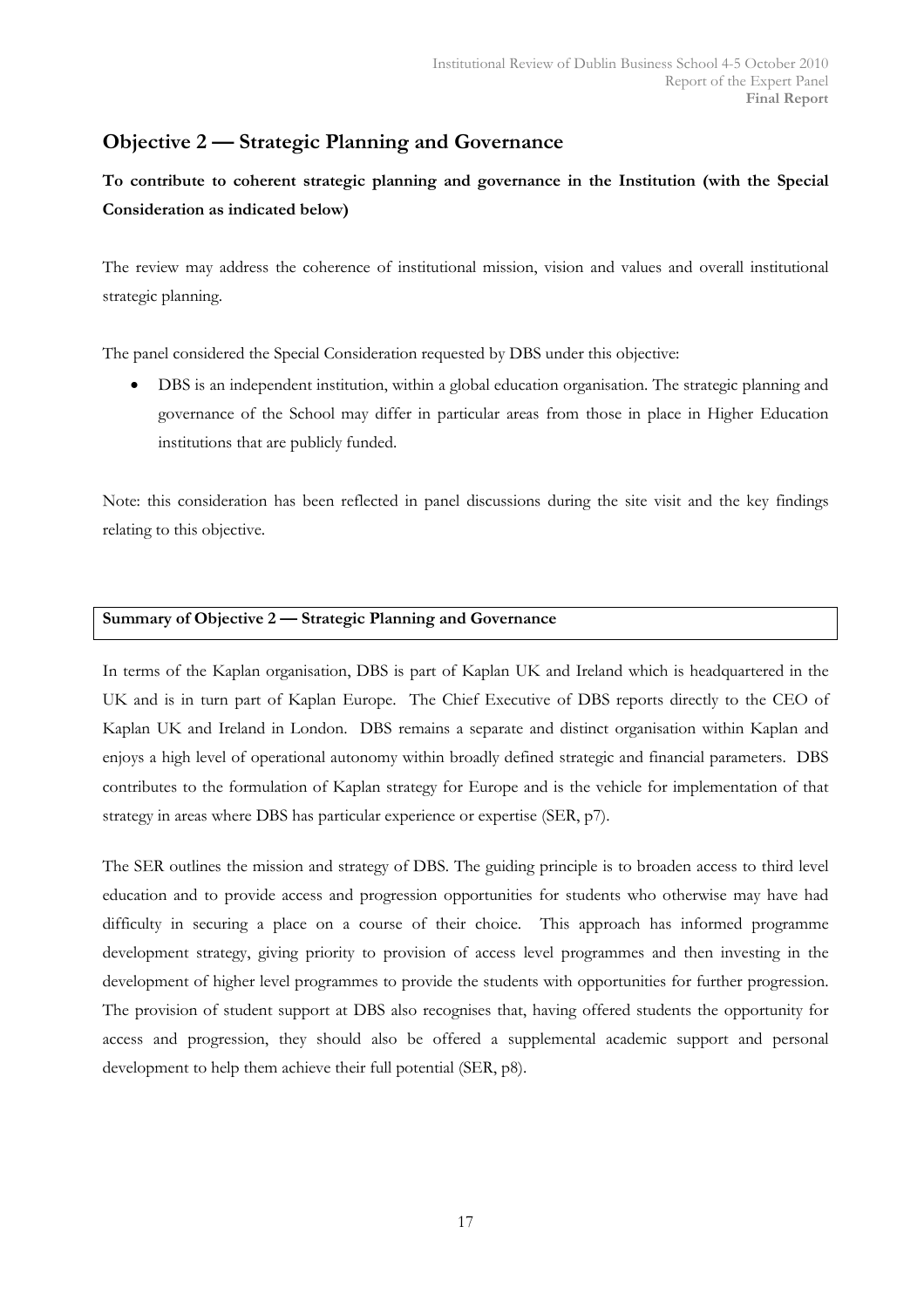The mission and strategy of DBS are based on the following core values, which are replicated throughout the Kaplan organisation:

Integrity Knowledge Support **Opportunity** Results

The mission of DBS is 'to be the leading independent Irish third level institution, offering a diverse range of academic, professional and skills development programmes to meet the needs of both Irish and international students' (SER, p9). The following critical success factors and core strengths provide a framework within which DBS pursues its mission:

- Adaptability and responsiveness to trends, needs and opportunities in the market place and design and development of programmes tailored to market needs
- Accreditation arrangements that underpin the recognition, status and marketability of programmes and contribute to continuing enhancement of academic quality and standards
- Investment in academic structures, systems, processes and resources, including academic management and staff with the expertise and qualities required to support enhanced academic quality and standards and to sustain continuing academic development
- A high level of commitment to student support and customer care, including extensive consultation processes with students and responsiveness to issues and needs
- Strong relationships within the wider Kaplan organisation, harnessing Kaplan expertise and resources to support and fund development opportunities (SER, p9).

The strategic planning process at DBS operates on three levels:

- strategic development plans that are focused on organic growth of the DBS organisation are formulated within DBS and ratified by Kaplan
- strategic development plans for DBS that are based on establishing new strategic alliances and/or strategic acquisitions are discussed and formulated in close consultation with colleagues in Kaplan
- opportunities for DBS to have a role in implementing Kaplan strategy are considered and progressed as part of the Kaplan strategic planning process (SER, p10).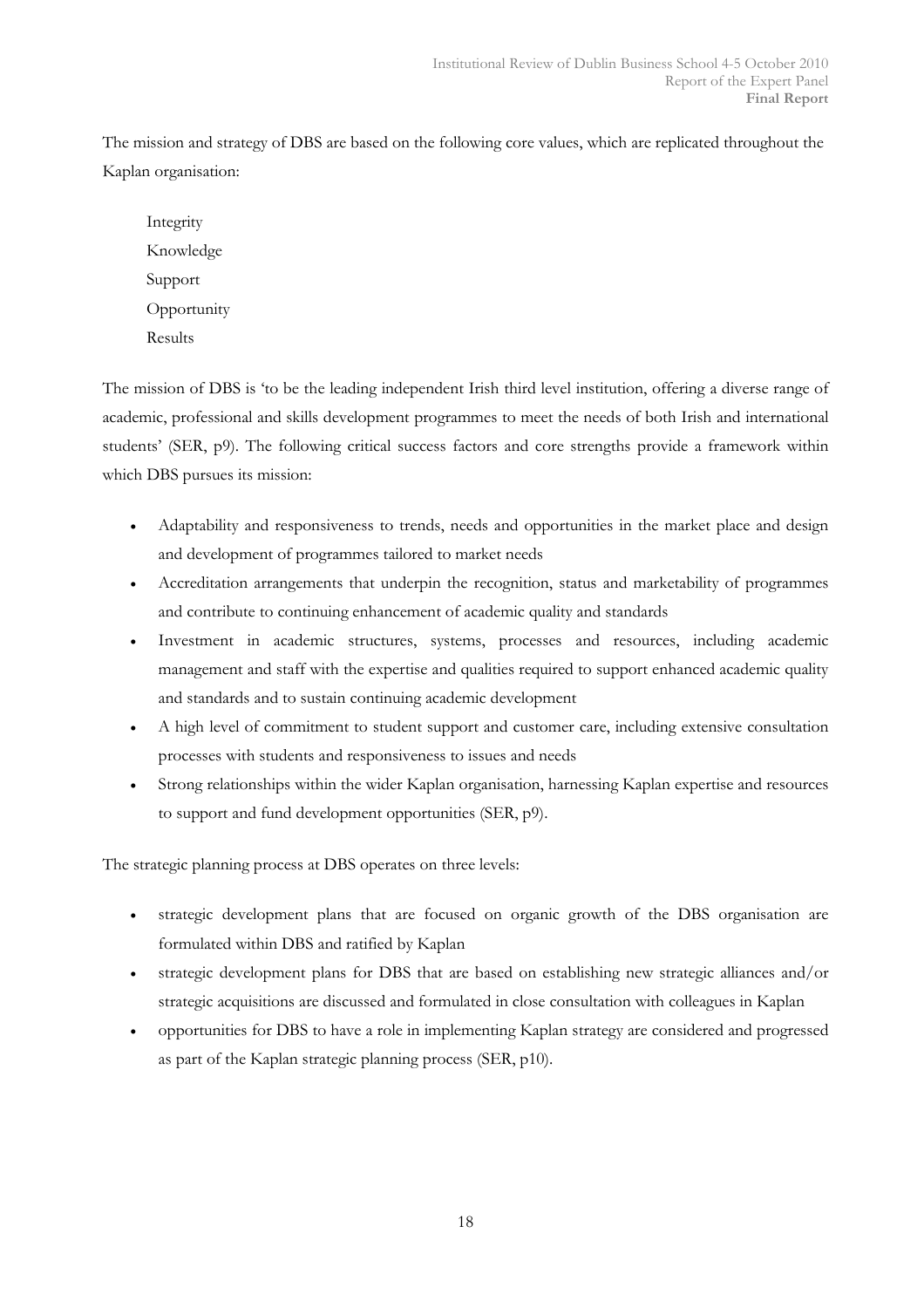DBS has identified the following strategic planning priorities for the next three to five years:

- a) consolidation of the position of DBS in the Irish third level sector, based on further development and enhancement of academic structures, systems and processes and further strengthening and development of academic management and staff
- b) development, reorganisation, re-branding and re-launching of the School of Law, including development and provision of postgraduate programmes
- c) further development of international opportunities, through expansion of direct recruitment of international students and extension of strategic alliances and joint venture arrangements with European and international partners
- d) development of a domestic and European online market, leveraging from Kaplan's experience, expertise, resources and networks
- e) acquisition of a suitable site and development of state-of-the-art facilities to accommodate all DBS operations on a single campus in a central Dublin location (SER, p10).

In recent years the academic management structure of DBS has been strengthened considerably with the establishment of separate Schools, the appointment of new Heads of School and the creation of the new post of Academic Director. The senior academic management team comprises the Academic Director, the Registrar and the Head of each School. The Academic Director is the academic head of DBS, providing academic leadership and direction and having overall responsibility for academic management.

The Governing Body of the academic affairs of Dublin Business School is the Academic Board. The functions of the Board include approval and oversight of academic policies, standards, processes and procedures, ratification of academic regulations, programmes and appointments, and oversight of liaison arrangements with accrediting bodies. The Academic Board has an independent chairperson and its membership includes the Chief Executive, the Academic Director, Registrar, Heads of School, Heads of Department, the Librarian, the Head of Student Services and a representative of the Academic Board in LJMU (SER, p7-8). The academic committee structure is shown in the diagram below.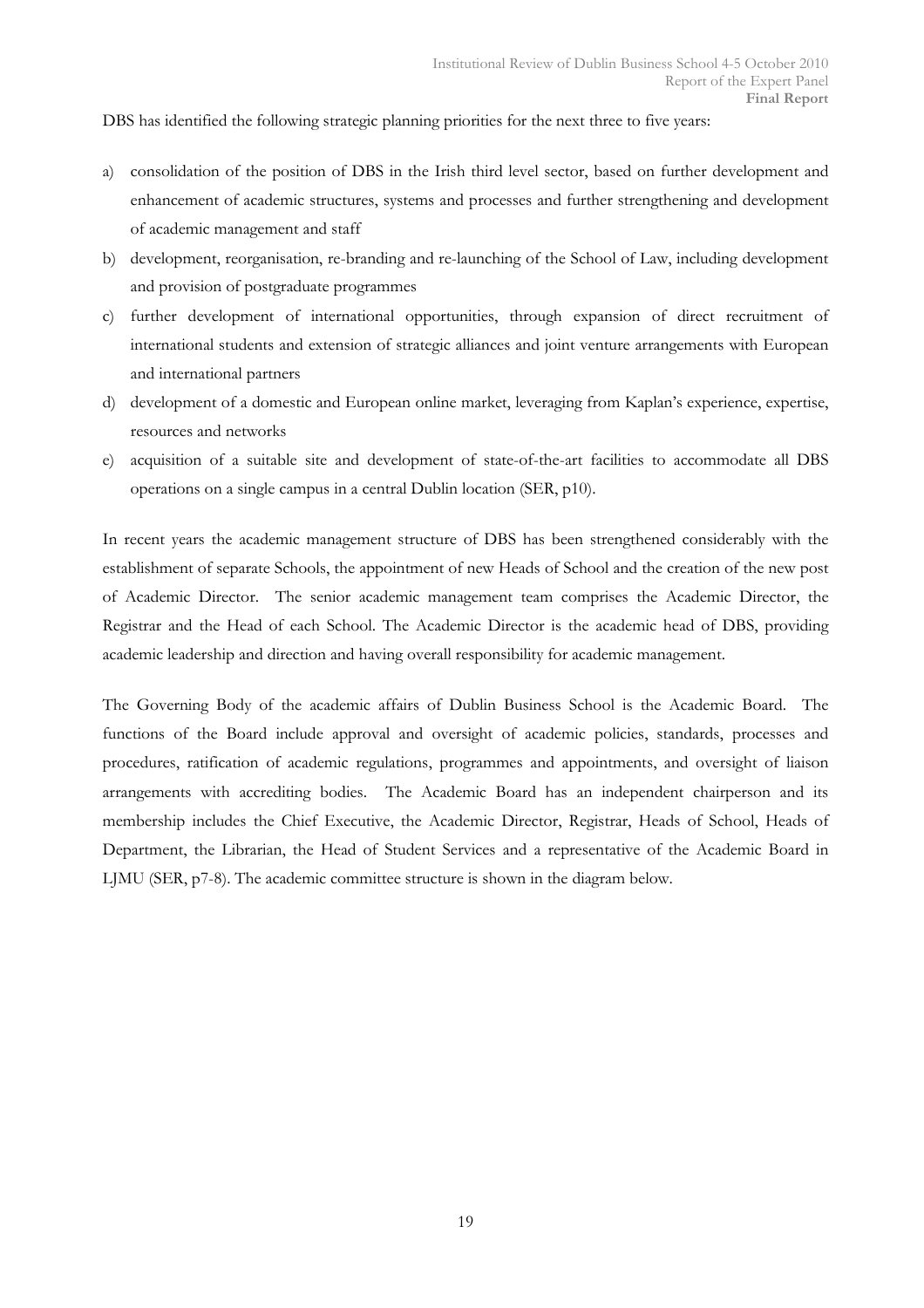

## DIAGRAM 1: DBS ACADEMIC COMMITTEE STRUCTURE

The panel was given a presentation by the Chief Executive Officer of DBS to provide clarity on the strategic planning process. Key drivers of the strategic planning process are long term market trends, economic cycles and market position. Major strategic priorities were identified as expansion through acquisitions and online programme development opportunities.

As part of Kaplan UK and Ireland, DBS contributes to the strategic planning process for this group. The presentation included reference to DBS input into two Kaplan Europe initiatives:

- The major role played by DBS in shaping the requirements for a student information system;
- DBS involvement in the Irish Vocational Education and Training project to investigate opportunities in vocational education and training and remote learning.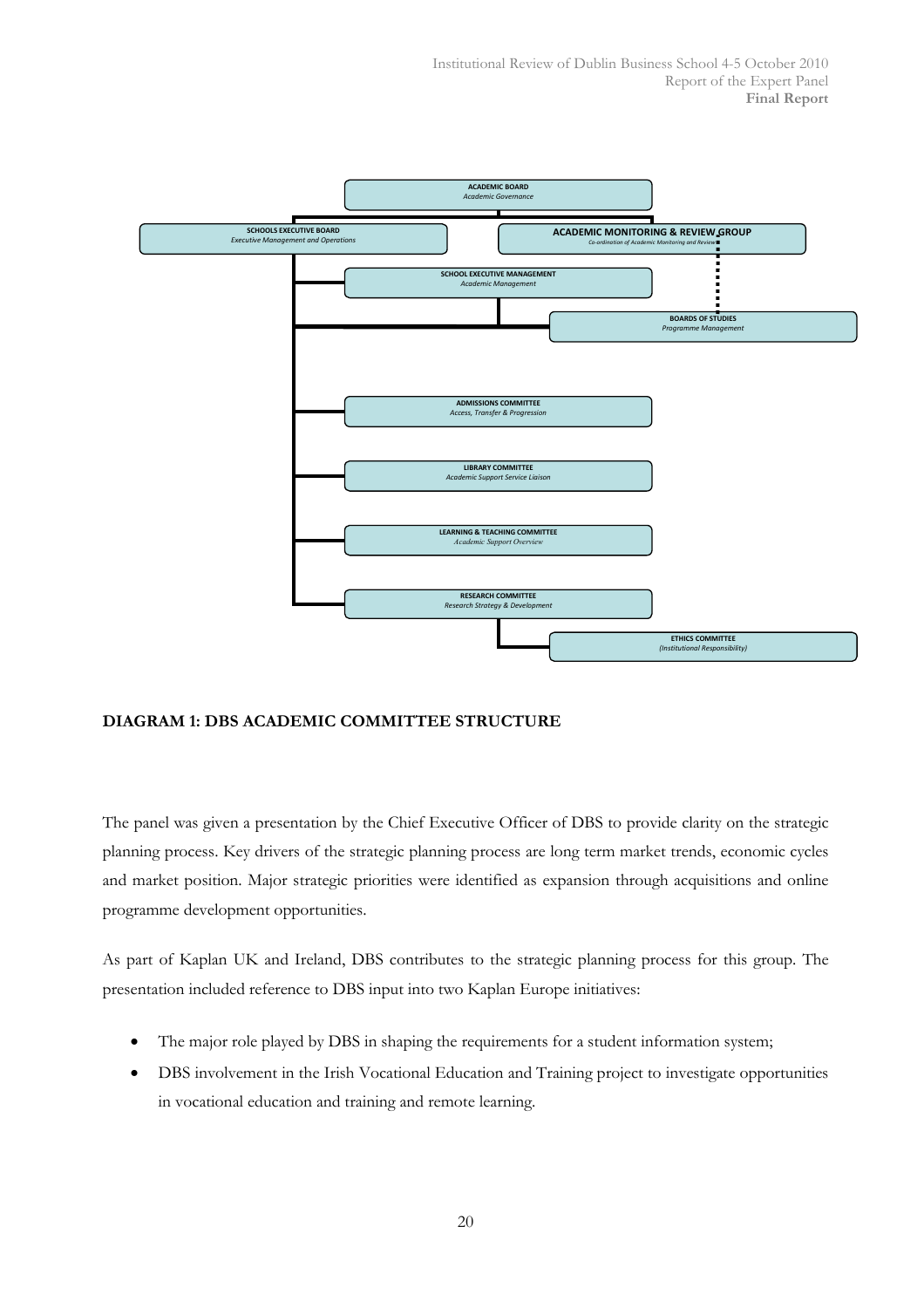A further presentation was made to the panel by the Chief Executive Officer Kaplan UK and Ireland and the Chief Executive Officer of DBS. Areas covered included the following key milestones from the academic years 2007/08 to 2009/10:

- Successful completion of the LJMU Institutional Review (08/09);
- Successful completion of LJMU Postgraduate Accreditation (08/09);
- 46 new programme validations and programme reviews completed (08/09, 09/10);
- Establishment of Joint Awards protocol with HETAC/LJMU (08/09);
- Successful completion of the Quinquennial Review of the LLB (Hons) in Irish Law by the University of Wales and HETAC (09/10).

The mission of Kaplan UK and Ireland was confirmed as helping individuals achieve their educational and career goals. The Kaplan focus is market driven but educationally led, on the basis that if educational success is achieved, commercial success will follow. The goals and objectives for DBS for the period 2010/11 were outlined. Priorities include business development, achievement of financial objectives and facilities development.

## Key Findings of Objective 2 — Strategic Planning and Governance

The panel concludes that the presentations and subsequent discussions provided; a clear sense of the strategic planning processes in place and how DBS is part of/links into the broader Kaplan strategic planning process; and a sense of ambition moving forward. The panel acknowledges that strong evidence was provided to support the vision of where DBS wants to be in the future, including a detailed analysis of market position. The panel notes the strong cultural predilection towards the utilisation of feedback into strategic planning processes, and the integration of strategic planning and quality assurance processes. This finding is supported by references from staff, students and external stakeholders through 360 degree feedback mechanisms, and the emphasis placed on the interrelationship between strategic planning and quality assurance processes by DBS.

The panel acknowledges the significant involvement of DBS in the wider activities of the Kaplan group. For example, the institution's input into a Kaplan Europe initiative to select a student management system to roll out across the Kaplan Colleges. DBS reviewed the proposed system and concluded that it was not suitable for their needs, and went on to take a leadership role in shaping the requirements for an alternative system.

The panel notes the role of the Academic Board as the governing body of the academic affairs of DBS, and the committee structure outlined in the Quality Assurance Handbook. The panel endorses the expectation of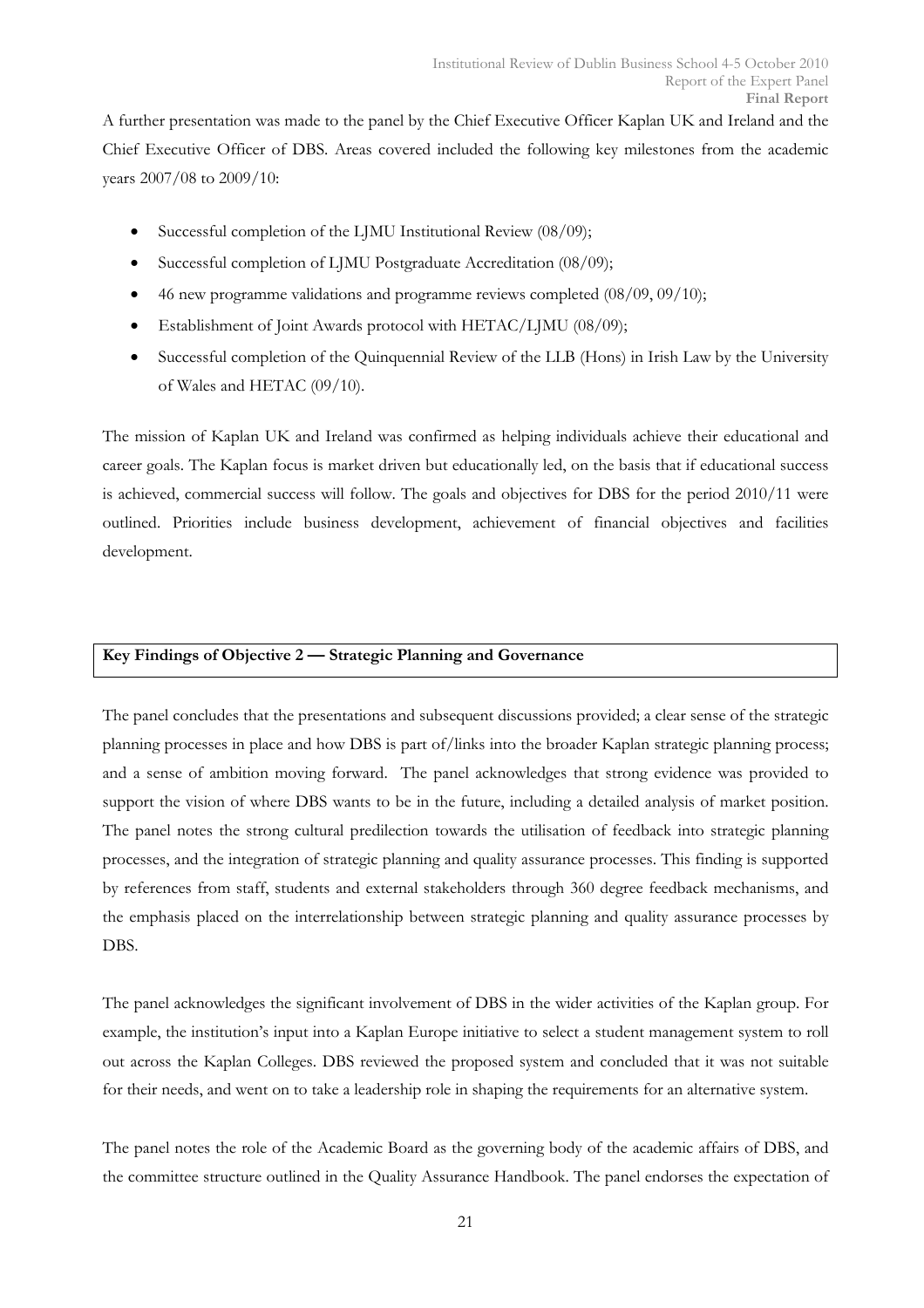DBS that each board or committee must add value to the work of the Executive Management Team and Schools. The panel recognises that programme or other monitoring is the overarching function of the Academic Board, managed through reporting processes. The Independent Chair of the Academic Board confirmed that he has regular interaction with the CEO and it is his perception that the academic perspective is considered in the strategic planning process. For example, Academic Board input into resolving issues arising from a recent staff survey. The panel notes and endorses the intention of Kaplan UK and Ireland to establish an Academic Council comprising of Academic Board representation across all Colleges associated with Kaplan. This will link DBS into the wider Kaplan network thus facilitating synergies and benchmarking opportunities.

The panel notes that the European Business School (EBS), which incorporates the English Language Department, is part of the DBS School of Business. In view of the high proportion of international students in that School, the major function of EBS is to provide support in programme design and development. Additional roles include English Language support for the other DBS Schools and other academic support initiatives such as e-portfolios and study skills. The panel endorses the strategic approach of DBS towards the improvement of facilities, the major project being the development of premises at Castle House.

The panel was informed that student input into strategic planning processes is achieved through learner representation on committees including the Student Council, the Class Representative Committee and Boards of Studies. The panel recognises the challenges involved in securing student representation on these committees, and endorses the commitment of DBS to work with students to strengthen representation. These challenges are due to the wide diversity of the student population (domestic, international, full-time and part-time) and the difficulties associated with ensuring that representation is consistent.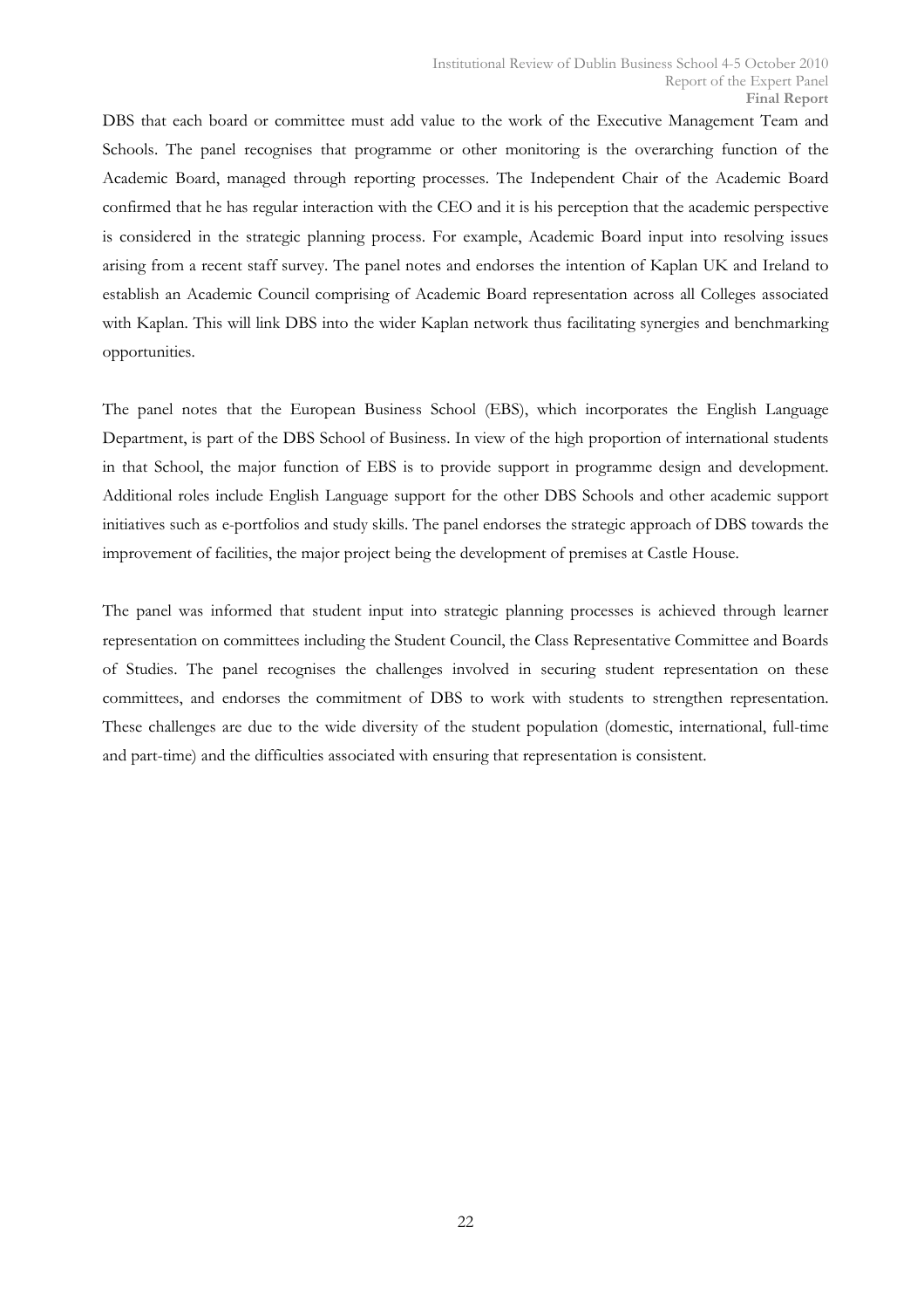# Objective 3 — Quality Assurance

# To assess the effectiveness of the Quality Assurance arrangements operated by the Institution (with the Special Consideration as indicated below)

This is based on Part One of the European Standards and Guidelines for Quality Assurance (QA).<sup>2</sup> By including this in the Institutional Review process, the statutory requirement for the review of QA is met. How the Institution reviews the effectiveness of its QA for the seven elements of the European Standards and Guidelines should be explicitly addressed by the review process.

Special Consideration for DBS:

Collaborative Provision and Joint Awards

The institutional review panel was requested by HETAC to consider the quality assurance procedures and processes in place for the following arrangements which fall under collaborative provision<sup>3</sup>. The policy and criteria in the HETAC document 'Policy for collaborative programmes, transnational programmes and joint awards', December 2008, are relevant in this regard.

- DBS partnership with Lidl. The HETAC validated DBS three year level 7 Bachelor of Arts programme in the area of Retail Management is provided in conjunction with Lidl retail group. This programme commenced in April 2007.
- DBS International partners where formal collaboration arrangements include matters of entry to specific levels of programmes of study are set out in Appendix B of the Terms of Reference.

and the quality assurance procedures/ arrangements in place for the provision of programmes leading to joint awards of HETAC and

- Liverpool John Moores University (LJMU)
- University of Wales

## Objective 3 — Quality Assurance - Background

 $\overline{a}$ 

The SER confirms that DBS has established procedures for quality assurance for the purpose of further improving and maintaining the quality of education and training which is provided, in accordance with section 28 of the Qualifications (Education and Training) Act, 1999. The principles of the Higher Education and Training Awards Council, The National Qualifications Authority of Ireland and the UK Quality Assurance

<sup>2 &</sup>quot;Standards and Guidelines for Quality Assurance in the European Higher Education Area". European Association for Quality Assurance in Higher Education, 2009, Helsinki, 3<sup>rd</sup> edition.

<sup>3</sup> HETAC 'Policy for collaborative programmes, transnational programmes and joint awards' December 2008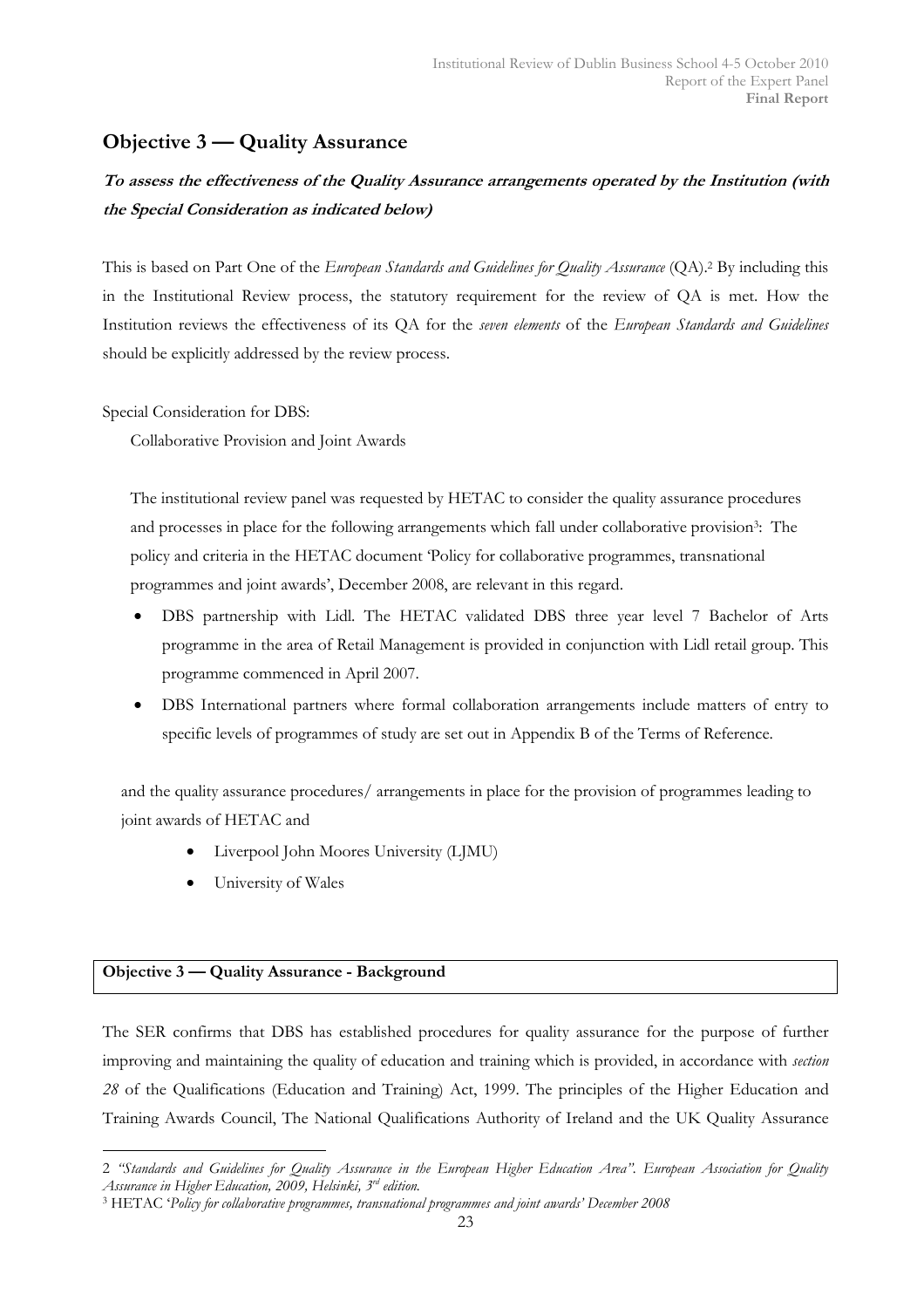Agency (QAA) have been addressed in order that all DBS policies and procedures satisfy the requirements of the accrediting, regulatory and awarding bodies.The DBS approach to the assurance and enhancement of quality and academic standards is to ensure that quality arrangements are kept under continuous review and such review and monitoring is an ongoing feature of the quality management systems and processes at DBS (SER, p15).

As stated in the SER, the DBS Quality Assurance Handbook (QAH 2009) is the repository for all DBS academic and quality policies and procedures and the associated documentation and templates required to access and implement those procedures. The QAH is intended to be comprehensive, accessible, user friendly and a complete source of all regulations and forms required to carry out the academic functions of the institution and ensure standards are adhered to. The Handbook is controlled by the Registrar's Office, and its implementation across all Schools is supported by the Academic Monitoring and Review Group (SER, p15). The QAH is reviewed on a regular basis and a new edition is produced annually. It is anticipated that future editions of the QAH will be housed on an intranet, and be easily navigable and more interactive (SER, p16).

Many of the policies, systems, processes and procedures have been in place in DBS for a considerable period of time, and inform the design, delivery and assessment of all academic programmes delivered. However, with three accrediting agencies across the academic Schools, regulations have varied between programmes. The 2009 edition of the QAH brings together all of the institution's policies and procedures and new procedures have been drafted to incorporate the requirements of all three agencies (SER, p16).

The Institution's SER describes the operation and effectiveness of its quality assurance procedures in addressing the seven elements of the European Standards and Guidelines. A summary of the key points follows.

## Summary of Policies and Procedures for Quality Assurance

DBS has established procedures for quality assurance for the purpose of further enhancing and maintaining the quality of education and training. The principles of the Higher Education and Training Awards Council, the National Qualifications Authority of Ireland and the UK Quality Assurance Agency have been followed to ensure that DBS policies and procedures satisfy the requirements of the accrediting, regulatory and awarding bodies (SER, p15).

In general, the self-evaluation exercise carried out by DBS concluded that the statutory requirements under the Qualifications (Education and Training Act) 1999, Part One of the European Standards and Guidelines for Quality Assurance are being met, and that DBS is operating effective quality assurance and enhancement processes that inform the quality of its teaching, learning and facilities (SER, p12).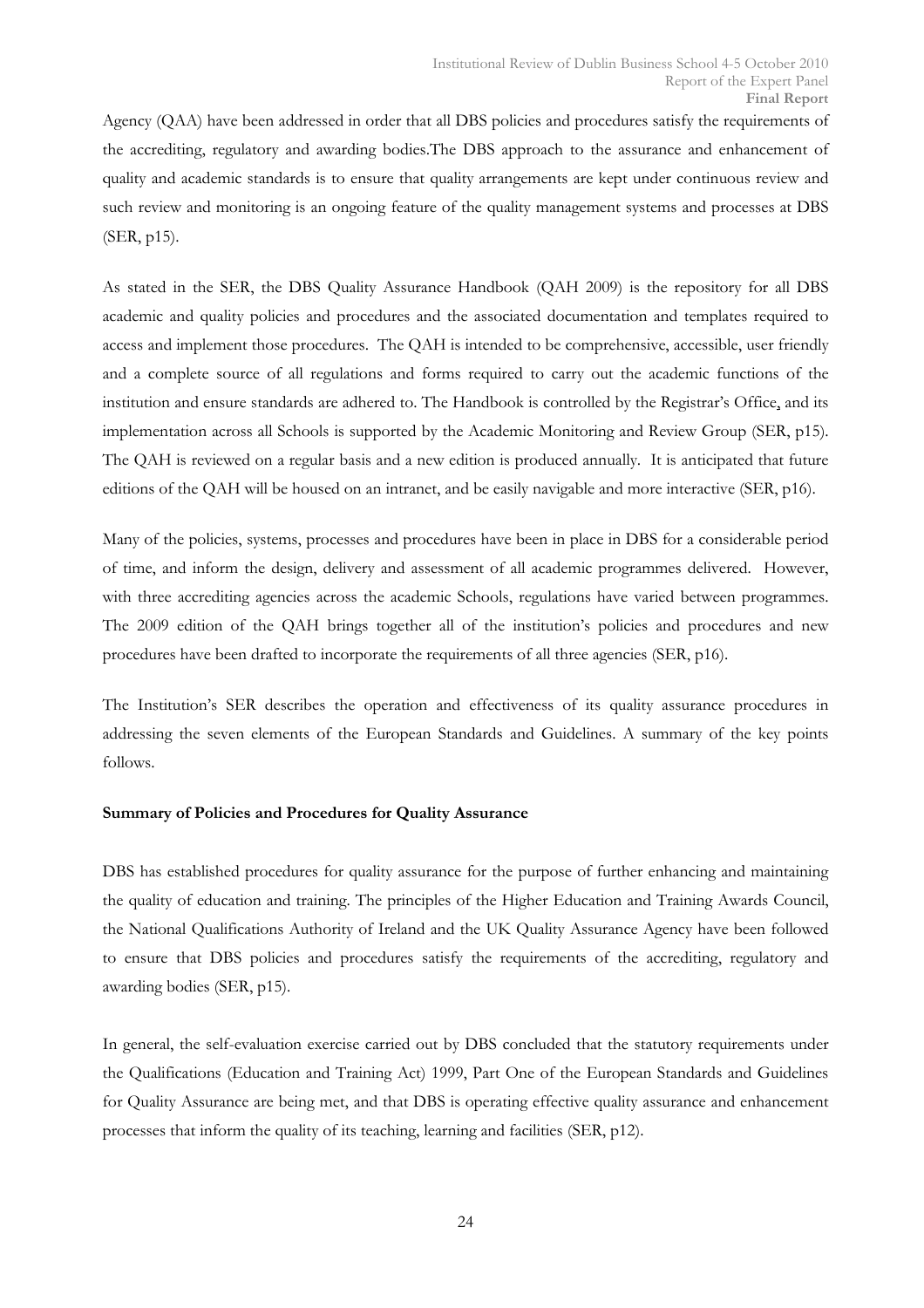#### Summary of Approval, Monitoring and Periodic Review of Programmes

The SER describes the processes in place at DBS for the approval, monitoring and review of programmes. When the need for a programme is identified, a team is established to review and develop the rationale, prepare the proposal and start the approval process. The proposal is evaluated in line with academic and commercial criteria. Following approval, an extensive process is followed to bring a new programme from inception, through validation, to realisation and delivery. Design of new programmes is based on a modular learning approach with appropriate access points (SER, p22).

The Academic Monitoring and Review Group (AMR) was established as a sub-committee of the Academic Board, to design and implement an infrastructure that supports annual monitoring and the review of academic programmes (SER, p23). Following the recent Institutional Review and Accredited Status Approval process carried out by Liverpool John Moores University, DBS has made significant progress in harmonising and strengthening annual monitoring. The most significant enhancement has been the redesign of the Boards of Studies as the major academic forum within each School or group of programmes (SER, p23/24). Boards of Studies processes are outlined in the Quality Assurance Handbook, section 2.1.3 (SER, p24).

Each School in DBS prepares an Annual Report which is reviewed by the Schools Executive Board and the Academic Board. The Annual Report for the School of Business is forwarded to LJMU, where it is subject to further review. Any matters to be addressed are discussed at a joint LJMU/DBS forum and appropriate actions agreed. The Annual College and Course Review prepared by the School of Law is forwarded to the University of Wales and a similar review process takes place. DBS has recently adopted a new template driven annual report format, which is linked to the standard agenda items of the Boards of Studies (SER, p24).

Student participation is an essential part of effective programme monitoring and review at DBS. Participation is facilitated through the Class Representative system, student representation on committees and formal student surveys conducted twice during the academic year. Identified issues are fed into School Action Plans with subsequent feedback provided to demonstrate and confirm close-out of actions (SER, p43/44).

Programmatic review provides the opportunity for all stakeholders, including employers, graduates, students and external examiners to make a contribution to the process, and the design of any updates to programmes. This approach aims to ensure that programmes retain their currency and viability (SER, p25).

#### Summary of Assessment of Learners

According to the SER, the assessment of students at DBS is informed by clearly articulated principles, standards, regulations and procedures, which are subject to review, both internally and by External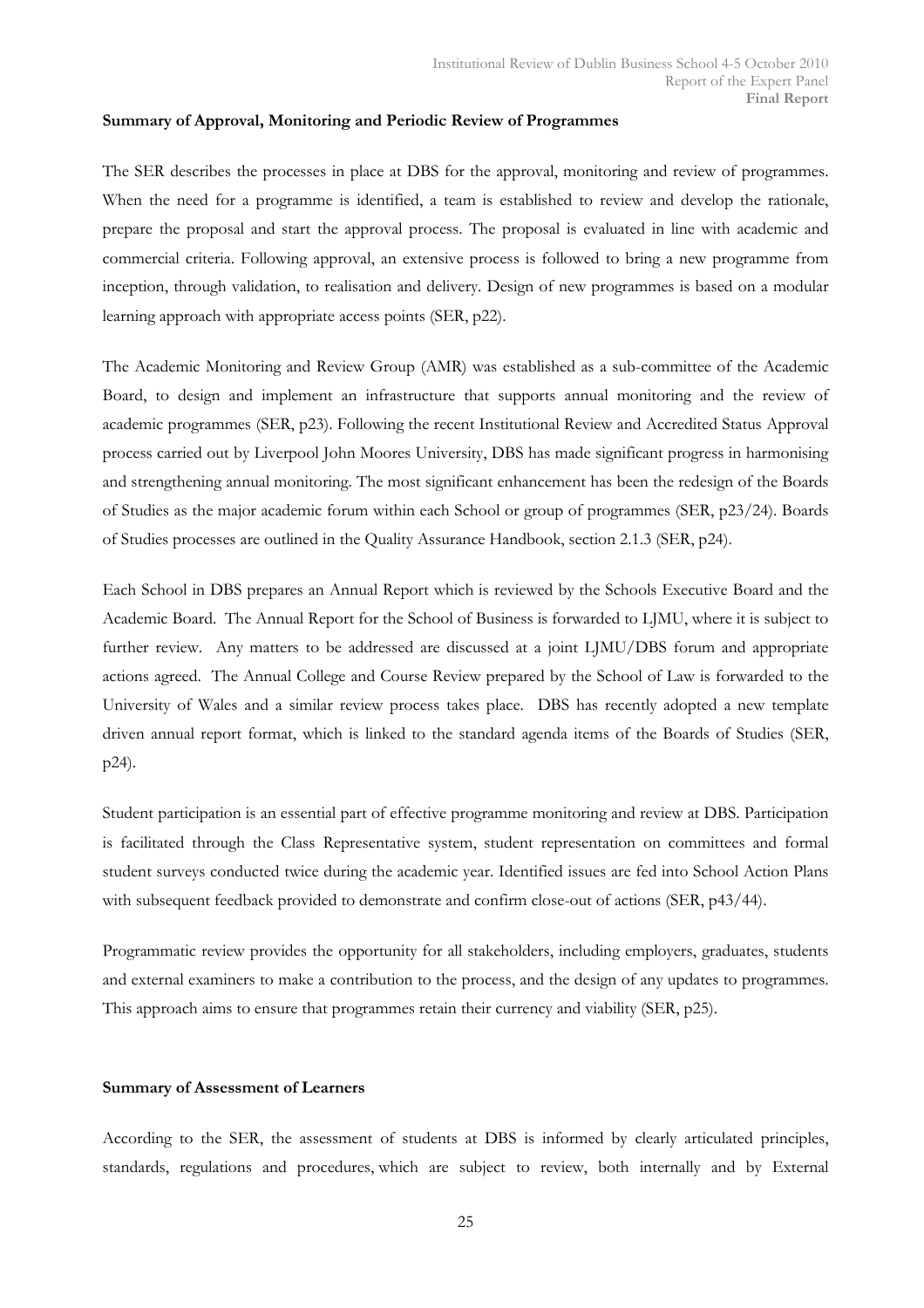Examiners. The entire process is also subject to further regular independent review by the Institution's accrediting bodies (SER, p30).

According to DBS, students are assessed using published criteria, regulations and procedures which are applied consistently. Methods of assessment are continuously reviewed across the School to ensure that assessment is at the 'level appropriate' to the standard of the award. The Level Managers work with the Heads of School and/or Heads of Department to identify staff development requirements in this area. A team within the School of Arts recently reviewed the School assessment strategy, with the initial focus on the first year experience. This project was timely as it coincided with programmatic reviews in the School. The same approach is being taken in the other Schools, supported by an informal 'Level Managers Forum' (SER, p30).

Criteria for assessment are published in module guides, and programme documents. Assessment regulations are published on the 'Registrar's Office' site on the student intranet. Key principles in any assessment regulations encompass both fairness and consistency. DBS has three key accreditors, HETAC, LJMU and The University of Wales. To date three sets of rules were used to determine the classification of an award. All three sets of rules have been reviewed to produce a consistent set of DBS regulations that satisfy the requirements of HETAC and the Quality Assurance Agency UK (QAA). The recent HETAC publication on Assessment and Standards, 2009 has informed the proposed new Award Classifications. The revised regulations are undergoing final review before they are formally presented to the accrediting bodies for approval in 2010 (SER, p30/31).

#### Summary of Quality Assurance of Teaching Staff

According to the SER, staffing policy in DBS is focused on the objective of establishing a balanced team in terms of academic qualifications, teaching skills, professional and business experience. It is important to maintain an appropriate balance of full-time permanent academic staff and part-time teacher practitioners. The trend over recent years has been to move the balance to more full-time staff (SER, p33).

A formal recruitment process is in place which is overseen by the Human Resource Department (SER, p34). The performance of all academic staff is monitored through regular appraisal by Programme Leaders and Heads of School using student feedback to inform the process. Annual appraisals are conducted, providing an opportunity for discussion of staff development and other opportunities. The HR department proposes to implement an online staff appraisal system for all staff members which will also include an individual development plan (SER, p36).

Peer review of teaching has been trialled throughout DBS and its broader application is under consideration. A Module Review and Development Plan (MRDP) was introduced in the 2008/09 academic year, to provide academic staff with the opportunity to reflect on the performance of their module (SER, p36).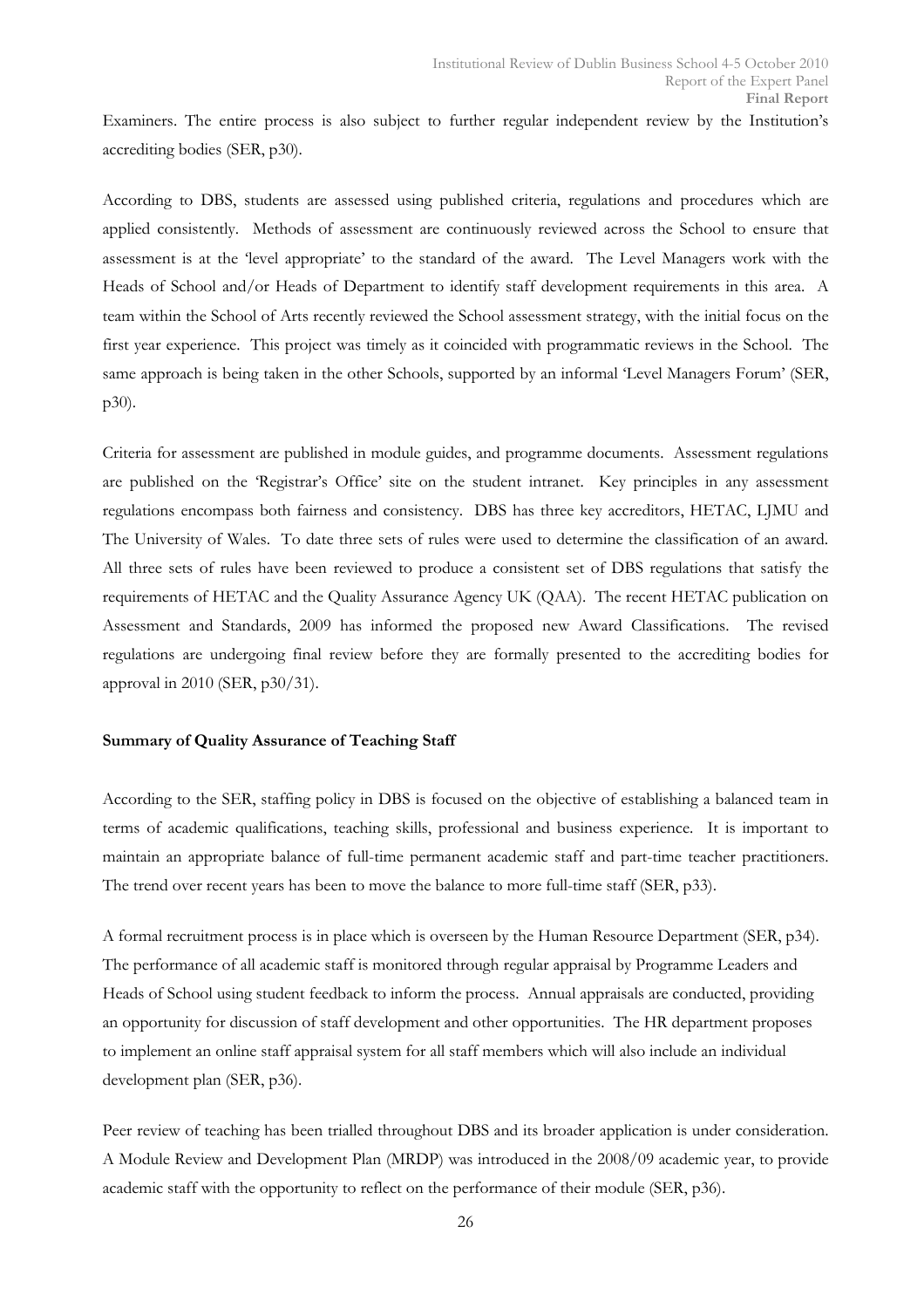#### Summary of Learning Resources and Learner Support

DBS is committed to the maintenance of a safe, well-resourced physical environment. An ongoing refurbishment and redecoration programme is in place to ensure that the physical environment supports the learning process (SER, p46).

Student induction seminars are held to coincide with the student registration. The induction process is viewed as the first important step to help students to integrate and progress (SER, p39). The Learning Support Committee coordinates the provision of academic support and learning support services across DBS. The primary focus is to provide assistance in relation to programme-specific continuous assessment and examination tasks (SER, p40).

There is a comprehensive range of student support services available including accommodation assistance, counselling, provision of sports and social activities, and facilitation of societies. These activities are coordinated by the Student Services Department (SER, p41).

#### Summary of Information Systems

DBS gathers and analyses information that pertains to a range of institution activities. The vast majority of this information is captured on the Prestige student records and management system. This is the central repository for all interactions with students, covering all academic and financial activities. Each student is allocated a 7-digit number which is unique to that person for the duration of their study lifecycle at DBS. Staff can access the Prestige system from their PC. It is planned to implement an enhanced records and management system, and there is an ongoing consultation process with stakeholders (SER, p49).

#### Summary of Public Information

DBS publishes information about programmes and awards offered principally through print publications such as full-time and part-time prospectuses in electronic and hard copy format and DBS website www.dbs.ie. Print, radio and online media are utilised as the basis for student recruitment activities (SER, p52-53).

## Summary of Collaborative Provision and Joint Awards (Special Consideration)

The taught Major Award programmes offered by DBS, at both undergraduate and postgraduate level, are accredited by: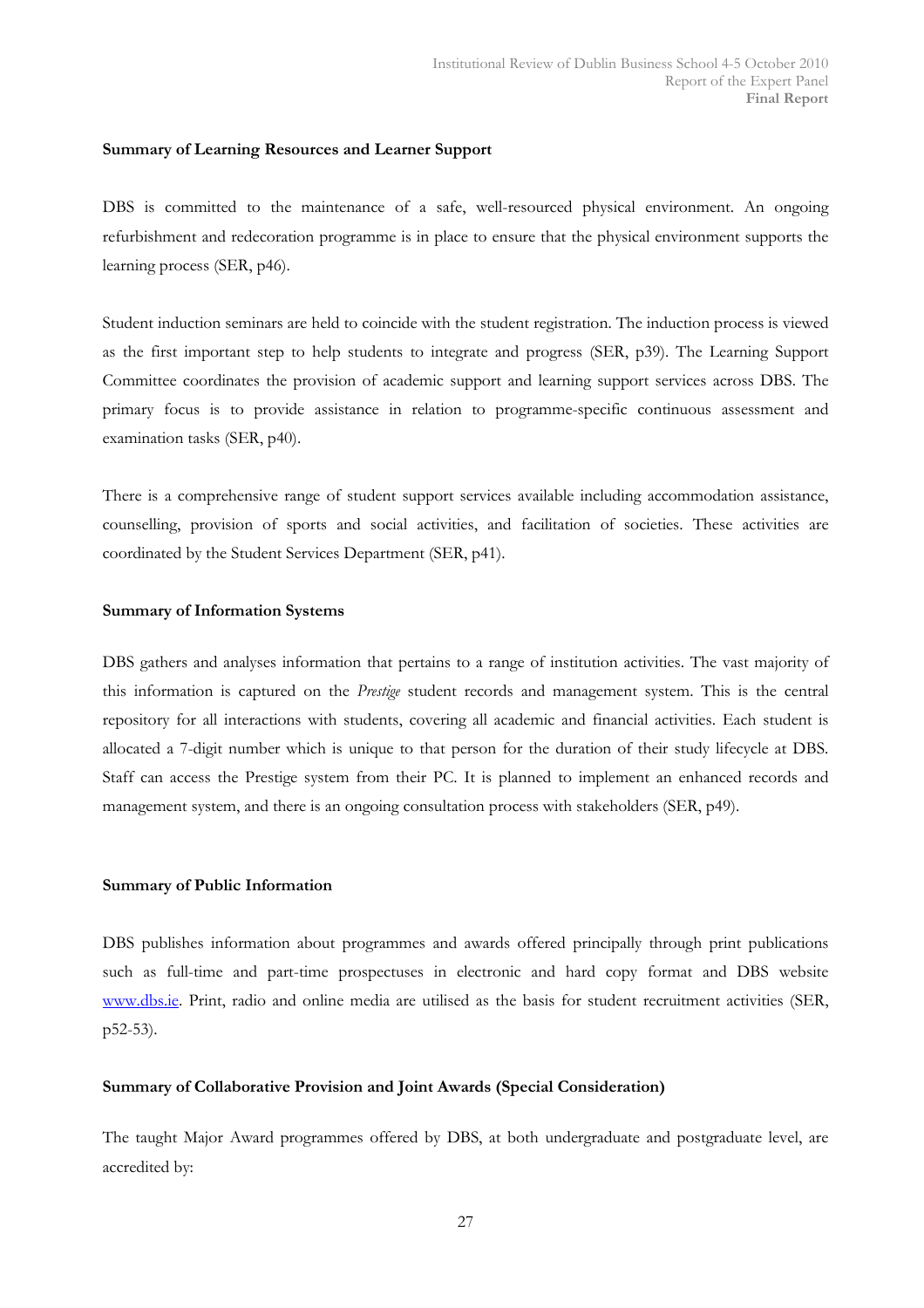- The Higher Education and Training Awards Council and;
- Liverpool John Moores University (LJMU) and;
- University of Wales and HETAC

Appendix i of the Terms of Reference refers to the programmes recognised under each arrangement.

DBS's collaboration with HETAC has made a significant contribution to the enhancement of quality assurance arrangements at DBS (SER, p19). The relationship with HETAC has been particularly beneficial when collaboration has involved other parties such as LIDL. The interaction between DBS, HETAC and LIDL proved to be highly productive in terms of both programme design and staff development (SER, p18).

In terms of the collaboration with LJMU, Relationship Managers are appointed by the University to support co-operation and communication between the two institutions. The Relationship Managers take on the role of 'critical friends' and serve on a number of committees as part of the cross institutional agreements (SER, p19). The External Moderators appointed by the University of Wales also act as 'critical friends.' Three moderators are currently utilised across two Schools. The Joint Board of Studies with the University of Wales meets annually and has the authority to recommend changes to programmes for approval (SER, p20).

In relation to Joint Awards, the updated Memorandum of Understanding signed by HETAC, LJMU and DBS in 2009 is a template for the management of collaborative provision and accreditation (SER, p20). The quality assurance arrangements for the Joint Awards are as rigorous as those for other programmes, and must satisfy the requirements of both HETAC and QAA (SER, p21).

Major advantages for DBS include the rationalisation of delivery, the consistency of programmes and assessment, the streamlining of all procedures into a coherent Quality Assurance Handbook, and the administration of joint reviews, where the two accrediting bodies agree to cooperate and participate in each others quality procedures (SER, p21).

The panel was provided with an overview of the quality assurance system. DBS contends that the systems in place support a culture of responsiveness, adaptability and reflection. Creating a quality culture is leadership driven and the implementation of quality assurance procedures is management driven. Monitoring and reporting systems are supported by action plans for enhancement. A recent highlight has been the development of a streamlined set of policies and procedures to be applied consistently across DBS.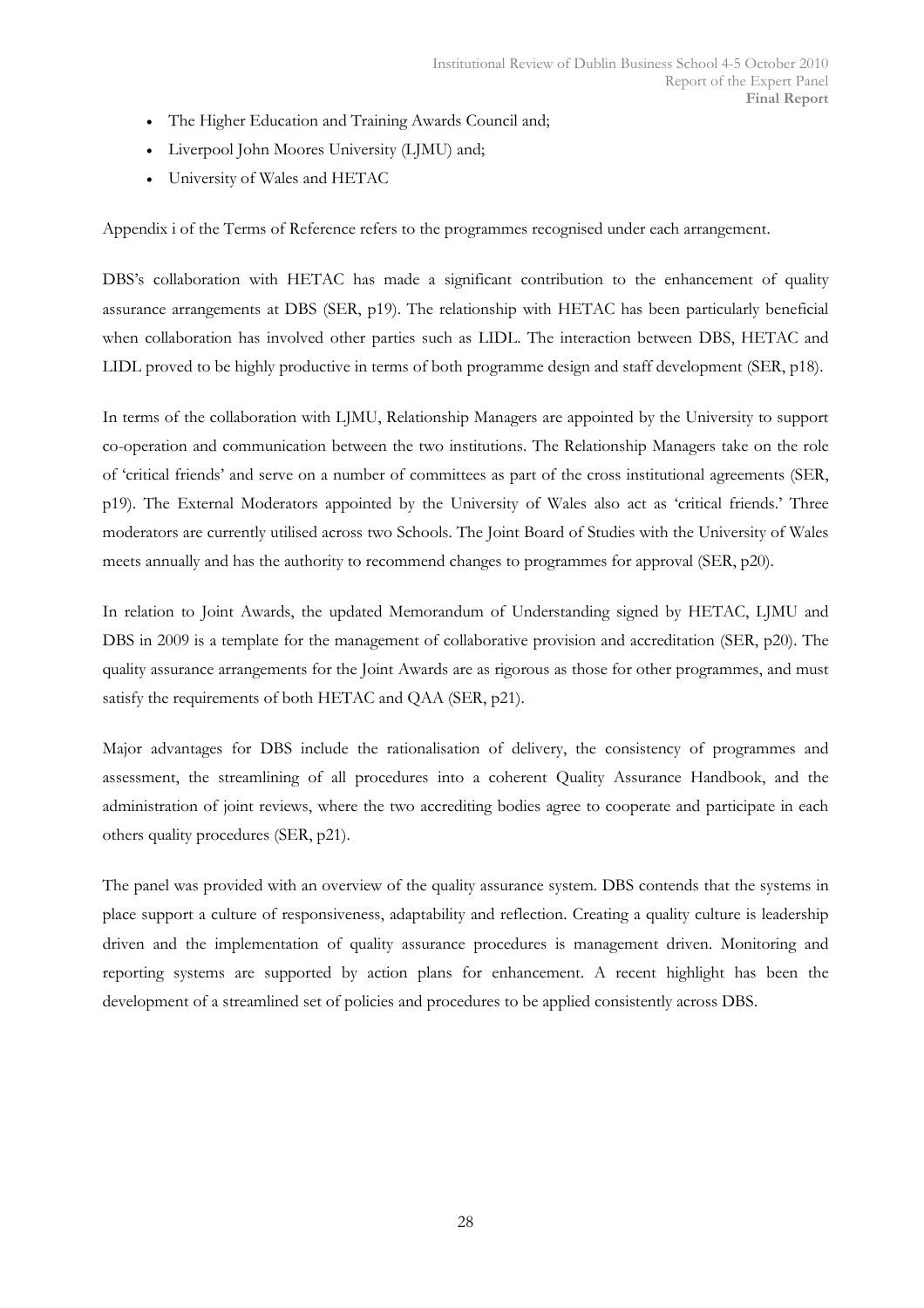#### Key Findings of Objective 3 — Quality Assurance

The Expert Panel considered the Institution's procedures in relation to the seven elements of the European Standards and Guidelines for Internal Quality Assurance and concludes that the criteria have been met.

The panel notes the high level of understanding of, and engagement with the quality assurance procedures by staff. This was demonstrated by the feedback given by all staff members with whom the panel met and supported by documentation provided by DBS. The panel acknowledges the core mission of DBS of excellence in teaching and learning, which should be supported by appropriate structures to underpin strategy. In relation to the Learning and Teaching Committee, the panel considers that this group has an advisory rather than a strategic focus. It is recommended that DBS reviews structures, systems and policies to ensure that the development of pedagogical practices are in line with its mission as a teaching-led institution.

Learners and graduates who met with the panel were generally positive about their experiences at DBS. The panel considers that there are appropriate formal and informal student feedback mechanisms available. The panel notes the success of the paper-based student survey system, and considers that the implementation of the Class Representative system has been variable with some representative positions vacant. Issues have arisen in relation to selection processes, finding students to participate, access to and availability of training. It is recommended that DBS considers the variety of strategies used to capture, review and report on student opinion fully across all levels of provision, and utilises the outcomes to enhance opportunities for student feedback.

The panel notes that there is no staff representation on the Academic Board. The major vehicles for staff input and feedback are programme meetings and Boards of Studies meetings. The intention to appoint a student representative is also noted. It is recommended that serious consideration be given to including elected staff representation on the Academic Board.

In relation to each of the seven elements of the European Standards and Guidelines, the panel has made the following findings:

#### Element 1 — Policy and procedures for quality assurance findings

The panel found that DBS is operating in accordance with the approved policies and procedures for quality assurance as outlined in the SER, p15-16 and referenced in this report (Objective 3 – Quality Assurance – Background). The panel notes the 2010 version of the Quality Assurance Handbook (QAH) dated September 2010 which is about to be implemented and considers that an opportunity was not provided to review this edition of the document prior to the site visit. The panel acknowledges the level of staff engagement with and awareness and appreciation of the DBS QAH.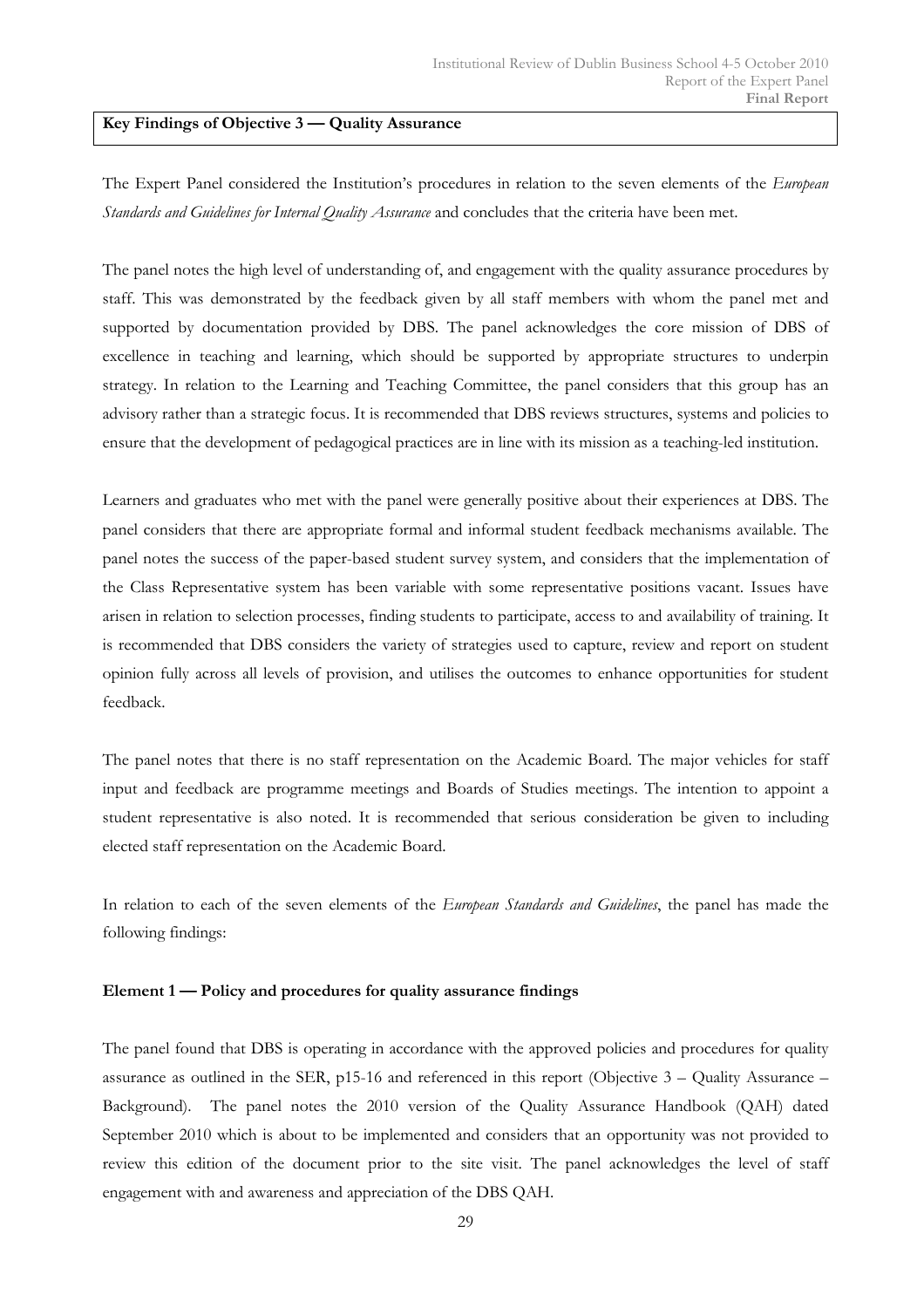#### Element 2 — Approval, monitoring and periodic review of programmes and awards findings

The panel concludes that DBS has formal mechanisms and procedures in place as outlined in the QAH. A cross-section of learner representatives and graduates who met with the panel characterised their experiences as positive in terms of the opportunity to give feedback and the institution's commitment to follow up on the issues identified. For example, resolving issues identified in relation to the operation of the Moodle system.

External stakeholders have an ongoing input into programme approval and review. Refer to commentary in Objective 1 for examples of participation on Accreditation Committees and Programme Boards, and the utilisation of feedback for new programme development/enhancement of existing programmes.

#### Element 3 — Assessment of learners findings

The panel found that DBS is assessing learners using published criteria, regulations and procedures. Criteria for assessment is published in module guides and course documents. Assessment regulations are published on the 'Registrar's Office' site on the student intranet. The panel notes several references made in the 2008/09 Summary of External Examiners Reports to a lack of material on continuous assessment. The panel considers that the QAH procedures provide a coherent, comprehensive articulation of the arrangements for approval of continuous assessment assignments by External Examiners and the sampling of continuous assessment and other summative methods of assessment. It is recommended that DBS ensures that their new quality assurance procedures include the HETAC Guidelines on Assessment and Standards, December 2009, in respect of all aspects of assessment.

The panel also concludes that the student appeals process is not clearly articulated, accessible or transparent. This finding is based on the fact that the panel was unable to find evidence in published documentation of policies and procedures indicating all stages of the process surrounding and governing this area. It is recommended that DBS gives particular attention to student appeals, procedures to ensure that they are clear, consistent, understandable and available to students.

#### Element 4 — Quality assurance of teaching staff findings

The panel concludes that DBS has appropriate policies and procedures in place to ensure that staff involved in the teaching of learners are qualified and competent to do so. It is noted that the minimum requirement for academic appointments is a Masters degree or professional qualification. The panel further notes that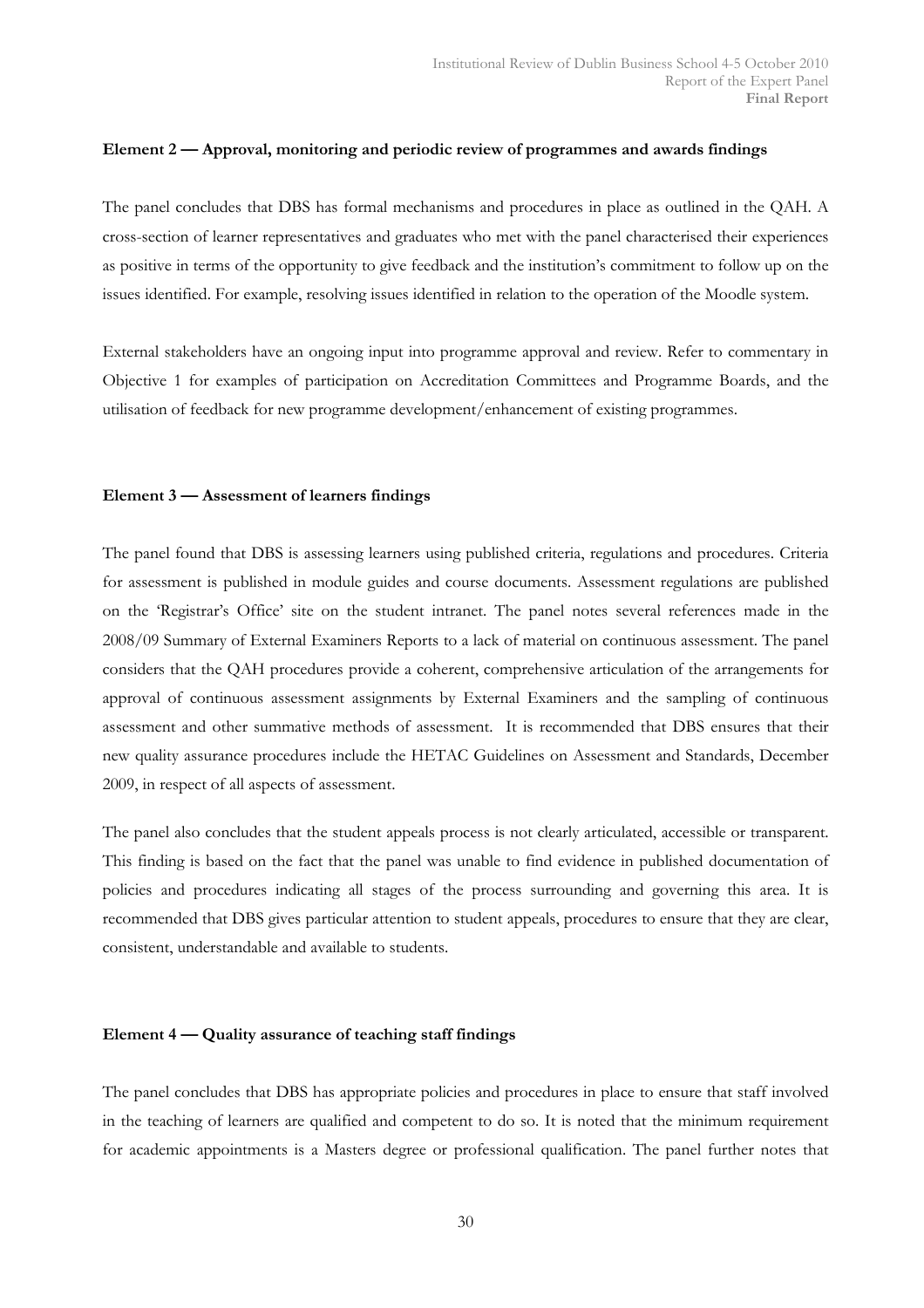although there is no requirement for teacher training, staff are encouraged to gain a Certificate in Third Level Teaching or Masters in Education.

The panel commends DBS on the professionalism and commitment of the teaching staff, which was evidenced by feedback from the students who met with the panel. Particular mention was made of the quality of teaching and ease of access to teaching staff. DBS maintains a balance between full time and part time staff, as access to part time staff who are practitioners is valued by DBS and its students.

The panel was informed that professional development focuses on induction, familiarisation with quality assurance processes and career progression. Peer mentoring is currently being implemented. Opportunities are provided for staff to upgrade qualifications relevant to their role and the needs of DBS. The panel notes that DBS is primarily a teaching institution. In view of that context, research activities to inform teaching and learning practices are facilitated within budget constraints. The panel considers that it is important for teaching and learning to be informed by research, and encourages DBS to enhance opportunities for staff and students to participate in research and scholarship activities.

The panel concludes that although professional development is available, there is variability in terms of staff accessing these opportunities. None of the teaching staff with whom the panel met are currently engaged in upgrading qualifications. However, teaching staff confirmed that applications for sponsorship to attend conferences were generally successful. For example, a number of DBS staff will be attending the forthcoming Marketing Institute of Ireland Conference.

#### Element 5 — Learning resources and learner support findings

The panel considers that adequate learning resources and support are provided for learners. The panel notes and endorses the establishment of a Library, Careers and Services Support Department as a mechanism for more effective integration into the academic process. Students and graduates with whom the panel met represented a cross section of all programmes and stages (see Appendix E). They gave generally positive feedback about the quality of learning resources and support. Particular mention was made of small class sizes facilitating queries and feedback, and the support received from the Careers Service in accessing internships.

The panel acknowledges the investment made by DBS in the new facilities at Castle House, which demonstrates a clear commitment to students and staff. The opportunity to view the facilities was taken up by the panel at the site visit. The panel notes that the housing of teaching staff together at Castle House has provided enhanced opportunities for synergies and collaboration.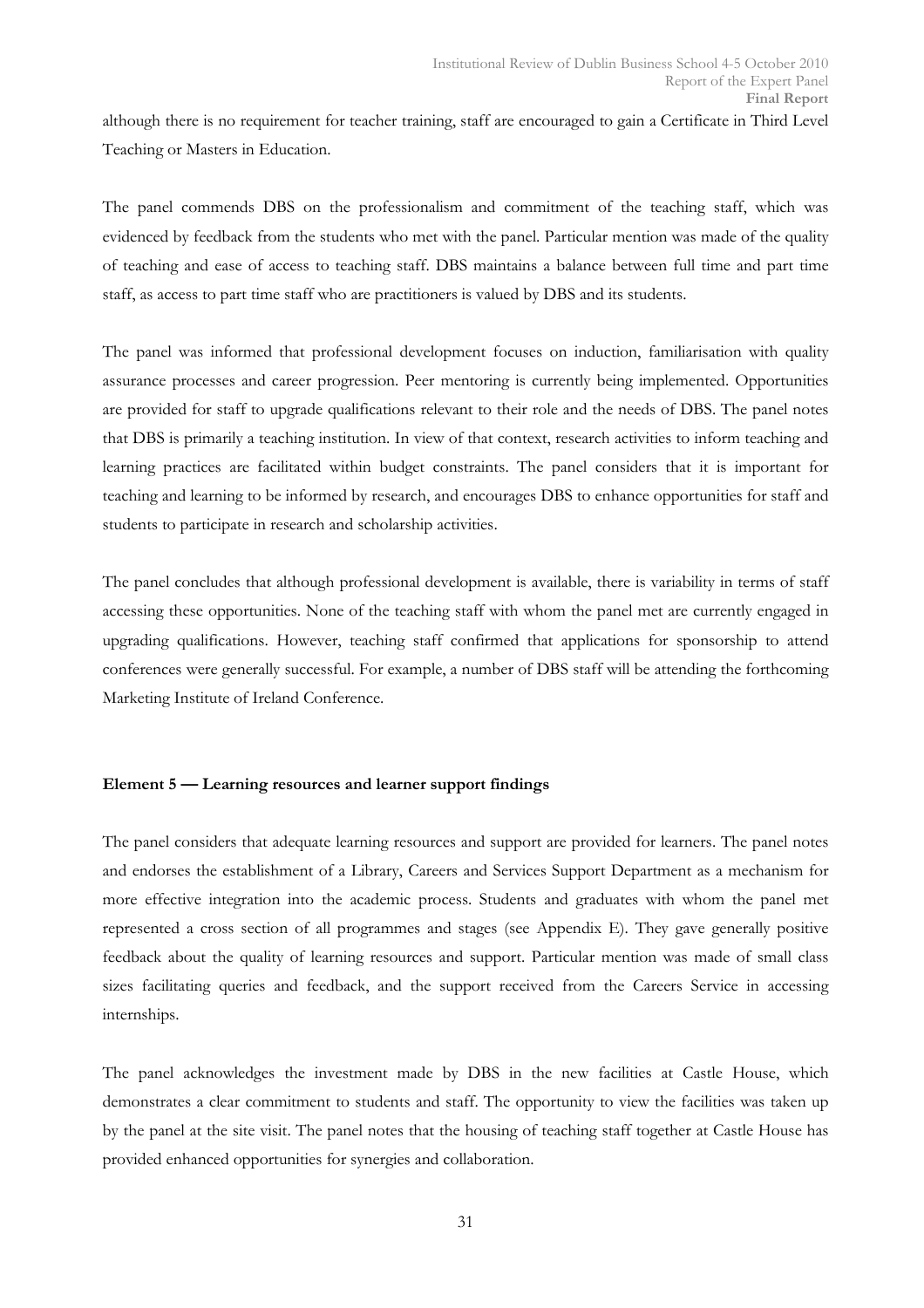The panel was briefed on the learning support and support services available at DBS. Learning support has been built into timetables. Services available include English Language laboratories, maths literacy and academic writing. Student services are located at Aungier Street, Balfe Street and Castle House, and there are libraries located at Dame Street and Aungier Street. Access is provided to a student intranet, College website and Moodle via an integrated system with a single log on. The panel notes that approximately 70% of DBS programmes are now on Moodle with a target of 100% compliance by the end of 2010.

The panel acknowledges the quality of support services provided for international students, and notes the appointment of an International Students Services Officer to address the academic and welfare needs of international students. International students also have representation on the Class Representative Committee. Further commentary on services provided to students prior to, and on arrival at DBS is included in the commentary to Objective 4. The panel encourages DBS to monitor service standards in the light of planned expansion to ensure that the services provided continue to meet the needs of international students.

Feedback from students met by the panel indicated that the mix of international and domestic students in classes has prompted the issue of a lack of technical/business English leading to queries by students which slow down the teaching and learning process. Students also commented on difficulties experienced in accessing core texts through the Library. The panel further notes that the separate location of the School of Law that had been perceived as a barrier was being addressed by the recent move to Castle House.

#### Element 6 — Information systems findings

The panel considers that there are appropriate information systems in place to support effective management of programmes and other activities as noted in the Summary of Information Systems section of this report. The panel acknowledges the commitment of DBS to resource information technology in order to enhance the collection and analysis of data as a basis for informed decision making. The panel notes and encourages the intention of DBS to invest in a new student management system.

#### Element 7 — Public information findings

The panel found that DBS publishes current impartial and objective information about the programmes and awards it offers through prospectuses and the utilisation of websites as described in the SER and Supplemental Documentation in accordance with National requirements of the NFQ.

However, the panel noted a mismatch in the listings of validated programmes indicated in the appendix of the Terms of Reference for Institutional Review (as established by HETAC), and listings of programmes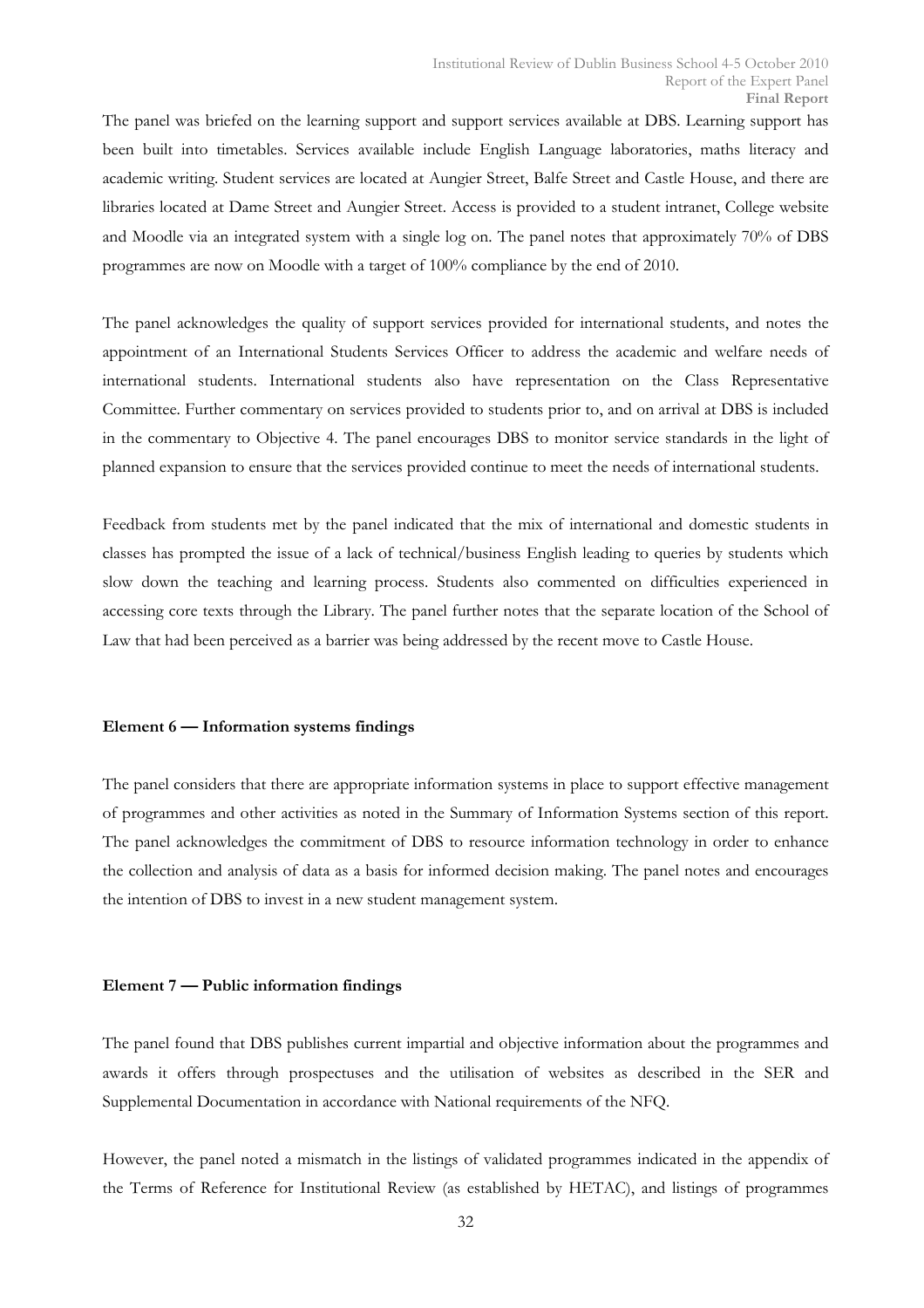delivered by collaborative partners in relation to the BA in Tourism and Event Management (Appendix B pp16-18). It is recommended that DBS more closely monitors programme titles across the range of institutional literature.

#### Special Consideration – Collaborative Provision and Joint Awards

The panel concludes that, in general, the quality assurance procedures and arrangements in place for collaborative provision and joint awards are operating effectively. Lidl staff who met with the panel confirmed their satisfaction with the operation of the Bachelor of Business in Retail Management. Particular mention was made of Lidl's ongoing input into the programme and the willingness of DBS to make changes where appropriate as a result of feedback (refer to commentary in Objective 1). This view was endorsed by students enrolled in the Lidl programme with whom the panel met and who reported generally positive experiences.

In relation to joint awards, the panel notes feedback from teaching staff, examinations staff and School administrators that the quality assurance procedures are well understood and are working effectively. Teaching staff who met with the panel characterised their work on joint award programmes as proactive, positive and supported by good communication channels and provided examples of enhanced practice in DBS. Opportunities for collaboration have included participation of DBS and LJMU staff at the Boards of Studies meetings held at each institution and team teaching ventures. The panel notes that DBS acknowledges the need to revisit and re-establish the University of Wales joint award agreement in accordance with HETAC Policy on collaborative programmes, transnational programmes and joint awards (SER, p21).

#### Commendation — Quality Assurance

2. The panel commends DBS on the professionalism and commitment of its teaching staff.

#### Recommendations — Quality Assurance

The panel recommend that DBS:

- 2. Review policies, structures and systems to ensure that the development of pedagogical practices is in line with its mission as a teaching-led institution.
- 3. Review the variety of strategies used to capture, review and report on student opinion fully across all levels of provision, and utilise the outcomes to enhance opportunities for student feedback.
- 4. Give serious consideration to including elected staff representation on the Academic Board.
- 5. Ensure that its new quality assurance procedures align with the HETAC policy on Assessment and Standards, 2009 in respect of all aspects of assessment.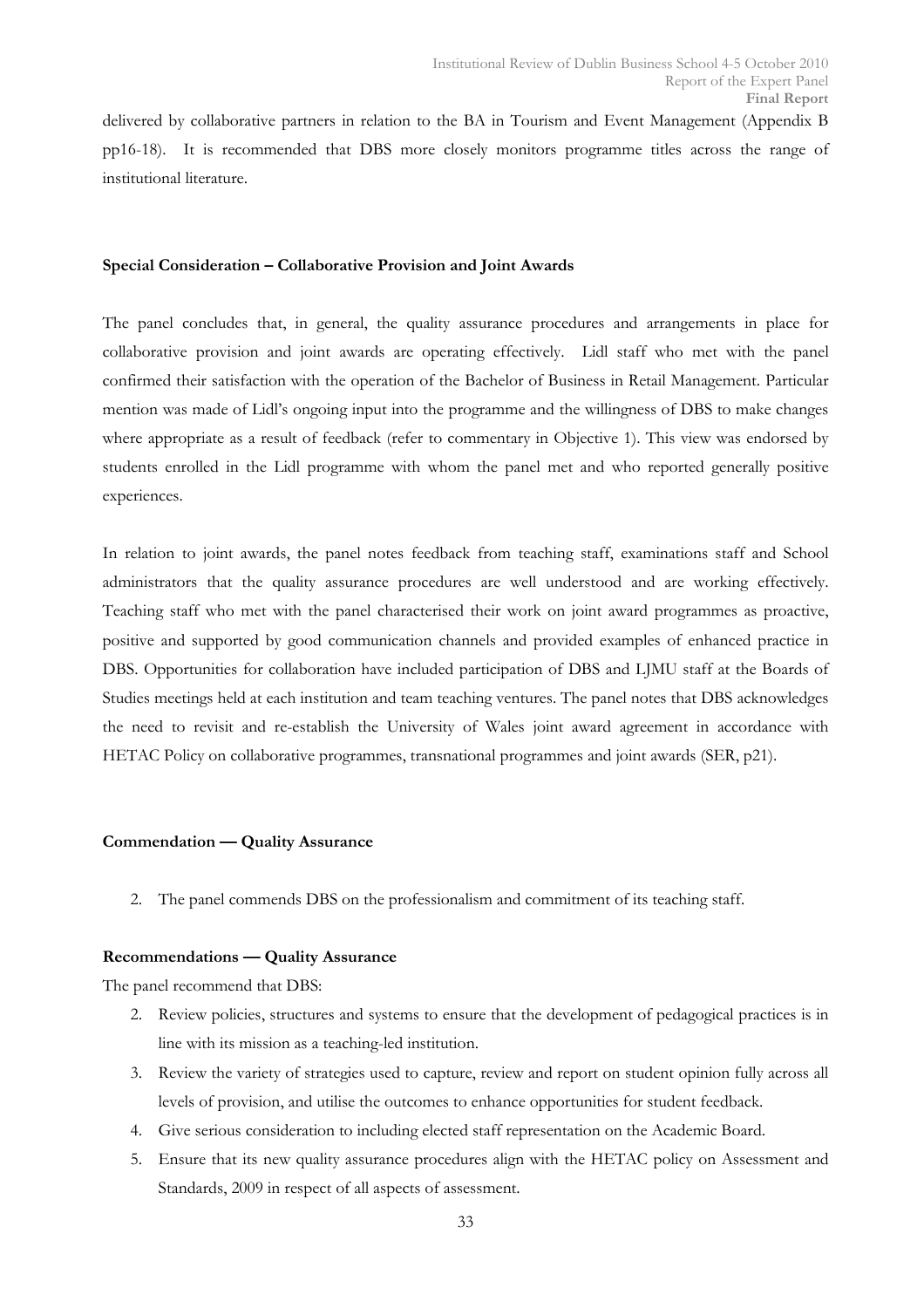- 6. Give particular attention to student appeals, recheck and review procedures to ensure that they are clear, consistent, understandable and available and accessible to students.
- 7. More closely monitors programme titles across the range of institutional literature and cross reference the data with HETAC information.
- 8. Revisit and re-establish the university of Wales joint award agreement in accordance with the HETAC Policy for collaborative programmes, transnational programmes and joint awards' December 2008.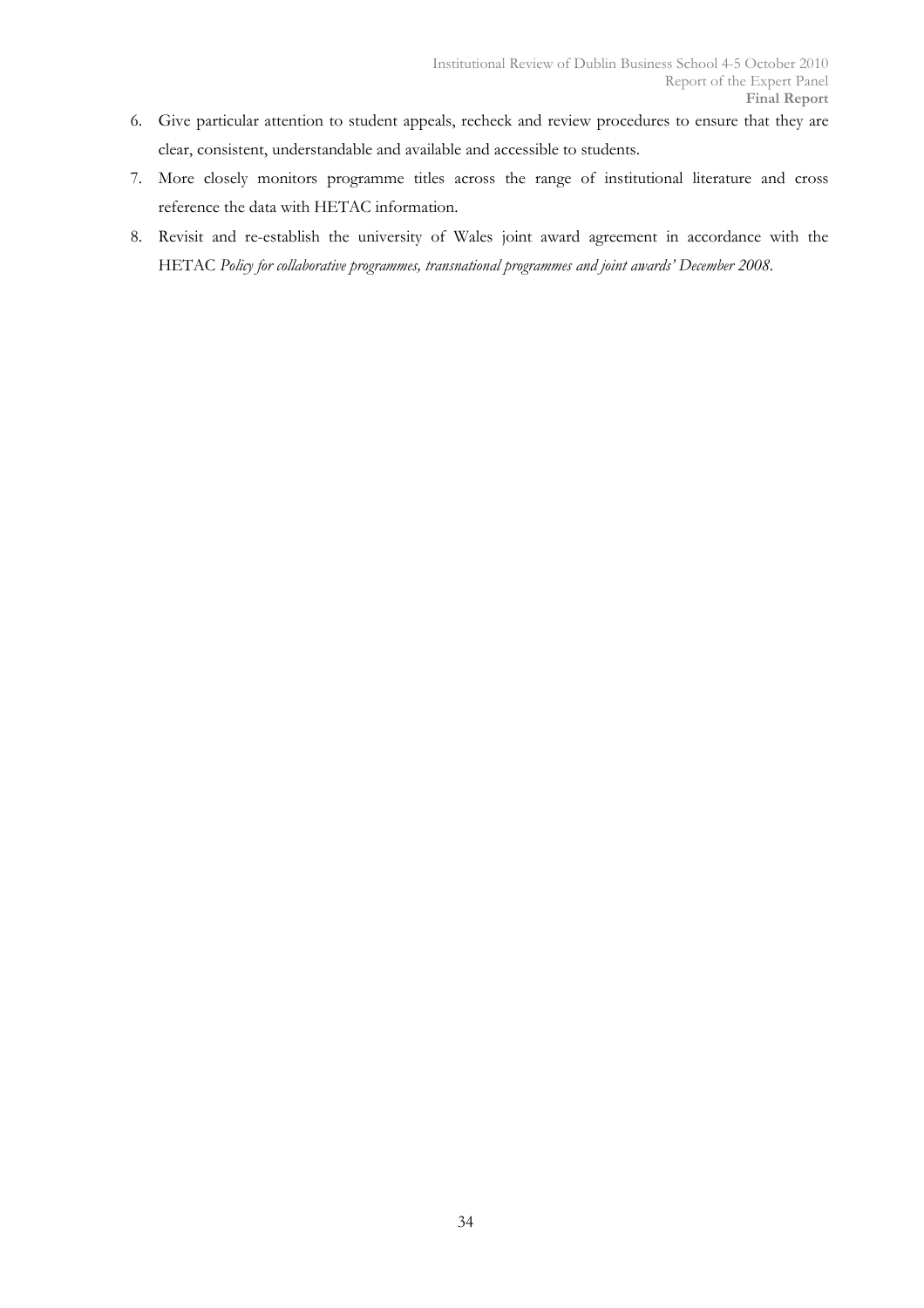## Objective 4 — Qualifications Framework, Access, Transfer and Progression

To confirm the extent to which the Institution has implemented the National Framework of Qualifications (NFQ) and its procedures for access, transfer and progression

This objective has two main strands:

- 1. Review of the Institution's activity in implementing the National Framework of Qualifications
- 2. Procedures for access, transfer and progression

The National Qualifications Authority of Ireland has produced guidelines in relation to this.<sup>4</sup> These include issues such as credit, transfer and progression rules between levels and award types, entry arrangements, information provision, and policies and procedures for the Recognition of Prior Learning (RPL).

## Summary — Objective 4 — Qualifications Framework, Access, Transfer and Progression

DBS supports the application of access, transfer and progression policies as set out by the National Qualifications Authority of Ireland. As previously mentioned in the commentary under Objective 2, a guiding principle is to broaden access to third level education and to provide access and progression opportunities to students who may otherwise have difficulty in securing a place on the programme of their choice. The SER and Supplemental Documentation (SD) describe the processes operating to ensure that its programmes comply with the requirements of the National Framework of Qualifications (NFQ).

According to the SER, DBS operates a fair and transparent admissions process in which applicants are selected on the basis of merit, ability and potential. The Registrar oversees the process, supported by the Admissions Committee. Many of the learners at DBS are admitted to full time programmes via the Central Admissions Office (CAO). However many others are admitted directly through the DBS admissions system. Direct entry, including advanced entry by way of exemption, is monitored rigorously to ensure that all applicants are suitable and have a realistic chance of success (SER, p27).

DBS recognises that knowledge, skills and competencies can be acquired from a range of learning experiences, including formal, non-formal and informal learning. This approach is consistent with the aims of the NFQ to recognise all learning achievements by supporting the development of alternative pathways to qualifications and by facilitating the recognition of prior learning (SER, p31). To this end, DBS has

 $\overline{a}$ <sup>4</sup> "Policies, Actions and Procedures for Access, Transfer and Progression". National Qualifications Authority of Ireland. 2003. www.nqai.ie.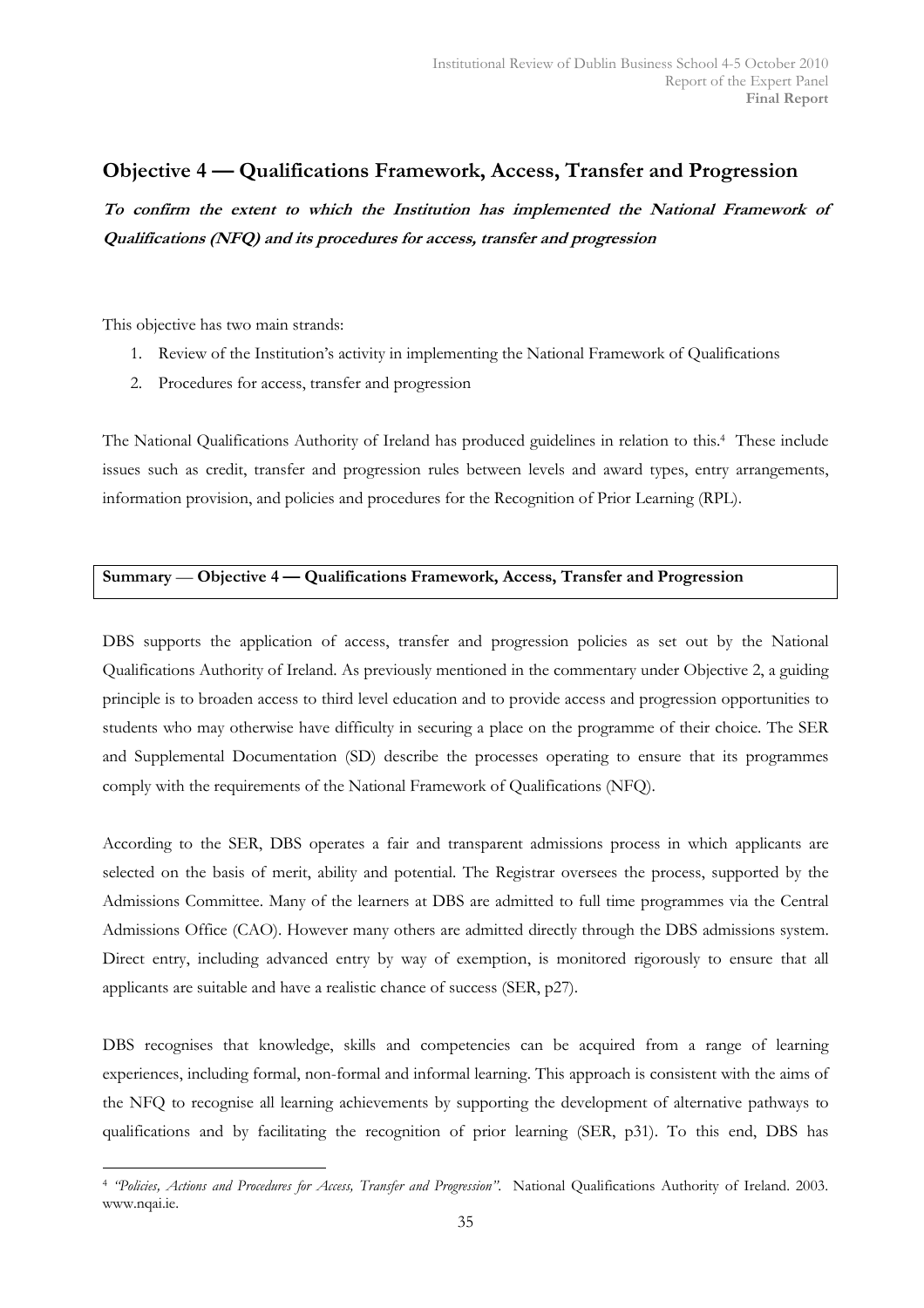implemented policies and procedures for assessing applications for advanced standing on the basis of recognition of prior learning (RPL). All requests for RPL are approved by the Admissions Committee (SD, p2).

In relation to progression, DBS operates a 'ladder of opportunity' to encourage learners to build on each stage of learning, and progress to the next (SD, p4). Progression is tracked and recorded across the board and benchmarked against other higher education institutions across Ireland and the UK. A performance indicator of 85% progression is used as a guideline to assess individual subject or programme performance. Progression rates of less than 85% are discussed at the appropriate Board of Studies, and issues identified for further investigation are referred to the programme team (SER, p31).

The DBS Careers Service continues to be available to students after they graduate. The service is also used by Alumni returning from overseas. Data on graduates' first destinations is also collected and made available on the DBS Careers Service website (SER, p50).

## Key Findings — Objective 4 — Qualifications Framework, Access, Transfer and Progression

The panel considers that DBS has effectively implemented the National Framework of Qualifications and procedures for access, transfer and progression. It is further concluded that DBS is meeting the statutory requirement specified in Section 46 of the Qualifications (Education and Training) Act 1999 to provide information about programmes. The panel notes DBS's commitment to open access as part of its strategic focus. It is further noted that programme offerings are centred on levels 6 and 7, with staircasing to higher level programmes. It was confirmed that the Schools interface is managed by the DBS Schools Liaison Officers whose duties include provision of advice, updating programmes on the website and organising open days.

In relation to international students, DBS operates a TEFL/IELTS level 6 minimum entry requirement. An English test is administered in marginal cases and there is also access to a bridging programme. DBS utilises the services of agents and partners overseas. There is a strict admissions process, including a requirement for a notarised translation of transcripts. The panel notes that the effectiveness of the admissions process is assessed through student feedback.

The panel further notes that customised induction/orientation programmes are provided for both international students and school leavers. Access for students with disabilities is facilitated on a 'one-on-one' basis to ensure that facilities such as buildings and equipment are suitable and ongoing support is put in place.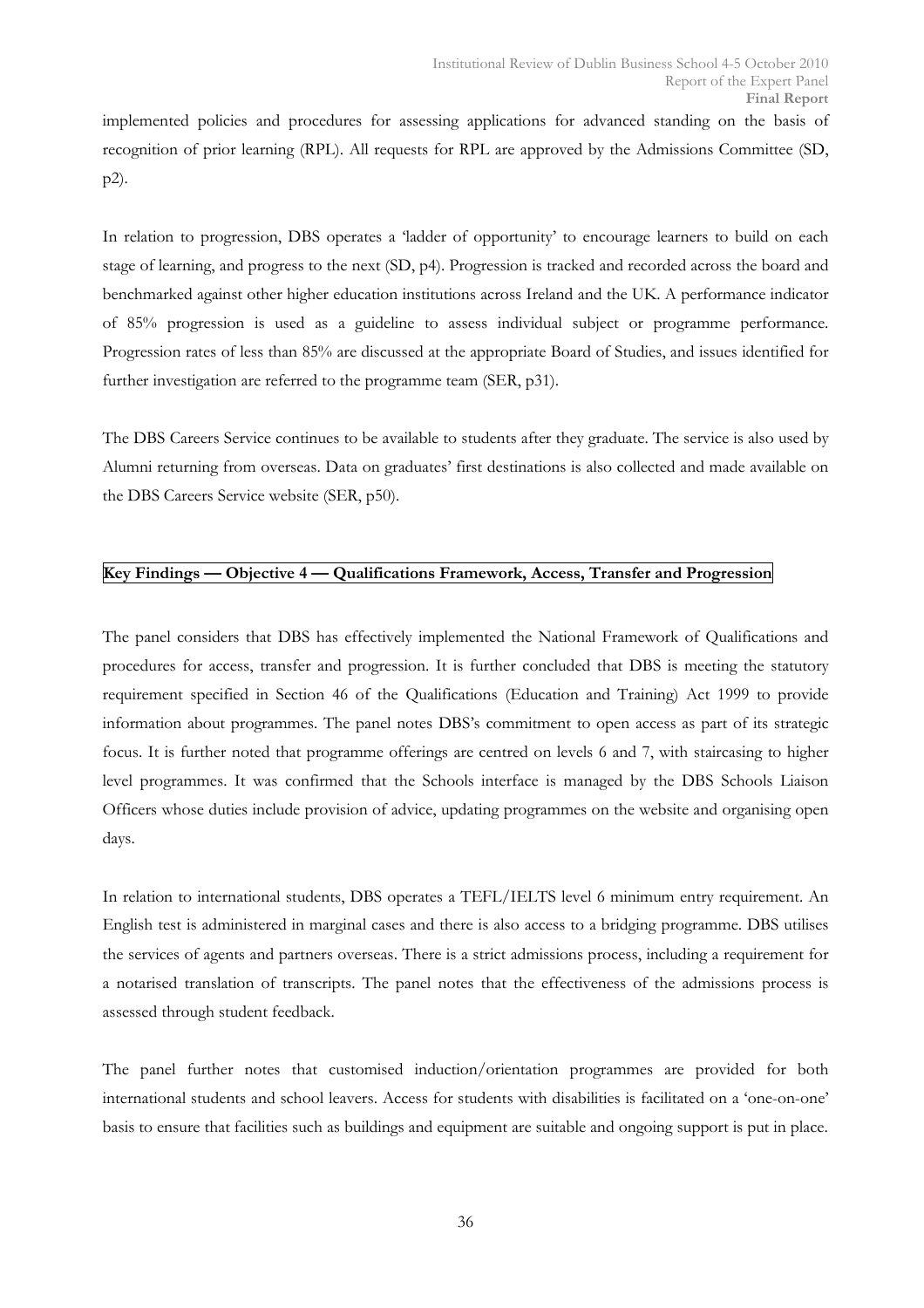The process for RPL applications was outlined to the panel. RPL applications are assessed by the Admissions Team in conjunction with Heads of School in line with the policy and procedures in the Quality Assurance Handbook. Applications are considered for advanced standing, exemptions and RPL.

The panel endorses the institution's commitment for provision in relation to disadvantaged groups. An example discussed in the commentary to Objective 1 is the provision of scholarships to school leavers as part of the 'giving back to the community' initiative. The panel commends DBS for making the scholarship programme available and recommends that consideration is given to widening the programme.

In relation to transfer and progression, the panel notes that the proposed student management system will enable transcripts to be available at any time. It is further noted that DBS would welcome a move to a 100 hour 5 ETS credit system to enhance the institution's engagement with special purpose/minor awards, which are currently constrained by a 10 credit system. Progression is also facilitated by a strong link with the further education sector, through acceptance of FETAC awards and collaborative arrangements with further education Colleges. The panel encourages DBS to put more special purpose/minor award programmes on the framework, and to enhance its engagement with the further education sector and FETAC.

#### Commendations — Qualifications Framework, Access, Transfer and Progression

3. The panel commends DBS on its scholarship programme as a mechanism for enhancing access opportunities.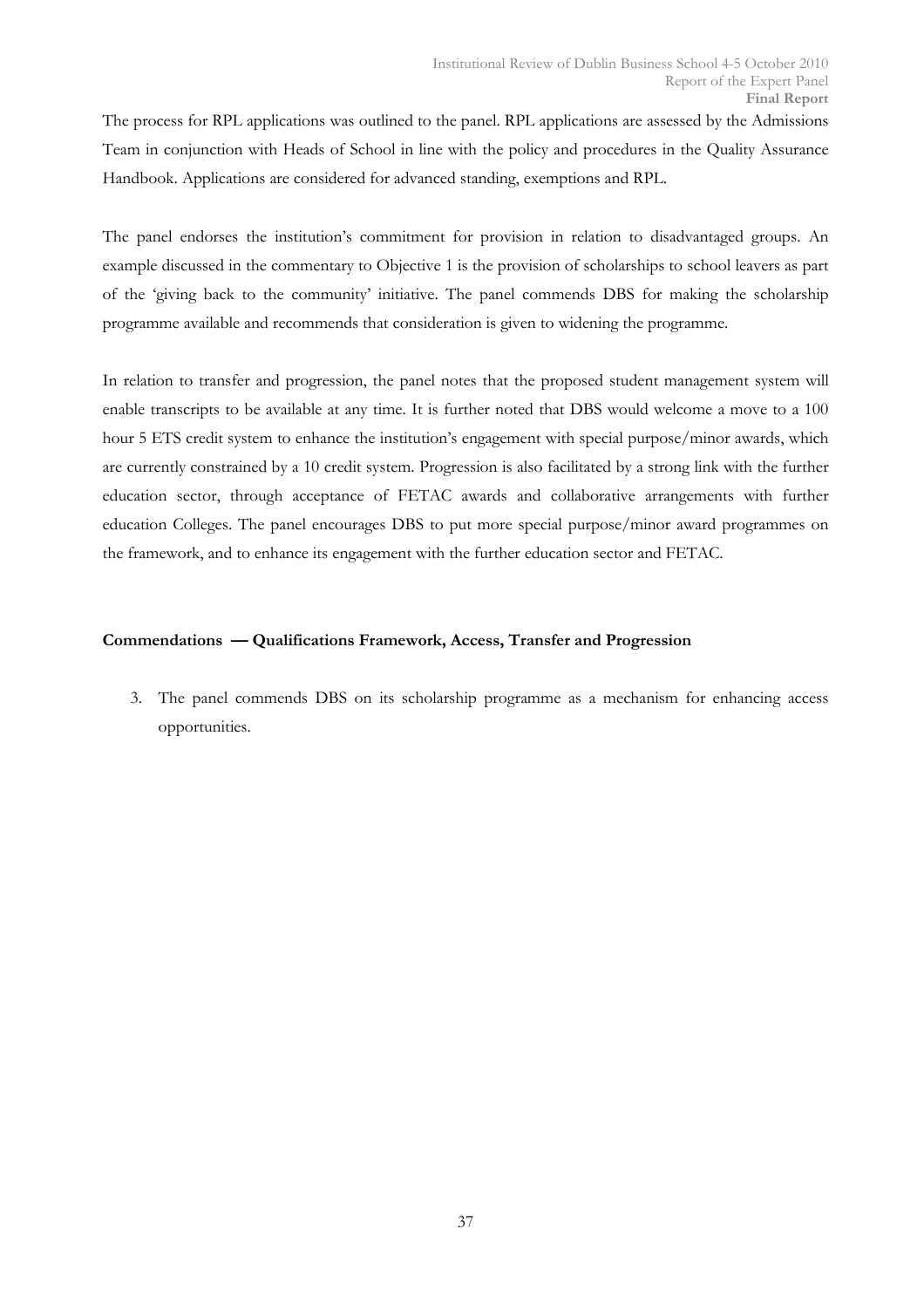# Objective 6 — Recommendations for Enhancement

## To provide recommendations for the enhancement of the education and training provided by the Institution

This includes both the recommendations arising from the external peer review process and the recommendations arising from the internal self-evaluation process.

## Summary — Objective 6 — Recommendations for Enhancement

The SER states that enhancement initiatives at DBS are built on the significant developments that have taken place in terms of Academic structures, systems and processes. The guiding principle going forward is to ensure that the implementation is consistent and sustainable. The self evaluative process has provided a timely opportunity to reflect, to evaluate progress and to identify opportunities for improvement.

'The main focus of enhancement initiatives is on the following areas:

- more formalities of academic processes across the institution, supported by streamlined audit trails and evidence of execution
- enhancement of academic and scholarly activity across the institution
- better integration of Law faculty and development of the School of Law
- enhancement of the student records system to support the generation of more comprehensive, more focused and more timely information
- enhancement of facilities for staff and students
- enhancements to meet the standards required to achieve delegated authority' (SER, p 56)

## Key Findings — Objective 6 — Recommendations for Enhancement

The panel notes the areas for enhancement outlined in the SER and the absence of an action plan and timelines to implement these initiatives. The panel endorses the commitment of DBS to implement and monitor the recommendations arising out of the institutional review process, as has been the practice with the outcomes of other review processes. It is recommended that DBS's own recommendations for enhancement in the SER be fully articulated in the implementation plan that will be agreed with HETAC arising from this review.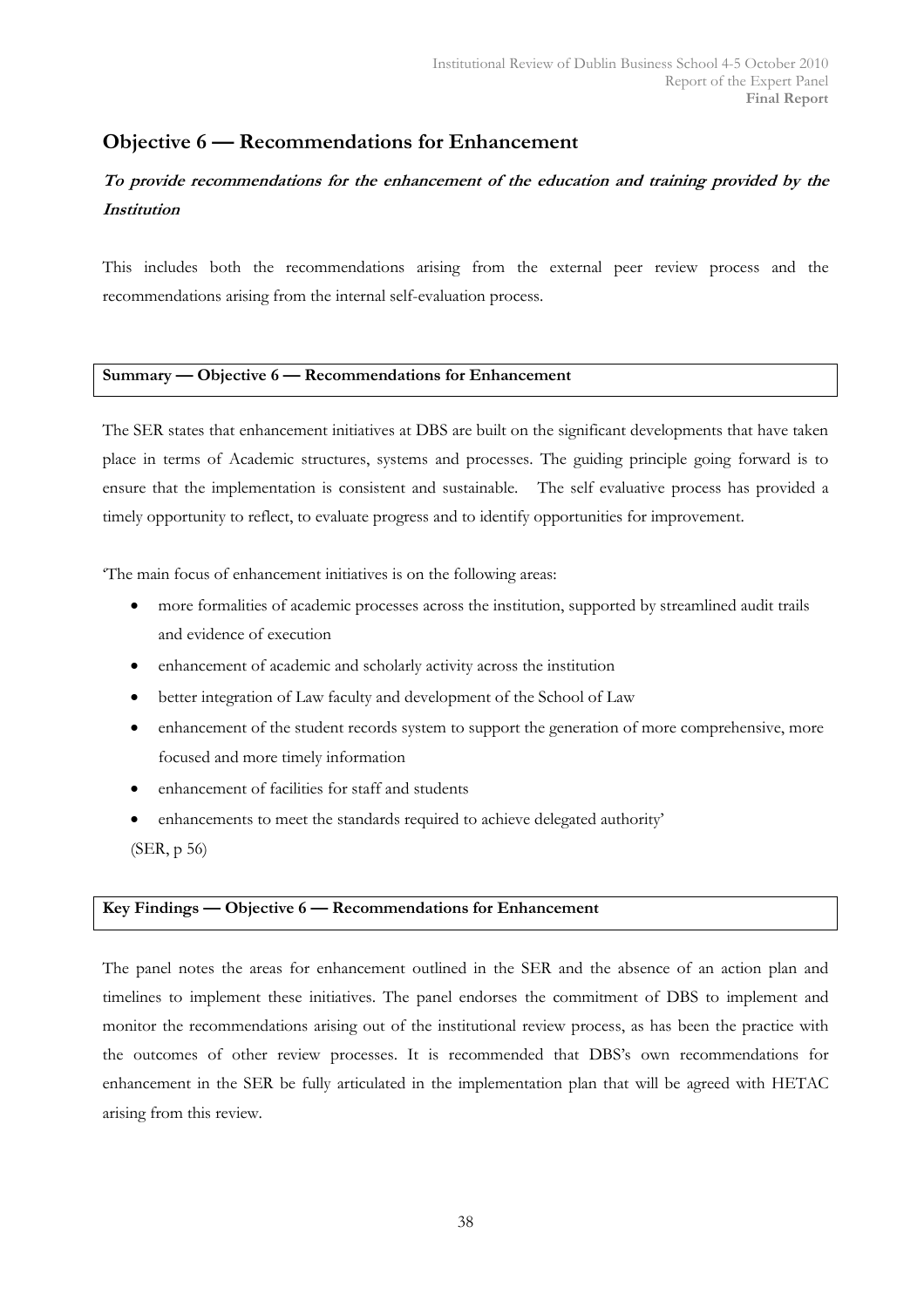## Recommendation

9. The Institution's own recommendations for enhancement in the SER be fully articulated in the implementation plan that will be agreed with HETAC arising from this Review.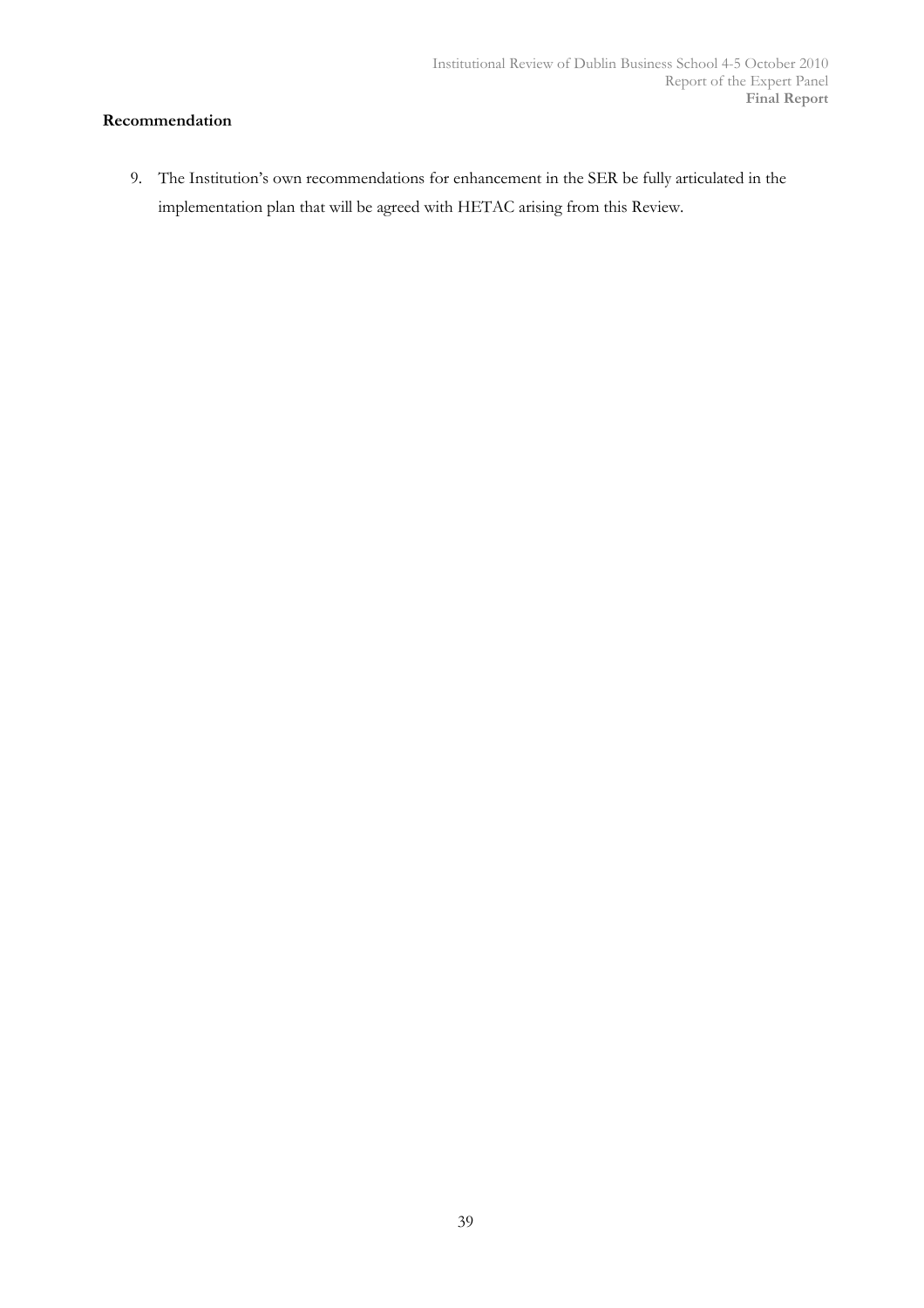## Additional Objective

In addition to the prescribed HETAC objectives and the special considerations noted in relation to them, institutions have the option to include additional objectives to maximise the benefits of the review process.

DBS has added one additional objective to the Terms of Reference for institutional review.

7. The institutional review panel should consider issues arising from the incorporation of Portobello College into the Dublin Business School and the recent speculation and allegations against DBS in the public forum.

## Summary – Objective 7 – Incorporation of Portobello College

The SER refers to the challenges associated with the management of substantial changes in the organisation at critical stages of its development. The most significant factor has been the changes experienced during periods of transition such as from a professional school to a third level institution, from a single institution to a more broadly based academic institution, from an exclusively Irish student body to a multi ethnic student body, and from an owner managed institution to a small unit in a multinational organisation. The most challenging transitions have been those related to the acquisition of other third level institutions, particularly the blending of different cultures and the integration of staff (SER, p11).

Reference is made to the continuing challenges associated with the integration of Portobello College. Although significant progress has been made with the integration of the School of Law, there have been serious issues with a small group of staff, the outcome of which has been allegations made against DBS in the public forum in relation to academic quality and standards, and contractual issues, culminating in the initiation of a litigation process by three staff members (SER, p11). DBS contends that these allegations are unfounded and welcomes the opportunity to have these matters reviewed by the panel (SER, p12).

## Key Findings – Objective 7 – Incorporation of Portobello College

The panel met with the CEO of Kaplan UK and Ireland, the Chair of the Academic Board and senior management at DBS. At the outset of the meeting, the Review Chair confirmed that the focus of discussions would be on the lessons learned from the issues which arose in relation to the incorporation of Portobello College. The panel was impressed by the constructive and transparent nature of the discussion that ensued.

The panel notes the key issues associated with the incorporation of Portobello College including the contrast between DBS as a larger independent institution within a global education organisation, and the smaller owner-operated status of Portobello College. Further factors related to the physical distance between the two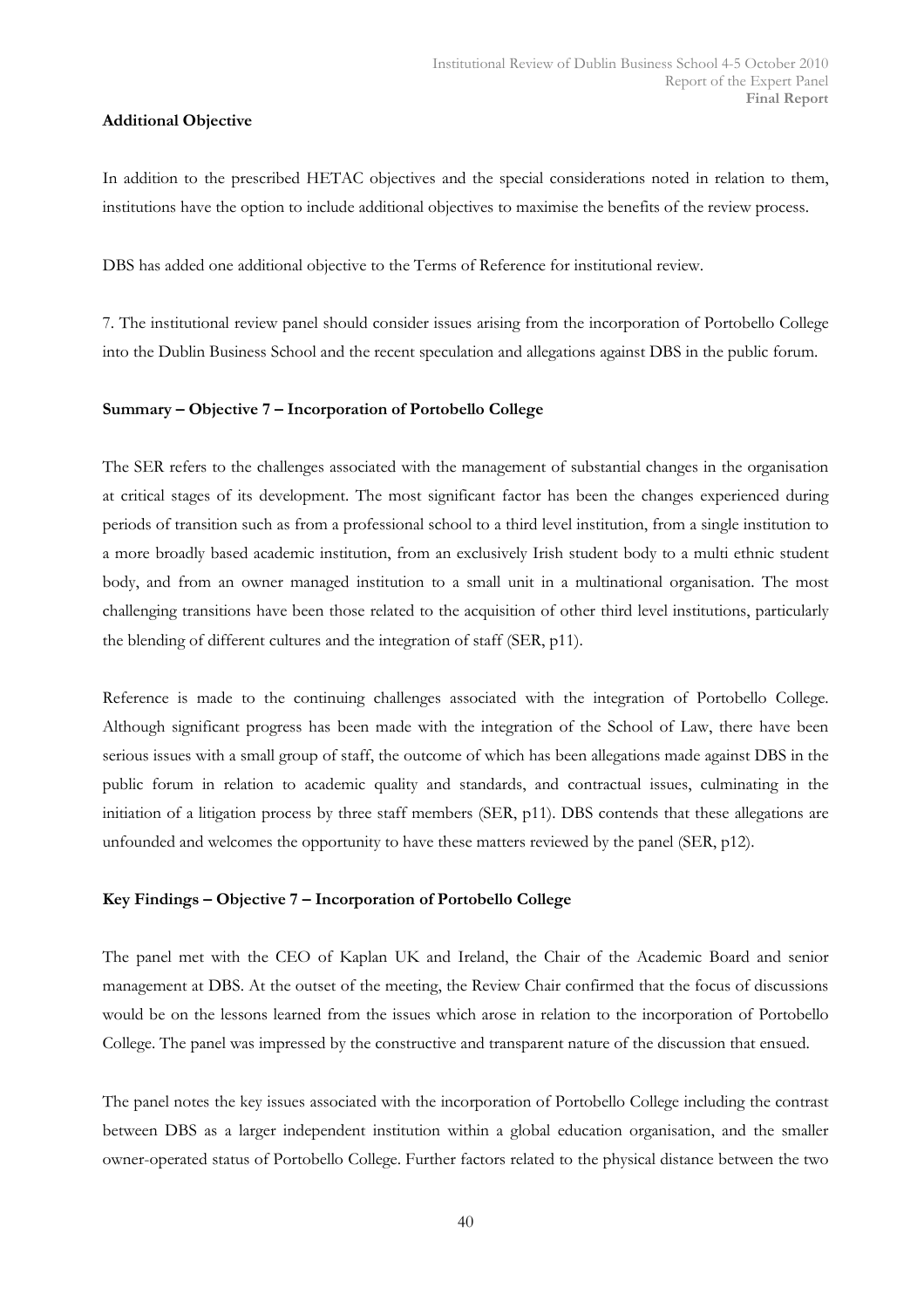locations, and the delay to the proposed move of the School of Law to Castle House due to health and safety compliance issues.

The panel further notes that the most significant barrier to successful integration had been the cultural differences between the two organisations, which had not been identified as part of the 'due diligence' process. Portobello College had enjoyed a high level of autonomy and student support, and the prevailing culture had manifested itself in terms of the development of quality assurance procedures. According to DBS management the major contributory factor was the dominant stance taken by a small number of Portobello College staff.

The major lessons learned from the incorporation were summarised as:

- An acknowledgement by DBS that the 'light touch' approach adopted to the acquisition had not been appropriate;
- The need for more comprehensive 'due diligence' from an academic perspective;
- The need to strengthen consultation and induction, including taking a more comprehensive approach to engagement;
- Outsourcing contractual issues to an external Human Resources organisation had led to delays of approximately one year before reports were received. Note: this risk has been mitigated by the subsequent repositioning of the human resources structure within Kaplan UK and Ireland.

The panel considers that given the expansionary strategy of the institution, it is important that the lessons learned are documented and drawn upon for future reference. It is therefore recommended that DBS should formalise the lessons learned from the Portobello College acquisition in the form of guidelines to be drawn upon in the future. The format of these guidelines should be at the discretion of the institution. Suggestions include the development of a statement of practice or including the guidelines as part of the 'due diligence' process. The panel requests that action should be taken to address this recommendation as soon as possible.

## Recommendation – Objective 7 – Incorporation of Portobello College

10. DBS should formalise the lessons learned from the Portobello College acquisition in the form of internal corporate guidelines to be drawn upon in the future as part of the corporate due diligence. Action should be taken to address this recommendation as soon as possible.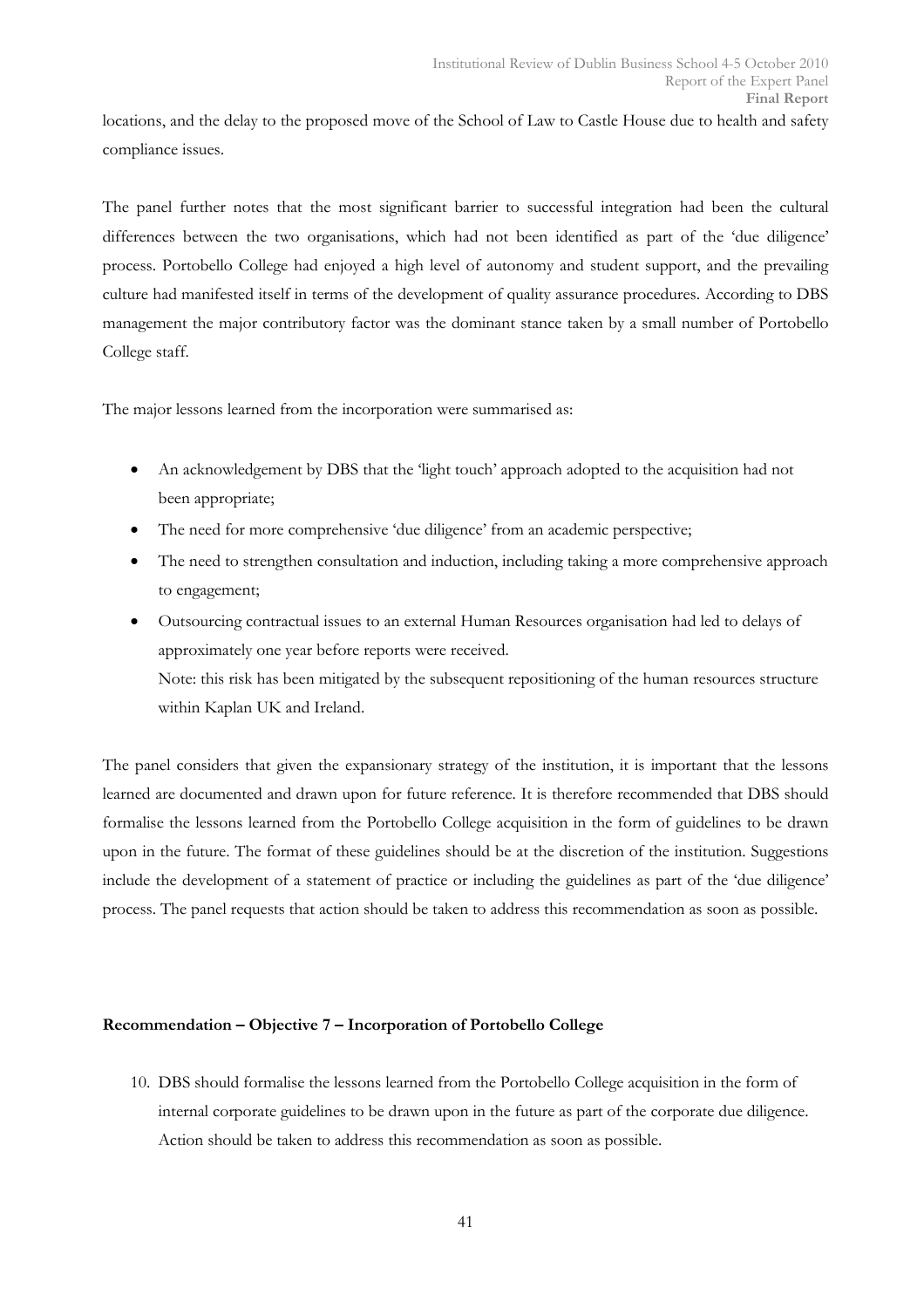## Appendix A Terms of Reference

## Higher Education and Training Awards Council TERMS OF REFERENCE FOR INSTITUTIONAL REVIEW OF Dublin Business School in October 2010 STATUS: SET

## 1. Purpose

The purpose of this document is to specify the Terms of Reference for the institutional review of Dublin Business School in October 2010. The HETAC Institutional Review policy applies to all institutions providing HETAC accredited programmes, or programmes accredited under delegated authority. These Terms of Reference are set within the overarching policy for institutional review as approved in December 2007 and should be read in conjunction with same. These Terms of Reference do not replace or supersede the agreed policy for Institutional Review. The Terms of Reference once set may not be amended and any significant revision required to the Terms of Reference will result in a new Terms of Reference to be set by HETAC following consultation with the college. These Terms of Reference should be read in conjunction with the supplementary guidelines for institutional review.

The objectives of the institutional review process are

- 1. To enhance public confidence in the quality of education and training provided by the institution and the standards of the awards made;
- 2. To contribute to coherent strategic planning and governance in the institution;
- 3. To assess the effectiveness of the quality assurance arrangements operated by the institution;
- 4. To confirm the extent that the institution has implemented the national framework of qualifications and procedures for access, transfer and progression;
- 5. To evaluate the operation and management of delegated authority where it has been granted;
- 6. To provide recommendations for the enhancement of the education and training provided by the institution.

It is possible that, within the objectives outlined above, Institutions may have specific sub-objectives to which they will attach particular importance and wish to emphasise in their TOR. To maximise the benefits of the review process, an Institution may also consider including additional objectives relevant to its context.

The approach taken by HETAC to institutional review will:

- Acknowledge that institutions have ownership of and responsibility for their activity;
- Be conducted in a spirit of partnership with institutions, with a view to improvement and enhancement, whilst acknowledging statutory requirements for accountability;
- Be conducted in a manner which adds value to the institution, minimises overhead and assists in building institutional capacity;
- Be flexible, adaptable and scalable in order to meet the needs of diverse institutions;
- Be conducted in an open, consistent and transparent manner;
- Be evidence-based in accordance with established criteria;
- Promote learning and development for all involved;
- Reward innovation and experimentation when it seeks to enhance our understanding of good practice;
- Promote collaboration and sharing of good practice between institutions;
- Take cognisance of international best practice and contribute to European and international developments in this area.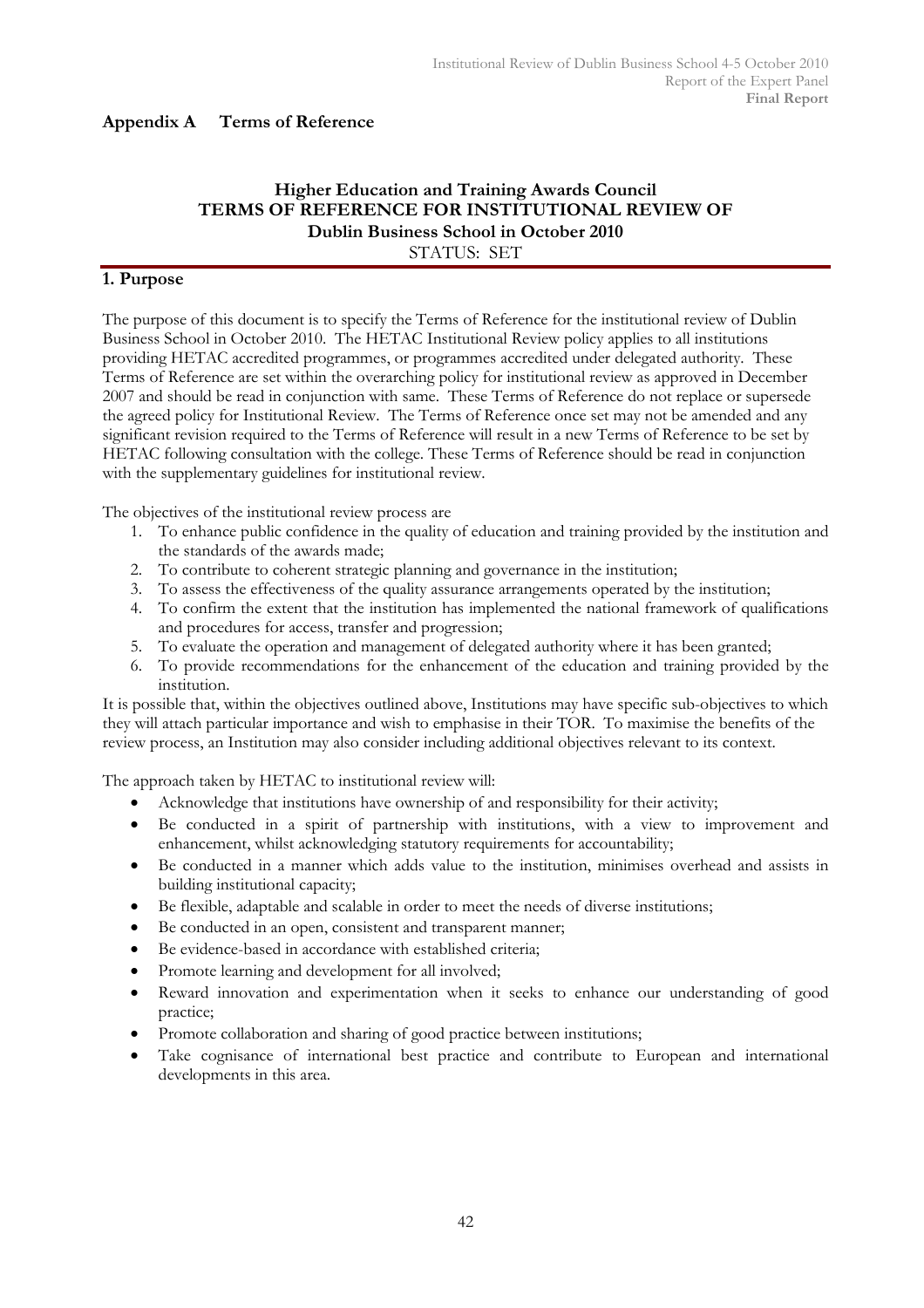## 2. Institution Profile

Dublin Business School (DBS) is an independent provider of higher education and professional training and part of a multinational corporation, Kaplan. The School is located in Dublin city centre and provides a range of undergraduate, graduate, professional and executive education programmes in the fields of Business, Arts and Law. The School has four faculties – Arts, Business, Law, Professional Schools and the English/European Business School. DBS has a total of 8738 learners registered in 2009.

Dublin Business School was established in 1975 as Accountancy and Business College to provide evening courses for students preparing for the examinations of the professional accounting bodies. By the mid 1980s the School was providing accounting, marketing and banking courses for full-time and part-time students.

The first undergraduate programme was introduced in 1989 when the BA in Business Studies Programme was offered under a franchise arrangement with the then Liverpool Polytechnic, now Liverpool John Moores University (LJMU). The relationship with Liverpool has developed successfully and the School became an Accredited Institution of LJMU in 1995. As an Accredited Institution of Liverpool John Moores University, DBS is authorised, subject to approval by LJMU, to develop its own programmes and to nominate its own external examiners. There are review arrangements in place to ensure that the programmes developed by Dublin Business School meet the standards and quality assurance procedures required and students completing these programmes are conferred with LJMU degrees.

Today some of the programmes provided by DBS are validated as follows:

- Some programmes are validated solely by HETAC;
- a significant number are validated solely by Liverpool John Moores University
- a smaller number are validated solely by the University of Wales.
- a number of programmes are jointly validated by HETAC and Liverpool John Moores University leading to joint awards.
- One programme is jointly validated by HETAC and the University of Wales.

All programmes are categorised in Appendix A attached.

DBS amalgamated with LSB College in 2000, another Dublin based independent college. LSB College is now known as DBS School of Arts. The first programme to be validated was with both the predecessor organisations: National Council for Educational Awards (NCEA) predecessor to HETAC and LSB College. The BA in Psychoanalytic Studies was validated in 1994.

 In 2003, Dublin Business School was acquired by Kaplan Incorporated, the education division of The Washington Post Company. Kaplan Inc. is a leading provider of higher education, professional development and lifelong learning programmes with headquarters in New York City and locations throughout the U.S. Europe and other international locations. DBS is placed within the European arm of Kaplan Professional, but operates independently in respect of its structure and programme provision. Kaplan Professional is part of Kaplan Europe, itself part of Kaplan Inc.

In March 2006, DBS acquired the European Business School (EBS). EBS was founded in 1993 and is a member of the EBSI group, a collective group of eight independent business schools located throughout Europe. EBS offers a variety of undergraduate and postgraduate courses for 'study abroad' students and provides DBS with an entry into a broader European market.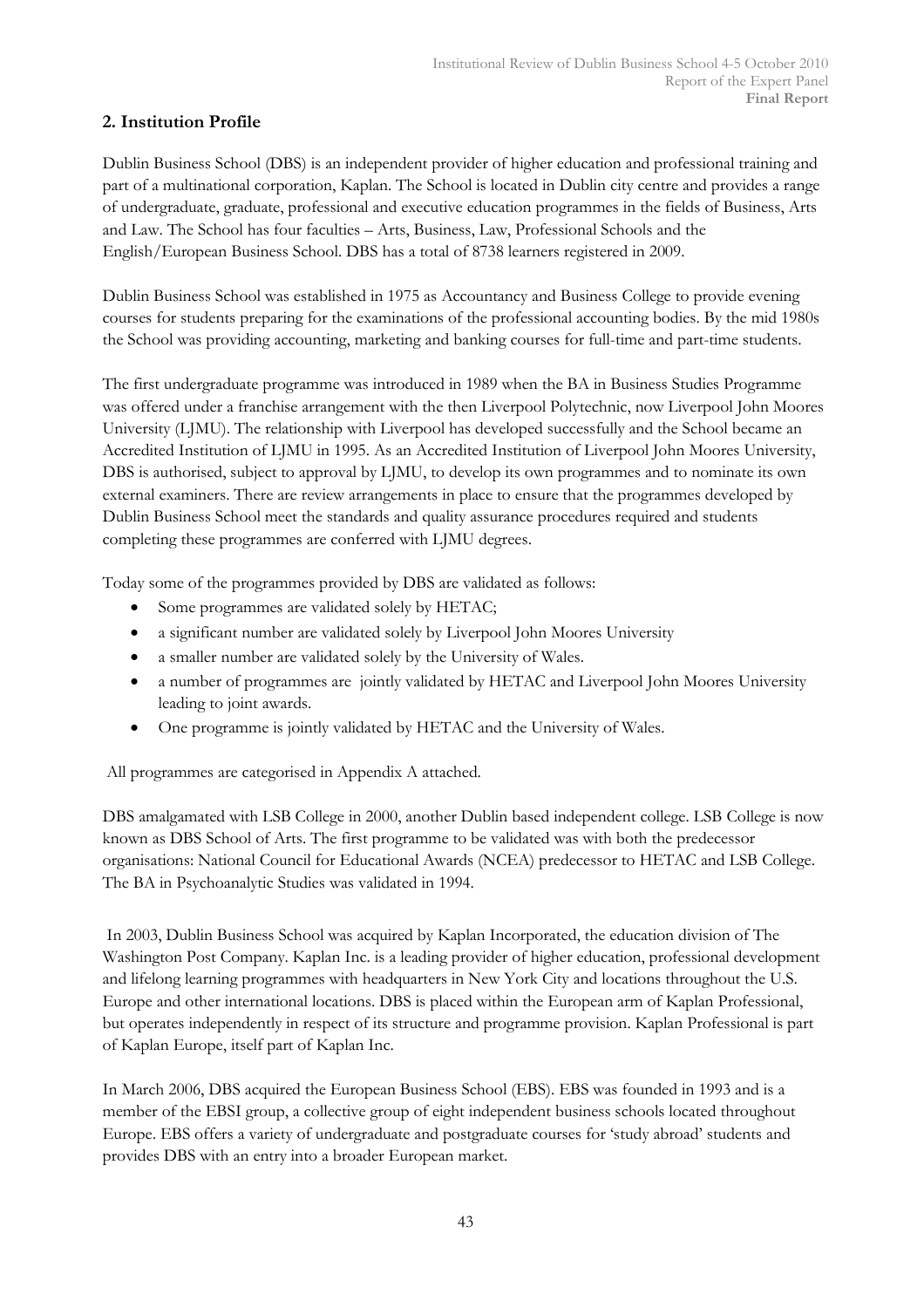In July 2007, DBS acquired Portobello College, which was founded in 1991 and now provides a suite of qualifying programmes for the professional legal bodies in Ireland. The LLB (Hons) in Irish Law, validated jointly by the University of Wales and HETAC offered by the Law School (now DBS School of Law) is accredited by the Honorable Society of King's Inns.

DBS provides programmes leading to professional awards offered by the DBS Professional School. According to DBS the Professional School provision is significant and is an integral part of DBS. The programmes of the following Professional Accountancy bodies are offered by DBS professional:

- The Association of Chartered Certified Accountants (ACCA) ACCA Diploma in Financial Management, ACCA Diploma in International Financial Reporting ) and a range of Professional Evening Diploma programmes,
- The Chartered Institute of Management Accountants (CIMA),
- Accounting Technicians Ireland,
- Certified Accounting Technician (CAT).

DBS states that graduates of the professional school continue to achieve exceptionally high pass rates and several world status awards and prizes in the professional examinations.

DBS Professional School is a CIMA LTP Quality Partner (Learning through Partnership). CIMA quality partner status recognises course providers who offer the highest quality tuition and support. In addition, the Professional School is an ACCA & ACCA CAT – Platinum Approved Learning Partner. According the DBS this status is the highest award given by ACCA to a tuition provider. The Professional School, following an audit of its provisions has been enrolled by the Project Management Institute (PMI) as a Registered Education Provider (R.E.P.).

In addition, the Professional School holds Vocational Qualifications status in respect of JEB/EDI Teachers Diploma in information Technology and holds the Microsoft IT Academy Program Status in respect of the Microsoft Business Certification Diploma.

Dublin Business School employs 88 full-time equivalent lecturing staff and 229 part-time lecturing staff as set out in the table below under each faculty. Faculty members are supported by 115 administrative staff (89 fulltime and 26 part-time). All non-academic departments are included in this number.

These are supported by staff numbers and profile as set out in the table below:

|                     | <b>FULL-TIME</b> |                             | PART-TIME        |
|---------------------|------------------|-----------------------------|------------------|
| FACULTY             | <b>LECTURERS</b> | <b>ADMINISTRATIVE STAFF</b> | <b>LECTURERS</b> |
| Arts                | 29               |                             |                  |
| <b>Business</b>     |                  |                             |                  |
| Law                 |                  |                             |                  |
| Professional School |                  |                             |                  |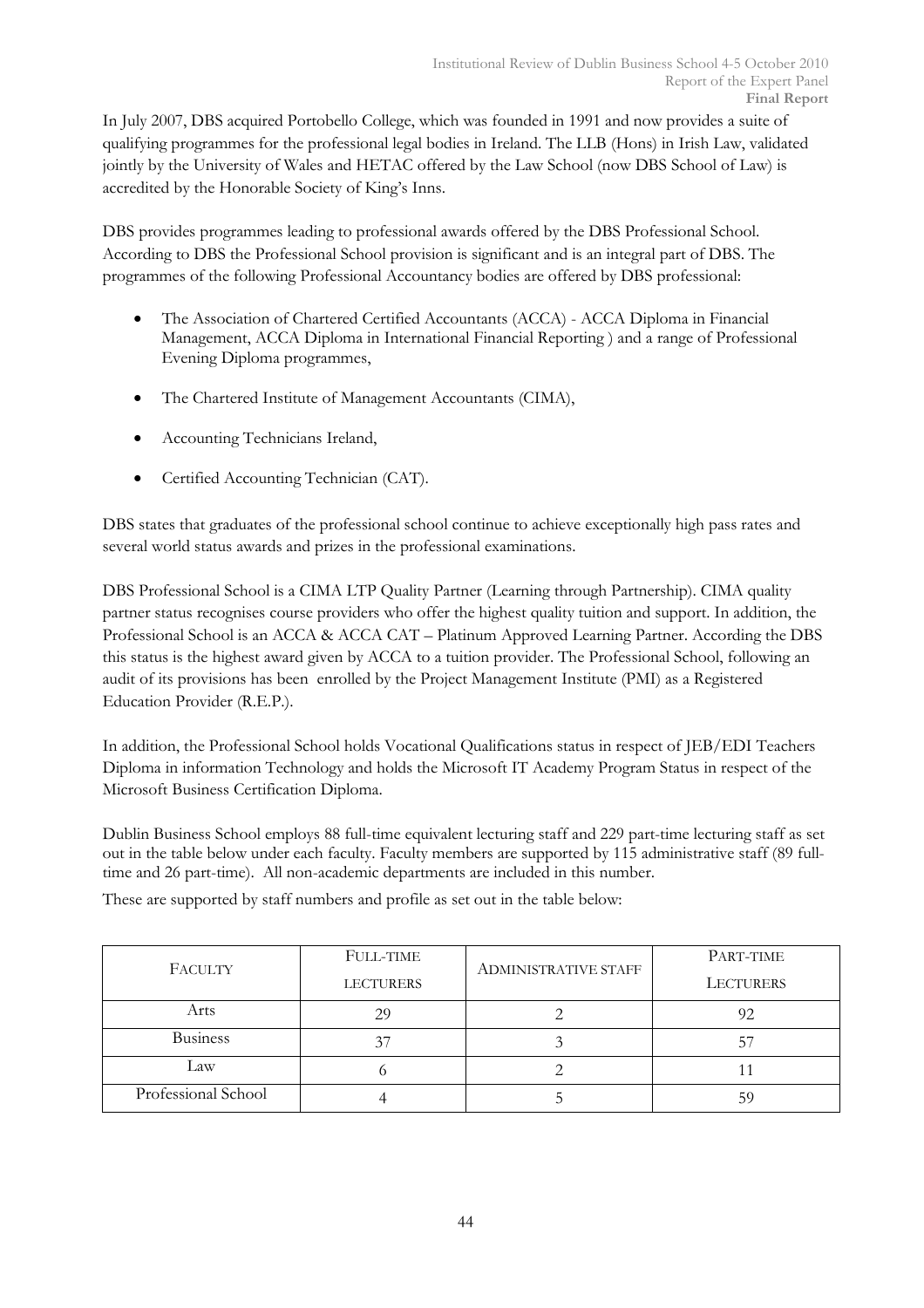| FACULTY                      | <b>FULL-TIME</b> | <b>ADMINISTRATIVE STAFF</b> | PART-TIME        |
|------------------------------|------------------|-----------------------------|------------------|
|                              | <b>LECTURERS</b> |                             | <b>LECTURERS</b> |
| English                      |                  |                             |                  |
| Language/European            | 10               |                             | 10               |
| Business School <sup>5</sup> |                  |                             |                  |
| Academic Registrar           |                  |                             |                  |
| Academic Director            |                  |                             |                  |
| Other Business Functions     |                  | 93                          |                  |
| <b>TOTAL</b>                 | 88               | 115                         | 229              |

TABLE1: NO. OF ACADEMIC STAFF

These Faculty members support the following undergraduate and postgraduate student numbers.

| <b>TOTAL LEARNERS</b><br>$2009-10$  | <b>TOTAL</b> | FULL-<br><b>TIME</b> | PART-<br><b>TIME</b> | EU   | $NON-$<br>EU | <b>MALE</b> | <b>FEMALE</b> |
|-------------------------------------|--------------|----------------------|----------------------|------|--------------|-------------|---------------|
| School of Arts                      | 1221         | 603                  | 618                  | 1202 | 19           | 121         | 1100          |
| School of Business                  | 2635         | 1698                 | 937                  | 2059 | 576          | 935         | 1700          |
| School of Law                       | 185          | 96                   | 89                   | 163  | 22           | 28          | 157           |
| Professional School                 | 3810         | 0                    | 3810                 | N/R  | N/R          | N/R         | $N/R*$        |
| English School<br>EBS /             | 887          | 887                  | $\theta$             | N/R  | N/R          | N/R         | N/R           |
| <b>TOTAL</b>                        | 8738         | 3284                 | 5454                 | 3424 | 617          | 1084        | 2957          |
| TABLE 2: LEARNER NUMBER AND PROFILE |              |                      |                      |      |              |             |               |

•  $N/R \approx N$ ot Recorded

DBS agreed an initial set of quality assurance procedures with HETAC in 2006. DBS has recently revised and published an updated Quality Assurance Handbook which was implemented in September 2009. This sets out, inter alia, the quality assurance provisions relating to the awarding bodies concerned (HETAC; Liverpool John Moores University and the University of Wales). This Quality Assurance Handbook is subject to annual review by DBS.

## 3. Institution's Team

 $\overline{a}$ 

- Head of Institution Mr Gerry Muldowney, Chief Executive, Gerry.muldowney@dbs.ie 01 417 7547.
- Dr Eileen Buckley-Dhoot, Academic Director, Eileen.buckley-dhoot@dbs.ie 01 475 7564
- Mr Stuart Garvie, Registrar, stuart.garvie@dbs.ie 01 417 7580
- Ms Susan Gray, Project Liaison susan.gray@dbs.ie 01 417 7510

## 4. HETAC objectives for institutional review

There are six prescribed objectives for institutional review as outlined below. Institutions may wish to highlight any areas of specific importance to the Institution within each of the objectives.

<sup>5</sup> Semester abroad programme - European Business School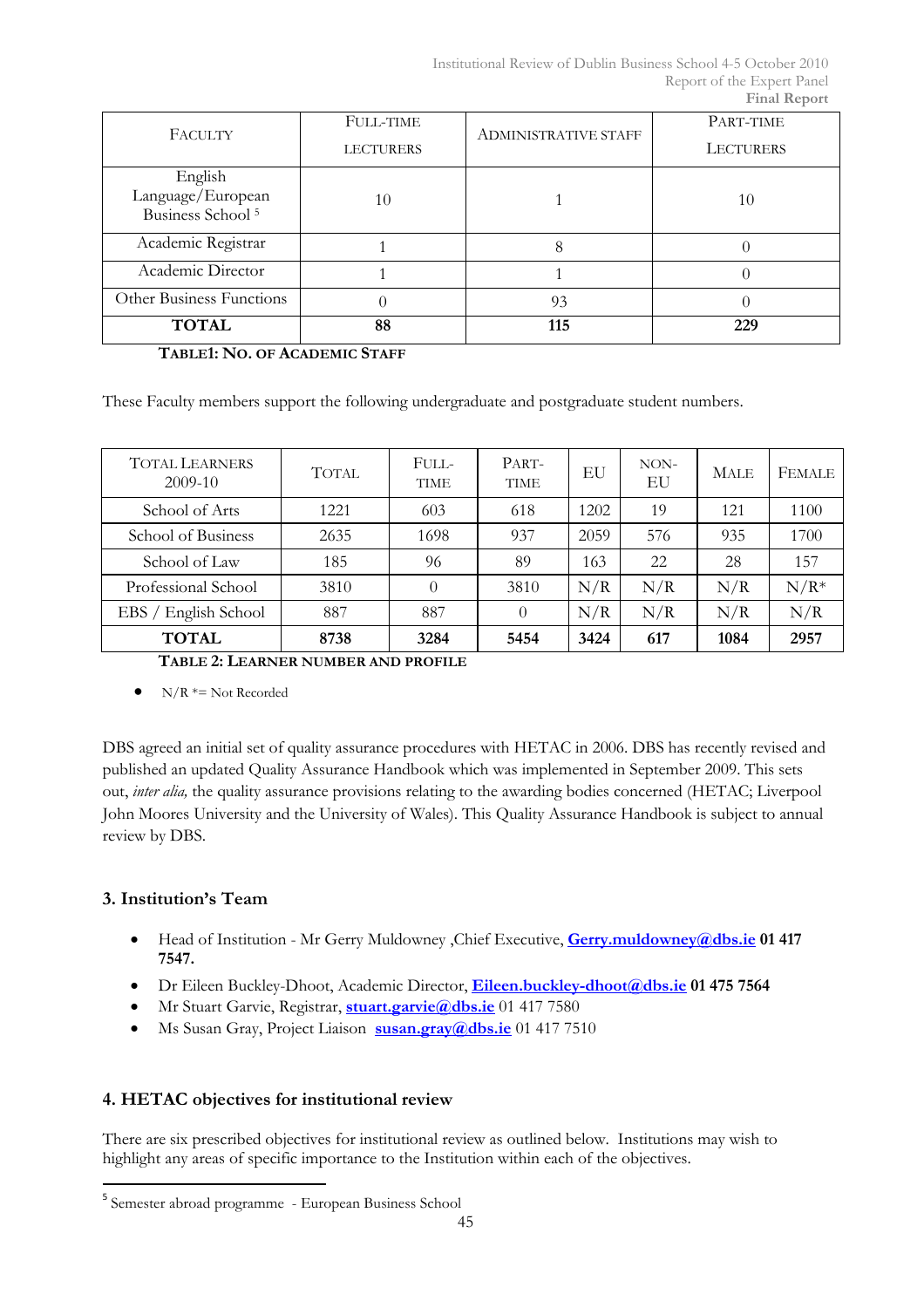## Objective 1 To enhance public confidence in the quality of education and training provided by the institution and the standards of the awards made

This objective is to enhance public confidence in the quality of education and training provided by the Institution and the standards of the awards made. This is an overarching objective which covers all areas of the Institution's activity. The quality of the institutional review process itself is a critical part of this as is the internal self study, the publication of the Self Evaluation Report and panel report. The information provided by the Institution to the public falls within this objective.

## Special considerations None

## Objective 2 To contribute to coherent strategic planning and governance in the institution

This objective is to contribute to coherent strategic planning and governance in the institution. The review may address the coherence of institutional mission, vision and values and overall institutional strategic planning. For recognised institutions with delegated authority this objective also includes the Operation and Management criterion of the review of delegated authority (governance, management, administration, planning and evaluation) and the Objects of the Qualifications Act criterion relating to national contributions etc.

## Special consideration

Dublin Business School is an independent institution, within a global education organisation. The strategic planning and governance of the School may differ in particular areas from those in place in Higher Education institutions that are publicly funded.

## Objective 3 To assess the effectiveness of the quality assurance arrangements operated by the institution

This objective is to assess the effectiveness of the quality assurance arrangements operated by the institution. This will be based on Part One of the European Standards and Guidelines for Quality Assurance<sup>6</sup> . By including this in the institutional review process the statutory requirement for review of QA is met. How the Institution manages its QA for the "seven elements" of Part One of the European Standards and Guidelines should be explicitly addressed by the review process including : Policy and procedures for quality assurance; Approval, monitoring and periodic review of programmes and awards; Assessment of students; Quality assurance of teaching staff; Learning resources and support; Information systems; Public information.

## Special consideration

## 1. Collaborative provision and Joint Awards

1.1 The institutional review should consider the quality assurance procedures/arrangements in place for the following arrangements which fall under collaborative provision:

- DBS partnership with Lidl. The HETAC validated DBS three year level 7 Bachelor of Arts in the area of Retail Management is provided in conjunction with Lidl retail group. This programme commenced in April 2007.
- DBS International partners where formal collaboration arrangements include matters of entry to specific levels of programmes of study are set out in Appendix B attached.

1.2 The institutional review should consider the quality assurance procedures/ arrangements in place for the provision of programmes leading to joint awards of HETAC and

- Liverpool John Moores University (LJMU)
- University of Wales

 $\overline{a}$ 6 "Standards and Guidelines for Quality Assurance in the European Higher Education Area". European Association for Quality Assurance in Higher Education, 2009, Helsinki, 3rd edition.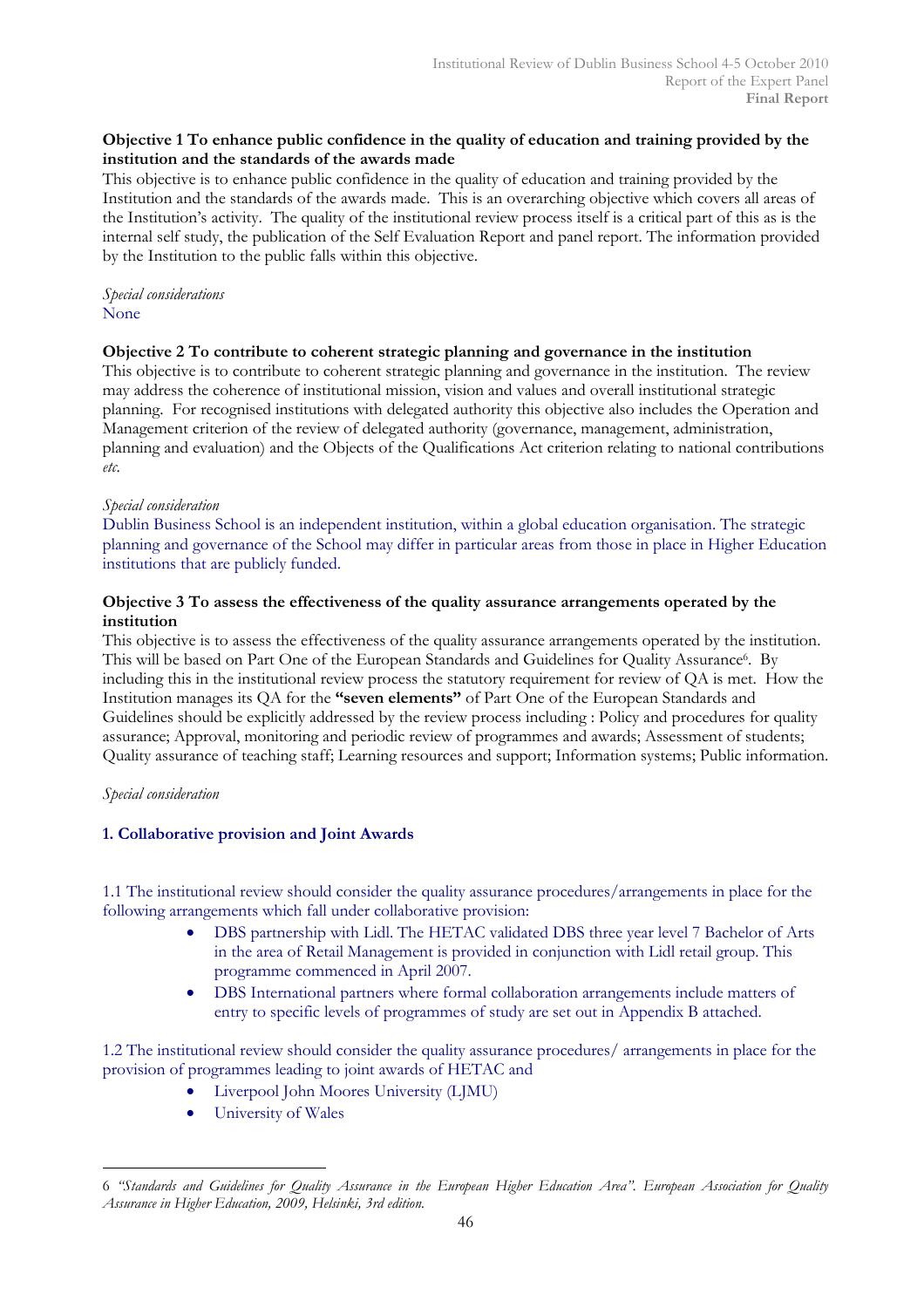## Appendix A provides an extract of programme provision in Dublin Business School

The policy and criteria in the HETAC document - Policy for collaborative programmes, transnational programmes and joint awards' December 2008 are relevant in this regard. An Extract of the quality assurance criteria in this policy document is set out below:

## Collaborative provision

#### 2.1 Preliminaries

2.1.1 Collaborative provision for the purpose of this document means two or more providers being involved by formal agreement in provision of a programme of higher education and training. ……

#### 2.2 Quality procedures for collaborative provision

- 2.3.1 The document 'Standards and Guidelines for Quality Assurance in the European Higher Education Area'<sup>7</sup> specifies the broad requirements for internal and external quality assurance in general. More specific requirements are set out in the HETAC document entitled 'Guidelines and criteria for quality assurance procedures (2002)'. The 'Policy for collaborative programmes, transnational programmes and joint awards' (this document) sets out supplementary requirements for collaborative programmes.
- 2.3.2 Collaborative programmes are subject to at least the same quality assurance standards as other types of programmes accredited by HETAC or validated by a recognised institution of the Council. Partner providers in a consortium are subject to at least the same quality assurance standards as other providers of programmes accredited by HETAC.
- 2.3.3 The consortium responsible for a collaborative programme and its partner providers should establish appropriate and transparent corporate governance arrangements for the collaboration that safeguard against academic and/or financial impropriety, recklessness and negligence.
- 2.3.4 The consortium agreement governing the provision of the collaborative programmes should interface with each partner provider's quality assurance procedures. Guidelines on consortium agreements are provided in the Appendix to this document.
- 2.3.5 Unless included in the consortium agreement itself, the consortium will generally need to establish quality assurance procedures for its operations and these will be shared by the partner providers and included in their individual quality assurance procedures.

#### 2.4 Agreement and review of quality procedures

 $\overline{a}$ 

- 2.4.1 Provider's quality assurance procedures for collaborative programmes, including consortium agreements where relevant, should be submitted to HETAC for its agreement where not already agreed.
- 2.4.2 Quality assurance procedures for collaborative programmes may be agreed in the context of accreditation evaluation or delegation of authority review.
- 2.4.3 HETAC may review the effectiveness of the quality assurance procedures for collaborative programmes distinctly from that of other programmes. This may be done in conjunction with partner providers and/or other relevant external quality assurance agencies.

#### Note Section 2.3.1 and 2.4 above applies to joint awarding and associated programmes.

## Objective 4 To confirm the extent that the institution has implemented the national framework of qualifications and procedures for access, transfer and progression

This objective is to confirm the extent that the institution has implemented the National Framework of Qualifications and procedures for access, transfer and progression. The National Qualifications Authority has produced guidelines in relation to this<sup>8</sup>. For example this includes issues such as credit, transfer and

<sup>&</sup>lt;sup>7</sup> European Association for Quality Assurance in Higher Education. [Internet]. (2005). Standards and Guidelines for Quality Assurance in the European Higher Education Area. Available from: http://www.bologna-bergen2005.no/Docs/00- Main\_doc/050221\_ENOA\_report.pdf. Last Accessed: 23rd September 2008.

<sup>8</sup> Policies, Actions and Procedures for Access, Transfer and Progression". National Qualifications Authority of Ireland. 2003. www.nqai.ie.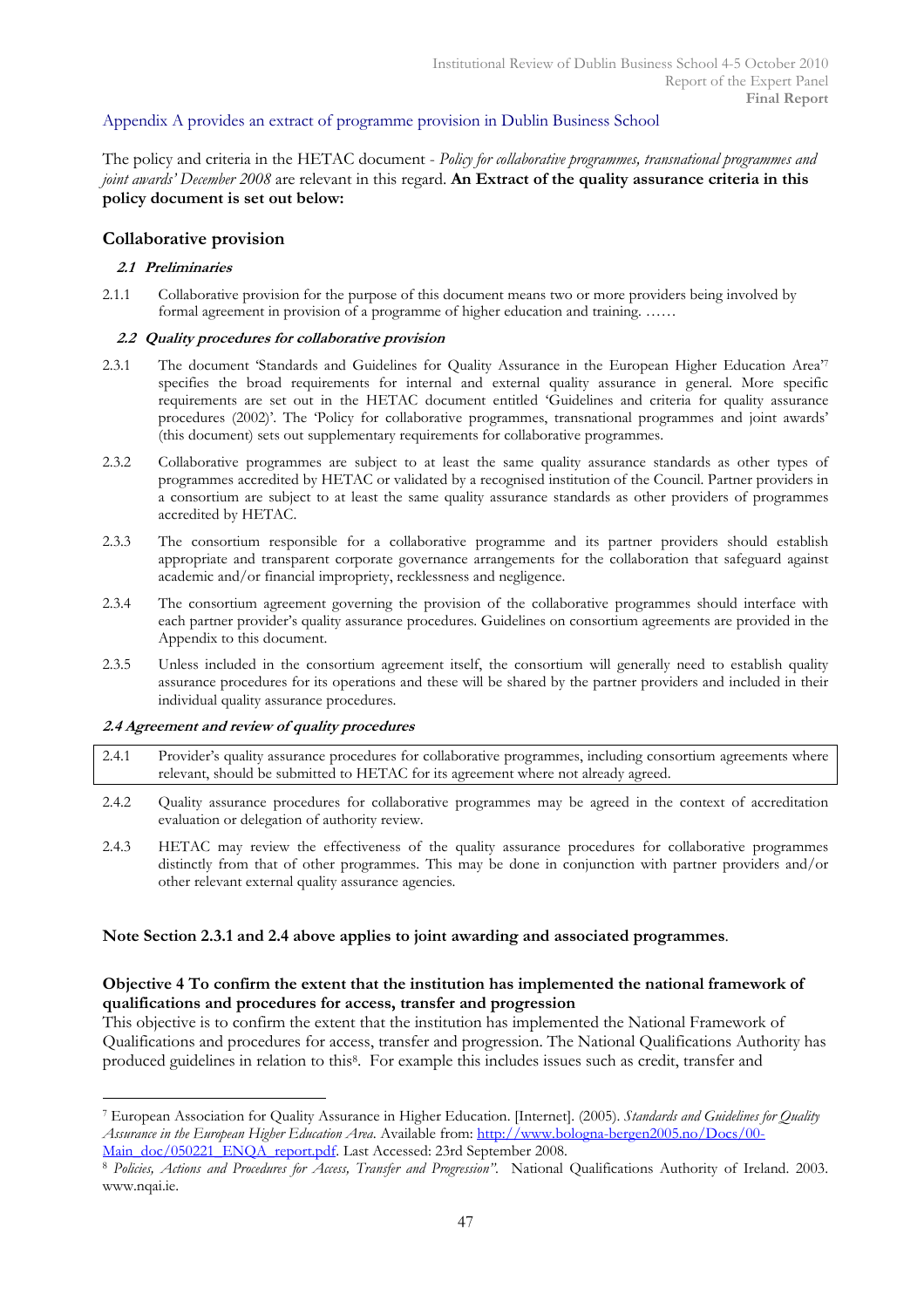progression routes between levels and award types, entry arrangements and information provision. As part of this objective, HEA-funded Institutions should be mindful of the goals of the HEA's National Plan for Equity of Access to Higher Education (2008-2013) and pay particular attention to the objectives relevant to Higher Education Institutions.

Special considerations None

## Objective 5 To evaluate the operation and management of delegated authority where it has been granted

This objective does not apply to the Institutional Review of Dublin Business School

## Objective 6 To provide recommendations for the enhancement of the education and training provided by the institution

This objective is to provide recommendations for the enhancement of the education and training provided by the institution. This will include both the recommendations arising from the external peer review process and recommendations arising from the internal self study process.

Special considerations None

## 5. Institution-specific objectives

In addition to the prescribed HETAC objectives and the special considerations noted in relation to them, there is an option to include additional objectives to maximise the benefits of the review process.

## Additional Institutional Objective

The institutional review panel should consider issues arising from the incorporation of Portobello College into the Dublin Business School and the recent speculation and allegations against DBS in the public forum.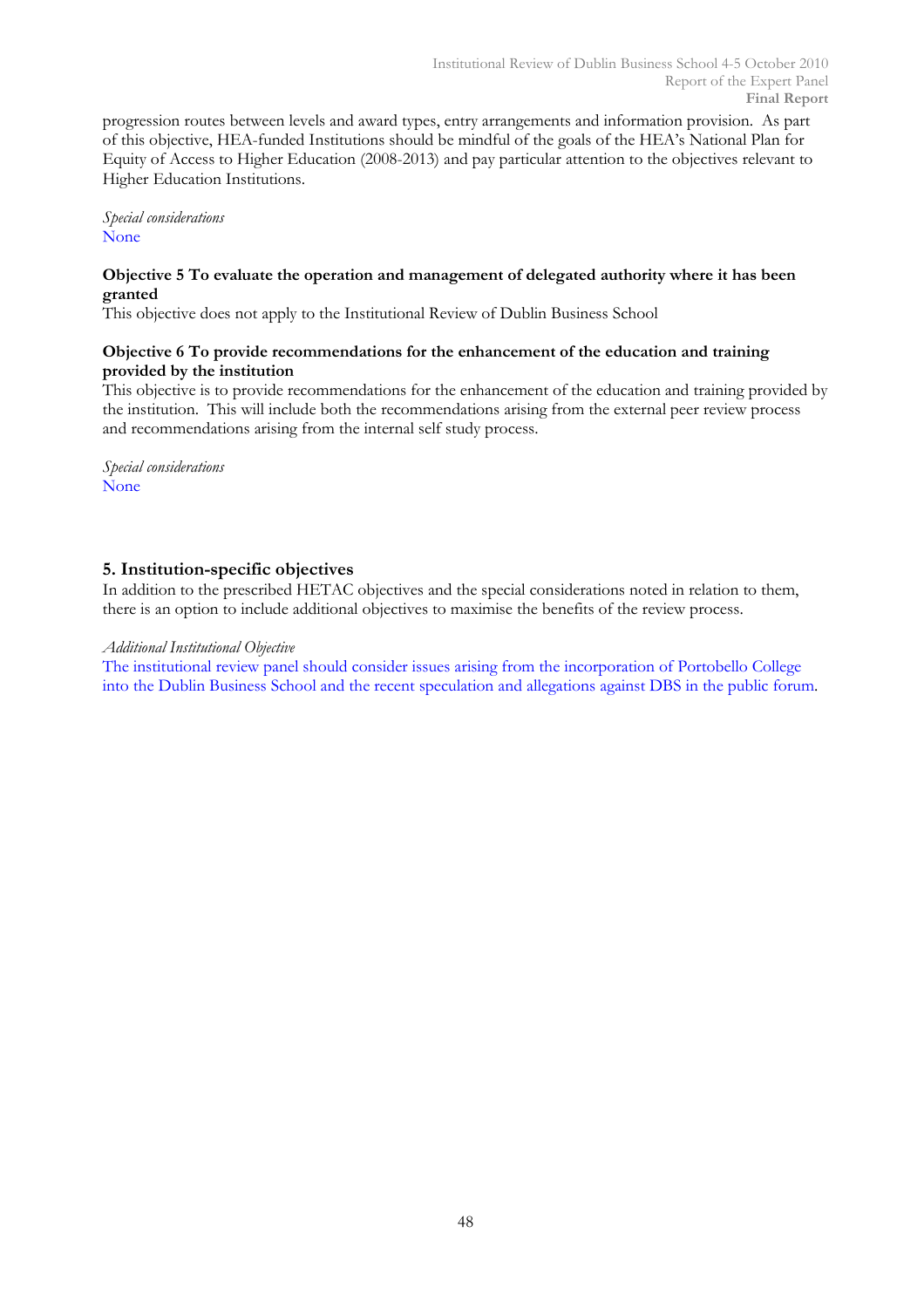## 6. Schedule for Dublin Business School

As outlined in the Institutional Review policy, the process consists of six phases

- 1. HETAC sets terms of reference following consultation with institution;
- 2. Self-study by the institution;
- 3. Visit by expert panel appointed by HETAC and written panel report;
- 4. Institutional response including implementation plan;
- 5. Panel report and response published;
- 6. Follow-up report submitted by the institution.

The major milestones in the timeframe for the institutional review of Dublin Business School are outlined below. This should be read in conjunction with the supplementary guidelines for institutional review.

| Relative                | <b>Actual Date</b>    | Milestone                                                               |
|-------------------------|-----------------------|-------------------------------------------------------------------------|
| timeframe               |                       |                                                                         |
| At least 6 months       |                       | Institution indicates timeframe for institutional review as per overall |
| before panel visit      |                       | HETAC schedule of reviews                                               |
|                         |                       |                                                                         |
| At least 6 months       | September 2009-       | Terms of Reference set following consultation with Institution and      |
| before panel visit      | February 2010         | post on HETAC website                                                   |
| 3 to 6 months before    |                       | Institution undertakes self study process and produces self evaluation  |
| panel visit             |                       | report (SER)                                                            |
|                         |                       |                                                                         |
| Approx. 8 weeks         | 15 February 2010      | Submission of Self Evaluation Report and other documentation            |
| before site visit       |                       |                                                                         |
| 1 week after this       | 22 February 2010      | HETAC Desk based review of SER and feedback to Institution              |
| Approx. 3 weeks         | 30 March 2010         | Advance Meeting between Chair, Secretary and Institution                |
| before site visit       |                       |                                                                         |
|                         | 8 September 2010      | <b>Update</b> meeting                                                   |
| <b>Panel Visit</b>      | 4-5 October 2010      | Site visit by external peer review panel                                |
|                         |                       | (2 days approximately as determined by TOR)                             |
|                         |                       | Preliminary (oral) feedback on findings                                 |
|                         |                       | **Rescheduled date                                                      |
| Approx 12 weeks         | Estimated: 17 January | Draft report on findings of panel sent by HETAC to Institution for      |
| after site visit        | 2011                  | factual accuracy                                                        |
|                         | Actual: 16 December   |                                                                         |
|                         | 2010                  |                                                                         |
| Usually 4 days          | 10 January 2011       | Final report on findings of panel sent by HETAC to Institution          |
| following this          |                       |                                                                         |
| 6 weeks following       | 11 January 2011       | Response by Institution to HETAC including plan with timeframe          |
| receipt of final report |                       | for implementation of any changes                                       |
|                         |                       |                                                                         |
| Next available          | 24 January 2011       | Consideration of report and institutional response by HETAC             |
| <b>HETAC</b> Academic   |                       | Academic Committee                                                      |
| Committee meeting       |                       |                                                                         |
|                         |                       | Publication of report, response and SER on website once adopted         |
| 12 months after         | January 2012          | Follow-up report by Institution to HETAC on implementation of           |
| adoption                |                       | recommendations                                                         |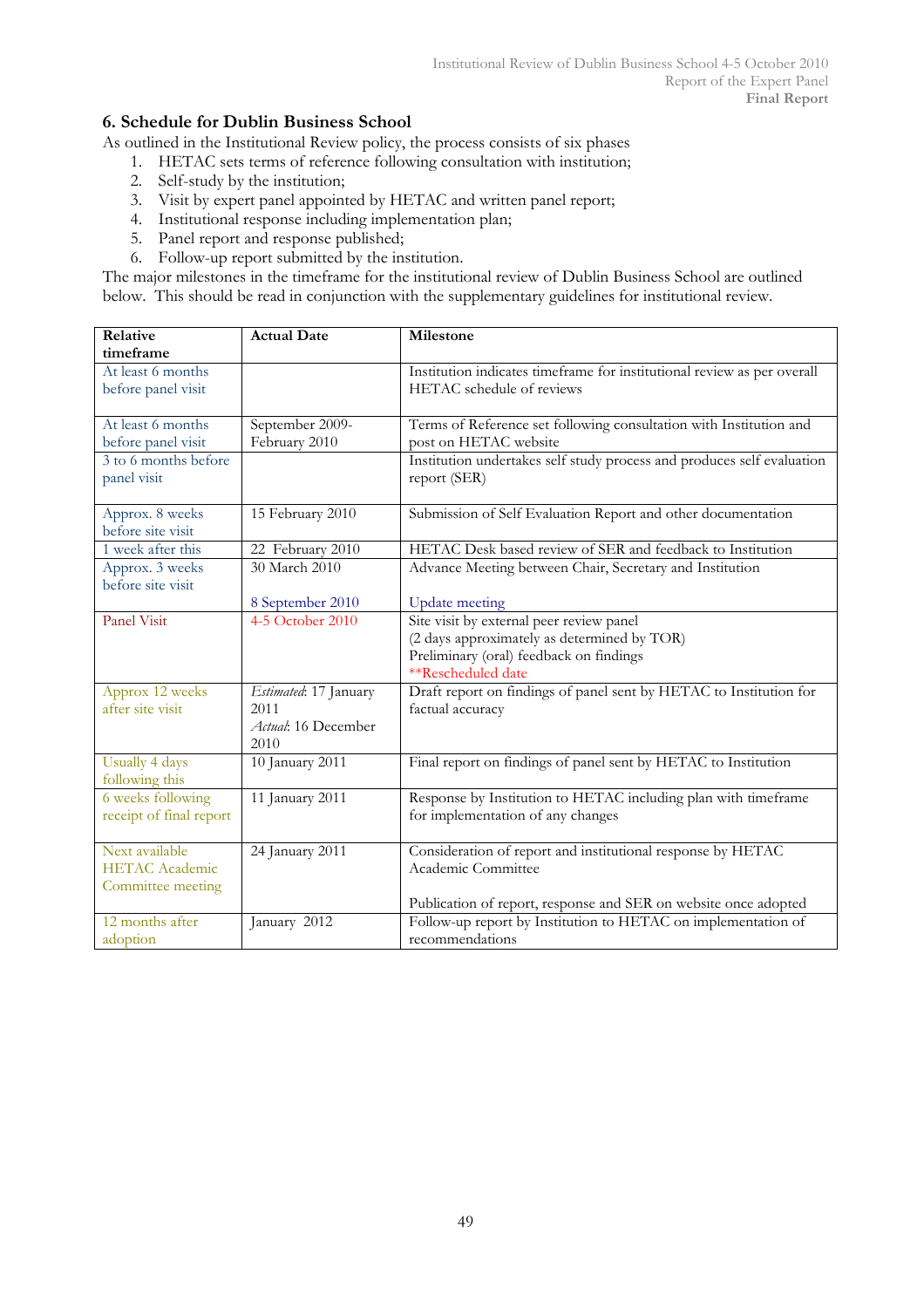# (Appendix to Terms of Reference)– Appendix i

## Extract of programme provision at Dublin Business School

## A. Programmes (and award title) currently jointly validated under the Joint Awards agreement between HETAC and Liverpool John Moores University (LJMU): 9

- 1. Master of Business Administration Executive Leadership (revalidated July 09)
- 2. Master of Business Administration Business Management
- 3. Postgraduate Diploma in Executive Leadership
- 4. Postgraduate Diploma in Business Management
- 5. Postgraduate Diploma in Computing and Information Systems
- 6. Bachelor of Arts (Honours) in Business with Psychology
- 7. (Legum Baccalaureus) LLB (Hons) Bachelor of Laws
- 8. Bachelor of Arts (Hons) in Business Management (Leisure and Recreation Management)
- 9. BA (Hons) Marketing with Event Management
- 10. BA (Hons) Accounting and Finance
- 11. BA (Hons) Financial Services
- 12. BA (Hons) Business Studies
- 13. BA (Hons) Business Management
- 14. BA (Hons) Business Management (Accounting)
- 15. BA (Hons) Business Management (Human Resource Management)
- 16. BA (Hons) Business Management (Law)
- 17. BA (Hons) Business Management (Marketing)
- 18. BA (Hons) Business Information Systems
- 19. BA (Hons) Marketing
- 20. MA Human Resource Management (Not revalidated July 09, i.e. only validated for 9/10)
- 21. MSc International Accounting and Finance
- 22. MA Marketing (Not revalidated July 09, i.e. only validated for 9/10)
- 23. MSc in Marketing (added July 2009)
- 24. MBA in Business Management (added July 2009)
- 25. MBA in Marketing (added July 2009)
- 26. MBA in Project Management (added July 2009)
- 27. MBA in Human Resource Management (added July 2009)
- 28. MBA in Finance (added July 2009)
- 29. MBA in Executive (added July 2009)\*\*
- 30. MSc in International Banking and Finance (added July 2009)
- 31. MSc in Information and Library Management (added July 2009)
- 32. BA (Honours) Business Management (Project Management) (added July 2009)

Note: Dublin Business School is in the process of phasing out a number of programmes with similar titles to those listed above which were initially run with LJMU validation only. All of these programmes are now captured under the HETAC/LJMU joint validation leading to joint awards.

## B. Programmes (and award title) currently jointly validated under the University of Wales and HETAC/Portobello College (now under Dublin Business School) Agreement:

1. Bachelor of Laws/ LL.B (Hons) in Irish Law

 $\overline{a}$ <sup>9</sup> Note the list of programmes under the joint awards agreement was revised following the validation and revalidation of programmes in June 2009. This list replaces Appendix One in the Memorandum of Agreement LJMU HETAC DBS.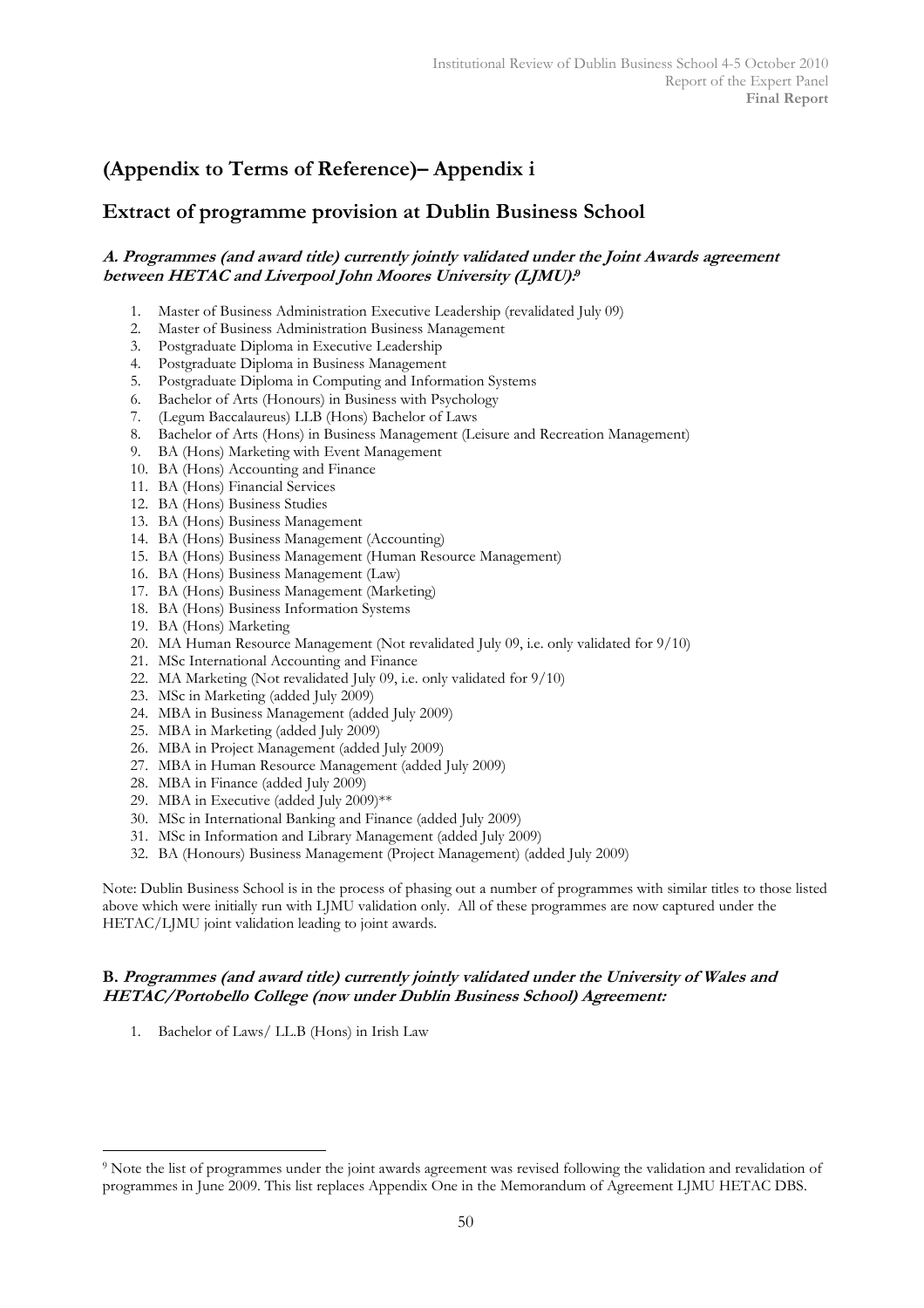## C. Programmes validated by HETAC (only)

#### Honours Bachelor Degrees (Level 8)

- 1. Bachelor of Arts (Hons) Counselling and Psychotherapy
- 2. Bachelor of Arts (Hons) Film, Literature and Drama
- 3. Bachelor of Arts (Hons) Film Studies
- 4. Bachelor of Arts (Hons)
- 5. Bachelor of Arts (Hons) Journalism
- 6. Bachelor of Arts (Hons) Media and Cultural Studies
- 7. Bachelor of Arts (Hons) Psychology
- 8. Bachelor of Arts (Hons) Social Science
- 9. Bachelor of Arts (Hons) Business Studies
- 10. Bachelor of Arts (Hons) Marketing
- 11. Bachelor of Arts (Hons) Accounting and Finance

#### Ordinary Bachelor Degrees (Level 7)

- 12. Bachelor of Arts in Communications and Multi-Media
- 13. Bachelor of Arts in Legal Studies
- 14. Bachelor of Arts in Legal and Business Studies
- 15. Bachelor of Arts in Film and Media
- 16. Bachelor of Arts in Social Studies
- 17. Bachelor of Business
- 18. Bachelor of Business in Retail Management
- 19. Bachelor of Business in Accounting
- 20. Bachelor of Business in Marketing
- 21. Bachelor of Business in Information Technology

#### Higher Certificates (Level 6)

- 22. Certificate in Cultural Studies (minor award)
- 23. Certificate in Business and Language (minor award)
- 24. Higher Certificate in Business
- 25. Higher Certificate in Business in Accounting
- 26. Higher Certificate in Business in Marketing
- 27. Higher Certificate in Arts in Legal Studies
- 28. Higher Certificate in Arts in Legal and Business Studies
- 29. Higher certificate in Arts in Applied Social Studies in Counselling Studies

#### Postgraduate Programmes - level 9

- 30. MA in Psychoanalytic Psychotherapy
- 31. MA in Addiction Studies
- 32. MA in Psychotherapy

#### Higher Diplomas Level 8

- 33. Higher Diploma in Arts in Counselling and Psychotherapy
- 34. Higher Diploma in Arts in Psychoanalytic Studies
- 35. Higher Diploma in Arts in Psychology
- 36. Higher Diploma in Business Studies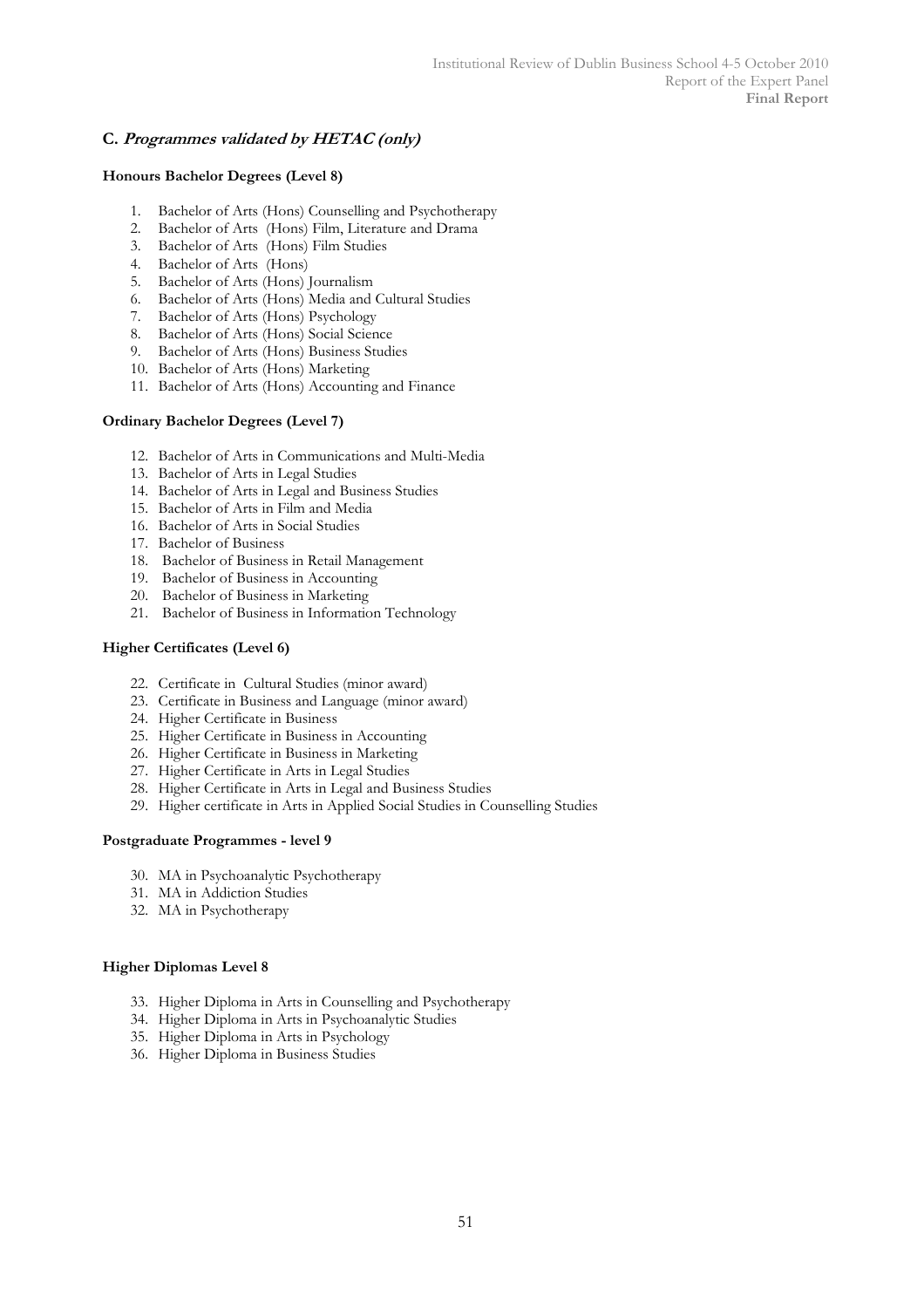## D. Programmes Not Running 2009-2010:

- 1. Master of Business Studies
- 2. Master of Science in Computing and Information Systems
- 3. MSc in Human Resource Management (added July 2009)
- 4. MBA in Information Systems (added July 2009)
- 5. Higher Diploma in Arts in Legal Studies
- 6. Higher Diploma in Business Studies (HRM)
- 7. Higher Diploma in Business Studies (Information Technology)
- 8. Higher Certificate in Business in Information Technology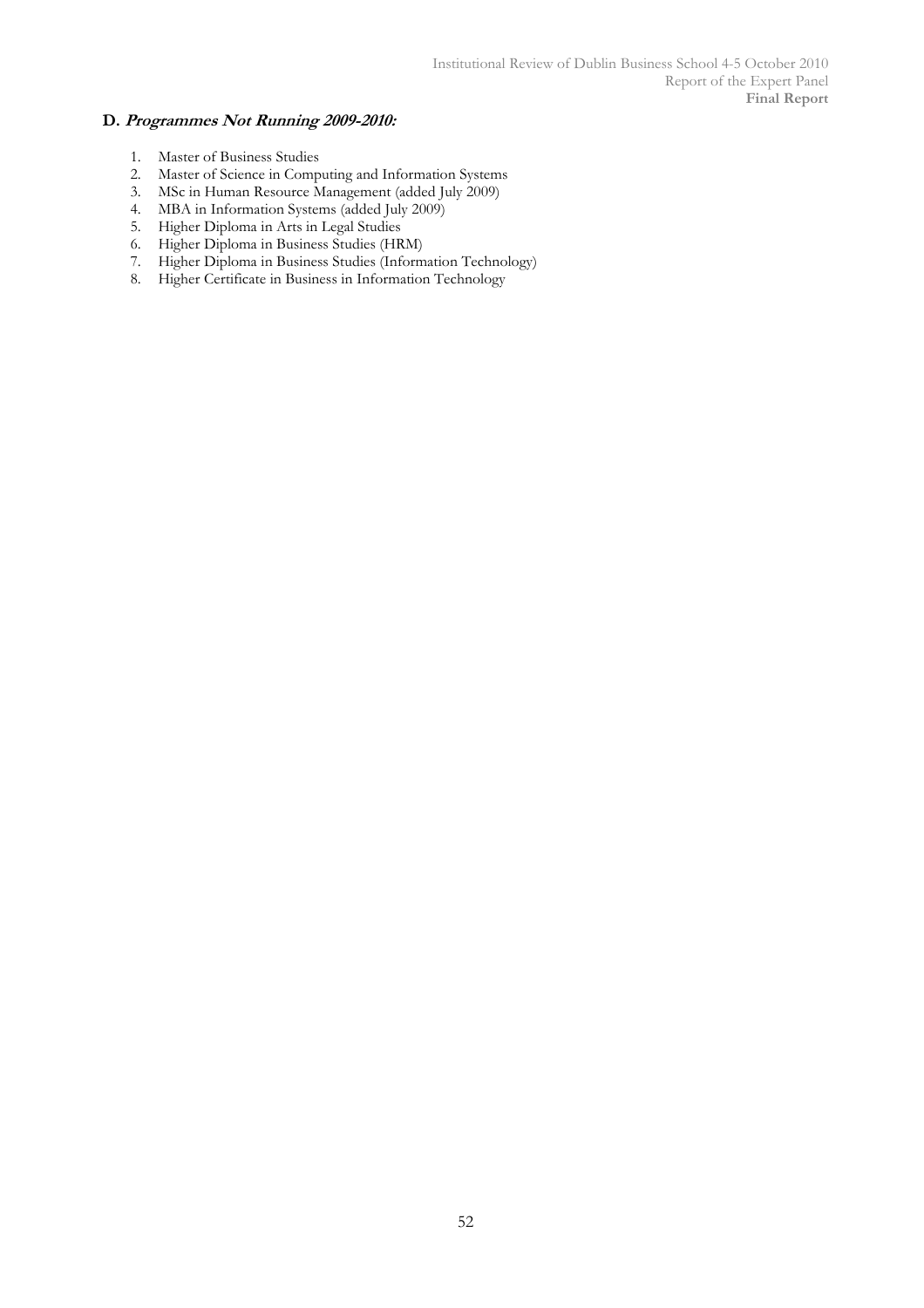Institutional Review of Dublin Business School 4-5 October 2010<br>Report of the Expert Panel Report of the Expert Panel Institutional Review of Dublin Business School 4-5 October 2010 Report of the Expert Panel Final Report

# (Appendix to the Terms of Reference)-Appendix ii –Collaborative Partners of Dublin Business School (Appendix to the Terms of Reference)-Appendix ii -Collaborative Partners of Dublin Business School

TABLE 3: NON-EU COLLABORATIVE PARTNERS TABLE 3: NON-EU COLLABORATIVE PARTNERS

| <b>INSTITUTE</b>                                        | COUNTRY | CITY                    | <b>PROGRAMME</b><br>TITLE                        | <b>ACCREDITATION</b>             | <b>STAGE</b>                         | LENGTH   | <b>START DATE</b> | <b>FINISH DATE</b> | PROGRESSION TO                                                               |
|---------------------------------------------------------|---------|-------------------------|--------------------------------------------------|----------------------------------|--------------------------------------|----------|-------------------|--------------------|------------------------------------------------------------------------------|
| Finance & Commerce<br>Beijing College of                | China   | Beijing                 | Accounting<br>Diploma in                         | Chinese Ministry of<br>Education | Approved &<br>Programme<br>Running   | 3 Years  | $Step-06$         | $\text{Jun-09}$    | Accounting & Finance<br>HETAC BA (Hons)                                      |
| Finance & Commerce<br>Beijing College of                | China   | Beijing                 | Diploma in Financial<br>Services                 | Chinese Ministry of<br>Education | Approved &<br>Programme<br>Running   | 3 Years  | $Sep-06$          | $\mu_{n-0}$        | HETAC BA (Hons)<br>Financial Services                                        |
| Heze University                                         | China   | Shandong                | Accounting<br>Diploma in                         | Chinese Ministry of<br>Education | Approved &<br>Programme<br>Running   | 3 Years  | $Sep-07$          | $\mu$ -10          | Accounting & Finance<br><b>HETAC BA</b> (Hons)                               |
| Xuchang Vocational<br>Technical College                 | China   | Henan                   | Accounting<br>Diploma in                         | Chinese Ministry of<br>Education | Approved &<br>Programme<br>Running   | 3 Years  | $Step-07$         | $Jum-10$           | Accounting & Finance<br><b>HETAC BA</b> (Hons)                               |
| Xuchang Vocational<br>Technical College                 | China   | Henan                   | Diploma in Financial<br>Services                 | Chinese Ministry of<br>Education | Approved &<br>Programme<br>Running   | 3 Years  | $Sep-07$          | $\mu$ -10          | HETAC BA (Hons)<br>Financial Services                                        |
| Cosmic Business School                                  | India   | $_{\rm Dehi}^{\rm low}$ | Pre-Masters Diploma                              | None - DBS Award                 | Approved &<br>Recruiting<br>Students | 6 Months | TBC               | TBC                | LJMU/HETACMBA<br>(International)                                             |
| Liaoning Information<br>Vocational Technical<br>College | China   | Liaoning                | Accounting<br>Diploma in                         | Chinese Ministry of<br>Education | Undergoing<br>Approval<br>Process    | 3 Years  | TBC               | TBC                | Accounting & Finance<br>HETAC BA (Hons)                                      |
| <b>Xiamen University</b>                                | China   | Fujian                  | Diploma in<br>Accounting                         | Chinese Ministry of<br>Education | Undergoing<br>Approval<br>Process    | 3 Years  | TBC               | TBC                | Accounting & Finance<br>HETAC BA (Hons)                                      |
| <b>Xiamen University</b>                                | China   | Fujian                  | Diploma in Financial<br>Services                 | Chinese Ministry of<br>Education | Undergoing<br>Approval<br>Process    | 3 Years  | TBC               | TBC                | HETAC BA (Hons)<br>Financial Services                                        |
| <b>Xiamen University</b>                                | China   | Fujian                  | Communications<br>Diploma in                     | Chinese Ministry of<br>Education | Undergoing<br>Approval<br>Process    | 3 Years  | TBC               | TBC                | TBC                                                                          |
| <b>Xiamen University</b>                                | China   | Fujian                  | Diploma in Leisure<br>& Recreation<br>Management | Chinese Ministry of<br>Education | Undergoing<br>Approval<br>Process    | 3 Years  | TBC               | TBC                | Recreation Management)<br>Management (Leisure &<br><b>BA</b> (Hons) Business |
| <b>TEDA</b> Polytechnic                                 | China   | Tianjin                 | Accounting<br>Diploma in                         | Chinese Ministry of<br>Education | Undergoing<br>Approval<br>Process    | 3 Years  | TBC               | <b>TBC</b>         | Accounting & Finance<br>HETAC BA (Hons)                                      |
| Effort International<br>School                          | China   | Tianjin                 | Business & Language<br>Certificate in            | None - DBS Award                 | Undergoing<br>Approval<br>Process    | 1 Year   | TBC               | TBC                | Various Programmes                                                           |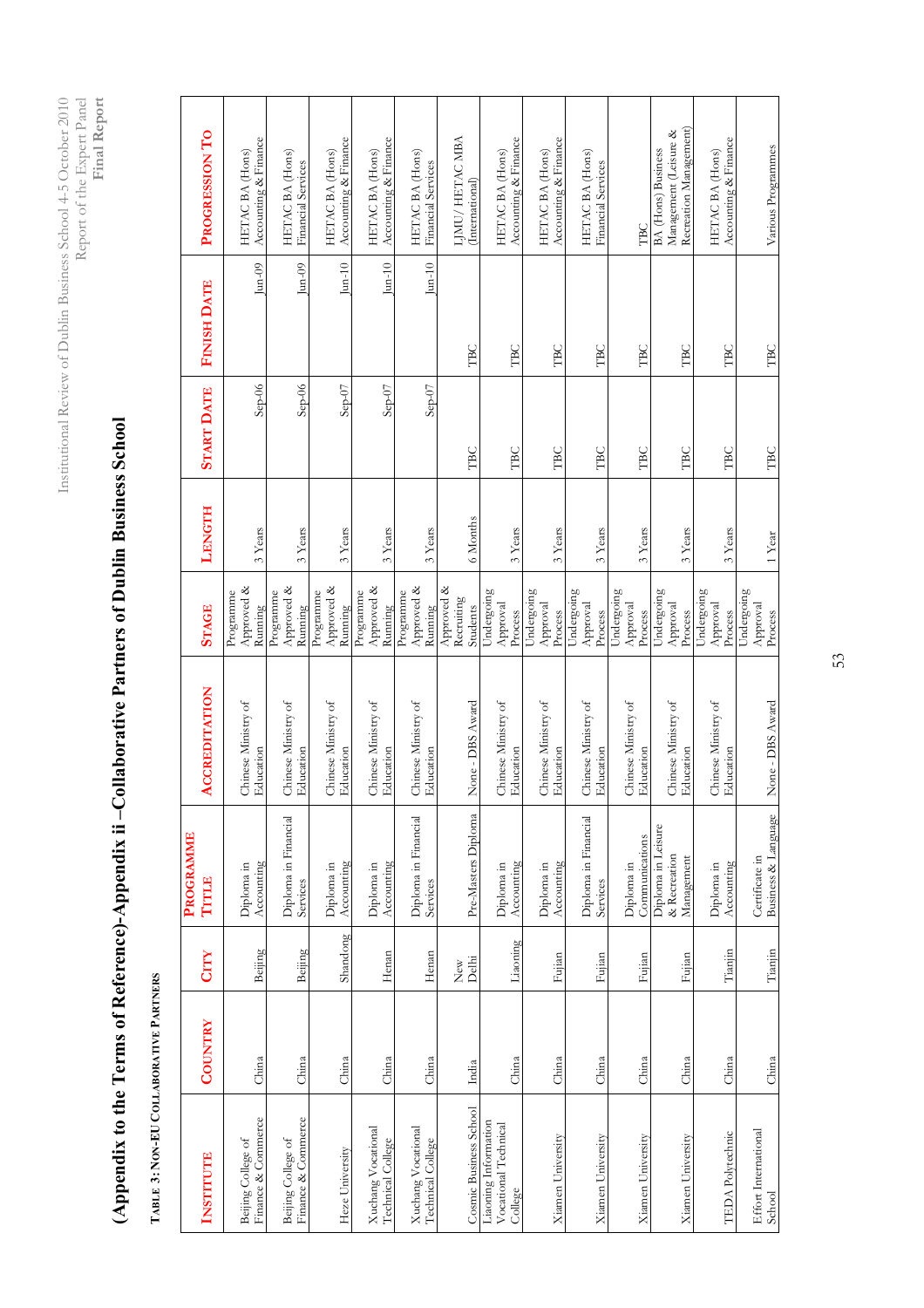Institutional Review of Dublin Business School 4-5 October 2010<br>Report of the Expert Panel<br>Final Report Institutional Review of Dublin Business School 4-5 October 2010

Report of the Expert Panel

| <b>INSTITUTE</b>                       | <b>COUNTRY</b> | CITY  | PROGRAMME<br>TITLE  | CCREDITATION                   | <b>STAGE</b>                      | LENGTH     |     | <b>START DATE</b> FINISH DATE | PROGRESSION TO                          |
|----------------------------------------|----------------|-------|---------------------|--------------------------------|-----------------------------------|------------|-----|-------------------------------|-----------------------------------------|
| Shanghai Lixin university              |                |       | Bachelors of        | hinese Ministry of             | MOU just<br>drafted               |            |     |                               | HETAC BA (Hons)                         |
| of Commerce                            | China          |       | Shanghai Accounting | ducation                       |                                   | 3 years    | TBC | TBC                           | Accounting & Finance                    |
|                                        |                |       |                     | hinese Ministry of             | MOU just                          |            |     |                               |                                         |
| Hebei University                       | China          | Hebei | Various Programmes  | ducation                       | signed                            | <b>TBC</b> | TBC | <b>TBC</b>                    | Various Programmes                      |
| Finance & Commerce<br>Anhui College of | China          | Anhui | Various Programmes  | hinese Ministry of<br>ducation | Undergoing<br>Approval<br>Process | 3 Years    | TBC | <b>TBC</b>                    | Accounting & Finance<br>HETAC BA (Hons) |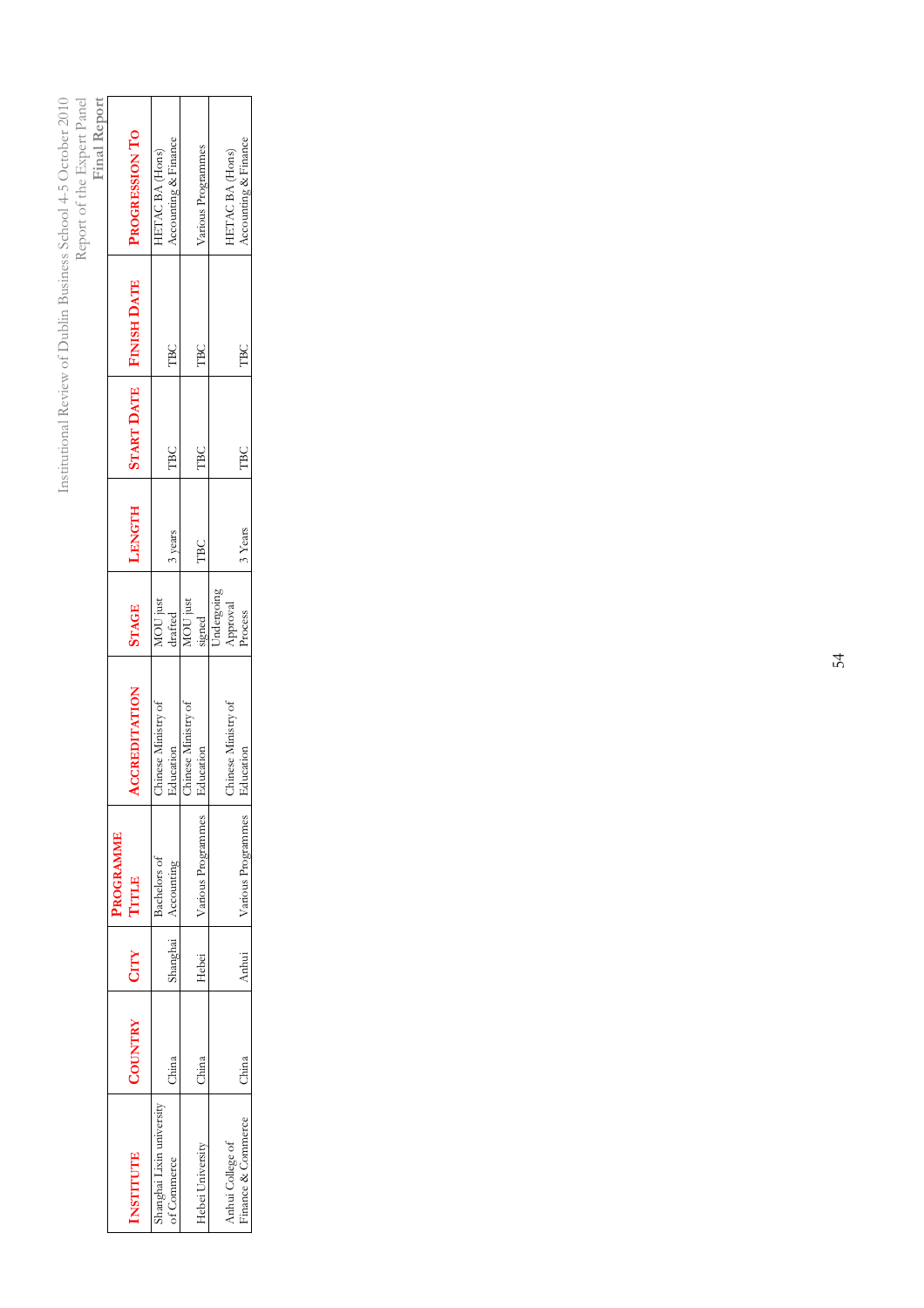Institutional Review of Dublin Business School 4-5 October 2010<br>Report of the Expert Panel<br>Final Report Institutional Review of Dublin Business School 4-5 October 2010 Report of the Expert Panel Final Report

> TABLE 4: EU COLLABORATIVE PARTNERS TABLE 4: EU COLLABORATIVE PARTNERS

|                      |         |               | <b>PROGRAMME</b>      |                                  |                      |                  | <b>START</b>           | <b>FINISH</b>                    |                        |
|----------------------|---------|---------------|-----------------------|----------------------------------|----------------------|------------------|------------------------|----------------------------------|------------------------|
| <b>INSTITUTE</b>     | COUNTRY | CITY          | TITLE                 | <b>ACCREDITATION</b>             | <b>STAGE</b>         | LENGTH           | <b>DATE</b>            | <b>DATE</b>                      | PROGRESSION TO         |
|                      |         |               | Bachelor degree       | French Ministry of               | Programme Approved & |                  |                        |                                  |                        |
| ESG                  | France  | Paris         | level 8               | Education                        | Running              | $1$ -Year        | $Sep-07$               | $\int$ un-12                     | Level 7 and Level 8    |
|                      |         |               | Bachelor degree       | French Ministry of               | Programme Approved & |                  |                        |                                  |                        |
| ESCE                 | France  | Paris         | level 8               | Education                        | Running              | $1$ -Year        | $Sep-07$               | $J$ un-12                        | Level 8                |
|                      |         |               | Bachelor degree       | French Ministry of               | Programme Approved & |                  |                        |                                  |                        |
| <b>ESC</b> Toulouse  | France  | Toulouse      | level 8               | Education                        | Running              | $1$ -Year        | $Sep-07$               | $\frac{\text{Jun-12}}{\text{J}}$ | Level 7                |
|                      |         |               | Bachelor degree       | French Ministry of               | Programme Approved & |                  |                        |                                  |                        |
| ESC Troyes           | France  | Troyes        | level 8               | Education                        | Running              | $1-Year$         | $Step-09$              | $J$ un-12                        | Level 8                |
|                      |         |               | Bachelor degree       | French Ministry of               | Programme Approved & |                  |                        |                                  |                        |
| <b>ESC</b> Clermont  | France  | Clermont      | level 7               | Education                        | Running              | $1$ -Year        | $Step-09$              | $\mu_{n-12}$                     | Level 7                |
|                      |         |               | Bachelor degree       | French Ministry of               | Programme Approved & |                  |                        |                                  |                        |
| ESC Pau              | France  | Pau           | level 8               | Education                        | Running              | $1-Yext$         | $Step-09$              | $J$ un-12                        | Level 8                |
|                      |         |               | Bachelor degree       | French Ministry of               | Programme Approved & |                  |                        |                                  |                        |
| <b>EGC</b> Marseille | France  | Marseille     | level 8               | Education                        | Running              | $1$ -Year        | $Step-06$              | $\mu_{n-12}$                     | Level 8                |
|                      |         |               | Bachelor degree       | French Ministry of               | Programme Approved & |                  |                        |                                  |                        |
| <b>IDRAC</b>         | France  | Lyon          | level 8               | Education                        | Running              | $1$ -Year        | $Sep-07$               | $J$ un-12                        | Level 8                |
|                      |         |               | <b>Business</b>       | Swedish Ministry of              | Programme Approved & |                  |                        |                                  |                        |
| IHM                  | Sweden  | Stockholm     | Diploma               | Education                        | Running              | $1$ -Year        | $Step-06$              | $J$ un-12                        | Level 8                |
|                      |         |               | Bachelor degree       |                                  | Programme Approved & |                  |                        |                                  |                        |
| <b>CUNEF</b>         | Spain   | Madrid        | level 7               | Spanish Ministry of<br>Education | Running              | $1-\Upsilon$ ear | $Sep-09$               | $\int$ un-12                     | Level 7                |
| Fachhochschule       |         |               | <b>BA</b> in Business | German Ministry of               | Programme Approved & |                  |                        |                                  | EBS Certificate        |
| Hof                  | Germany | Hof           | Management            | Education                        | Running              | 1 semester       | $\text{Im}/\text{Sep}$ | Apr/Dec                          | Programmes             |
| Fachhochschule       |         |               | <b>BA</b> in Business | German Ministry of               | Programme Approved & |                  |                        |                                  | EBS Certificate        |
| Aschaffenburg        | Germany | Aschaffenburg | Administration        | Education                        | Running              | 1 semester       | Jan/Sep                | Apr/Dec                          | Programmes             |
| Fachhochschule       |         |               | <b>BA</b> in Business | German Ministry of               | Programme Approved & |                  |                        |                                  | <b>EBS</b> Certificate |
| Coburg               | Germany | Coburg        | Administration        | Education                        | Running              | 1 semester       | Jan/Sep                | Apr/Dec                          | Programmes             |
|                      |         |               | <b>BSc</b> Industrial |                                  |                      |                  |                        |                                  |                        |
| Fachhochschule       |         |               | Engineering &         | German Ministry of               | Programme Approved & |                  |                        |                                  | <b>EBS</b> Certificate |
| Hamm                 | Germany | Hamm          | Management            | Education                        | Running              | 1 semester       | $\text{Im}/\text{Sep}$ | Apr/Dec                          | Programmes             |
| Fachhochschule       |         |               | BA in Business        | German Ministry of               | Programme Approved & |                  |                        |                                  | EBS Certificate        |
| Worms                | Germany | Worms         | Management            | Education                        | Running              | 1 semester       | Jan/Sep                | Apr/Dec                          | Programmes             |
| International        |         |               | BA in Tourism         |                                  |                      |                  |                        |                                  |                        |
| Business School      |         |               | and Event             | German Ministry of               | Programme Approved & |                  |                        |                                  | EBS Certificate        |
| Berlin               | Germany | Berlin        | Management            | Education                        | Running              | 1 semester       | Jan/Sep                | Apr/Dec                          | Programmes             |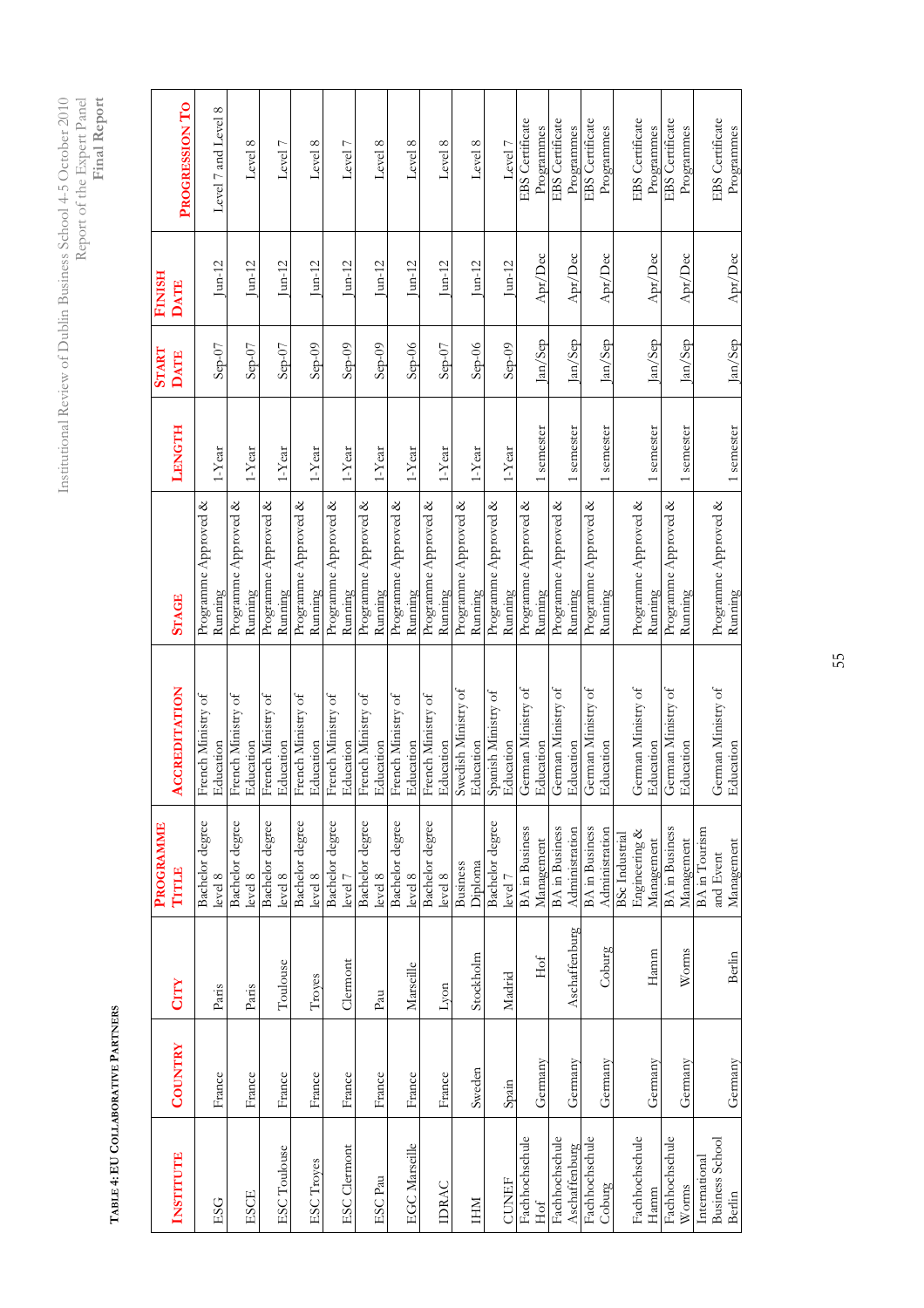| ł<br>$\overline{\phantom{a}}$<br>J<br>í<br>j<br>I<br>Ĩ. | ł<br>λ<br>ï<br>i<br>c<br>I<br>l<br>ļ<br>)<br>ä                       |
|---------------------------------------------------------|----------------------------------------------------------------------|
| $\frac{1}{2}$<br>ך<br>Ì,<br>j<br>ì<br>ł<br>J<br>I       | į<br>ł<br>l<br>Ι<br>ï<br>$\begin{bmatrix} 1 \\ 1 \end{bmatrix}$<br>ł |
| É,<br>ł                                                 |                                                                      |
| l<br>i.<br>$\frac{1}{2}$<br>I                           |                                                                      |
| J.<br>Ι<br>ï<br>ì<br>j<br>ł<br>ł<br>i<br>ł<br>ŀ         |                                                                      |

 $\overline{a}$ i.<br>E

|                                    |         |                               |                                                                    |                                        |                                 |            |              |               | Final Report                         |
|------------------------------------|---------|-------------------------------|--------------------------------------------------------------------|----------------------------------------|---------------------------------|------------|--------------|---------------|--------------------------------------|
|                                    |         |                               | <b>PROGRAMME</b>                                                   |                                        |                                 |            | <b>START</b> | <b>FINISH</b> |                                      |
| <b>INSTITUTE</b>                   | COUNTRY | <b>CITY</b>                   | TITLE                                                              | <b>ACCREDITATION</b>                   | <b>STAGE</b>                    | LENGTH     | <b>DATE</b>  | <b>DATE</b>   | PROGRESSION TO                       |
| Business School<br>International   |         |                               | International<br>BA in                                             | German Ministry of                     | Programme Approved &            |            |              |               | EBS Certificate                      |
| Berlin                             | Germany | Berlin                        | Management                                                         | ducation                               | Running                         | 1 semester | Jan/Sep      | Apr/Dec       | Programmes                           |
| International<br>school of         |         | Dortmund/Mu<br>nich/Frankfurt | International<br>BA in                                             | German Ministry of                     | Programme Approved &            |            |              |               | EBS Certificate                      |
| Management                         | Germany | /Hamburg                      | Management                                                         | Education                              | Running                         | 1 semester | Jan/Sep      | Apr/Dec       | Programmes                           |
| International                      |         | Dortmund/Mu                   |                                                                    |                                        |                                 |            |              |               |                                      |
| school of                          |         | nich/Frankfurt                | <b>BA</b> in Business                                              | German Ministry of                     | Programme Approved &            |            |              |               | EBS Certificate                      |
| Management                         | Germany | 'Hamburg                      | Communication                                                      | Education                              | Running                         | 1 semester | Jan/Sep      | Apr/Dec       | Programmes                           |
| International<br>school of         |         | Dortmund/Mu<br>nich/Frankfurt | <b>BA</b> in Tourism<br>$\&$ Event                                 | German Ministry of                     | Programme Approved &            |            |              |               | EBS Certificate                      |
| Management                         | Germany | Hamburg                       | Management                                                         | Iducation                              | Running                         | 1 semester | Jan/Sep      | Apr/Dec       | Programmes                           |
| Munich Business                    |         |                               | International<br>BA in                                             | German Ministry of                     | Programme Approved &            |            |              |               | <b>EBS</b> Certificate               |
| School                             | Germany | Munich                        | <b>Business</b>                                                    | Education                              | Running                         | 1 semester | Jan/Sep      | Apr/Dec       | Programmes                           |
| Nord Akademie                      | Germany | Elmshorn                      | BA in Industrial<br>Engineering &<br>Management<br><b>Business</b> | German Ministry of<br>Education        | Programme Approved &<br>Running | 1 semester | Jan/Sep      | Apr/Dec       | EBS Certificate<br>Programmes        |
| Business &                         |         |                               | BA in                                                              |                                        |                                 |            |              |               |                                      |
| Information                        |         |                               | Communication                                                      |                                        |                                 |            |              |               |                                      |
| School (BiTS)<br>Technology        | Germany | Iserlohn                      | Management<br>& Media                                              | German Ministry of<br><b>Education</b> | Programme Approved &<br>Running | 1 semester | Jan/Sep      | Apr/Dec       | <b>EBS</b> Certificate<br>Programmes |
| Business &                         |         |                               |                                                                    |                                        |                                 |            |              |               |                                      |
| Information                        |         |                               | BA in Sports &                                                     |                                        |                                 |            |              |               |                                      |
| School (BiTS)<br>Technology        | Germany | Iserlohn                      | Management<br>Event                                                | German Ministry of<br>Education        | Programme Approved &<br>Running | 1 semester | Jan/Sep      | Apr/Dec       | <b>EBS</b> Certificate<br>Programmes |
|                                    |         |                               | BA in Tourism                                                      |                                        |                                 |            |              |               |                                      |
| Euro Business                      |         |                               | & Event                                                            | German Ministry of                     | Programme Approved &            |            |              |               | EBS Certificate                      |
| College Berlin                     | Germany | Berlin                        | Management                                                         | Education                              | Running                         | 1 semester | Jan/Sep      | Apr/Dec       | Programmes                           |
|                                    |         |                               | BA in                                                              |                                        |                                 |            |              |               |                                      |
| Euro Business                      |         |                               | International<br><b>Business</b>                                   | German Ministry of                     | Programme Approved &            |            |              |               | <b>EBS</b> Certificate               |
| College Berlin                     | Germany | Berlin                        | Management                                                         | ducation                               | Running                         | 1 semester | Jan/Sep      | Apr/Dec       | Programmes                           |
|                                    |         |                               | BA in Tourism                                                      |                                        |                                 |            |              |               |                                      |
| College Bielefeld<br>Euro Business | Germany | <b>Bielefeld</b>              | Management<br>$\&$ Event                                           | German Ministry of<br>ducation         | Programme Approved &<br>Running | $1$ -Year  | $Sep-09$     | $\mu$ n-12    | Level 8                              |
|                                    |         |                               |                                                                    |                                        |                                 |            |              |               |                                      |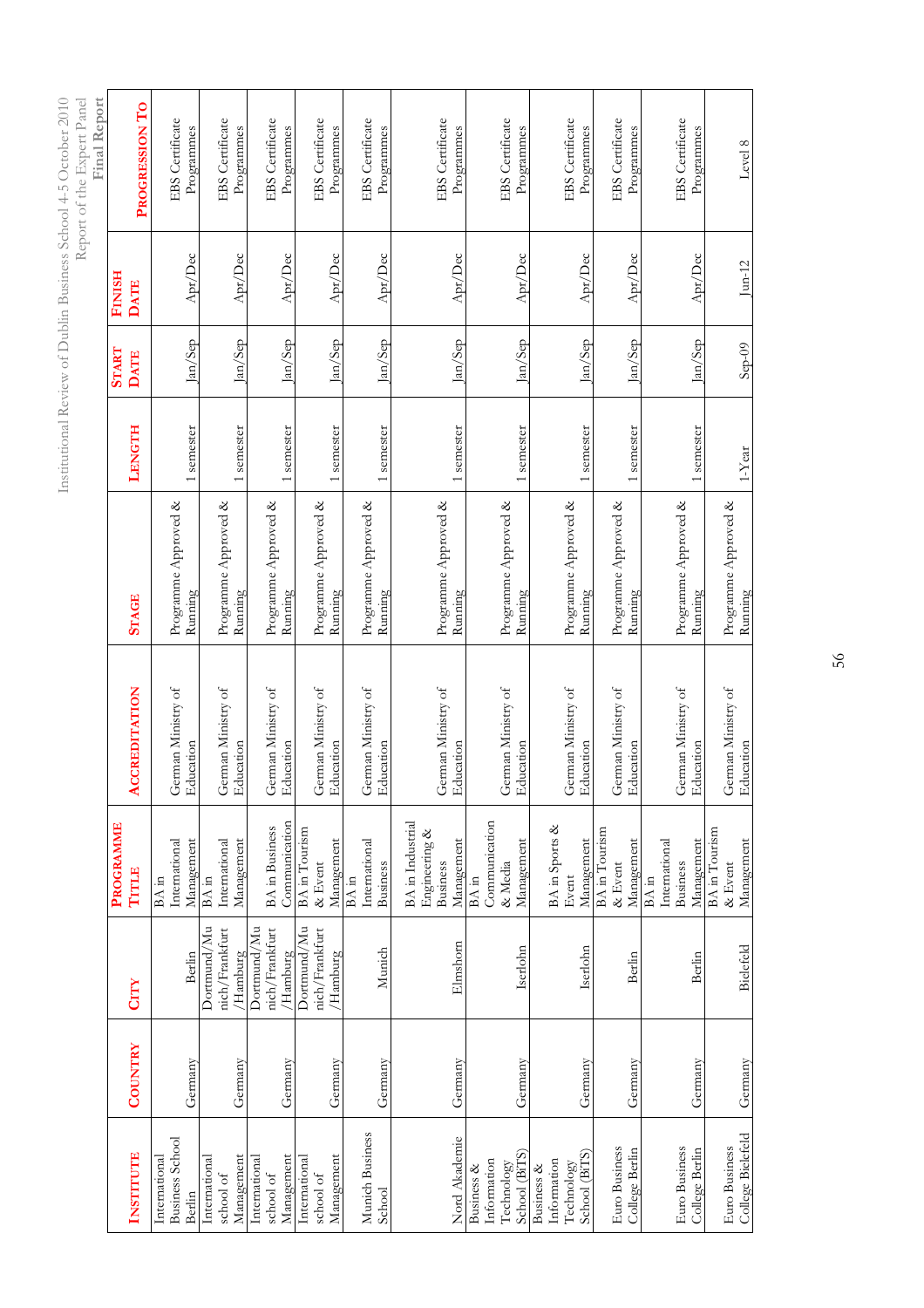| Final Report |                  | PROGRESSION TO       |               | <b>EBS</b> Certificate | Programmes   |       |               | <b>EBS</b> Certificate | Programmes      |       |               | <b>EBS</b> Certificate | Programmes |                      | <b>EBS</b> Certificate | Programmes             |               | <b>EBS</b> Certificate | Programmes      |
|--------------|------------------|----------------------|---------------|------------------------|--------------|-------|---------------|------------------------|-----------------|-------|---------------|------------------------|------------|----------------------|------------------------|------------------------|---------------|------------------------|-----------------|
|              | <b>FINISH</b>    | <b>DATE</b>          |               |                        | Apr/Dec      |       |               |                        | Apr/Dec         |       |               |                        | Apr/Dec    |                      |                        | Apr/Dec                |               |                        | Apr/Dec         |
|              | <b>START</b>     | <b>DATE</b>          |               |                        | $tan/$ Sep   |       |               |                        | lan/Sep         |       |               |                        | Jan/Sep    |                      |                        | $\text{Im}/\text{Sep}$ |               |                        | $\vert$ an/Sep  |
|              |                  | LENGTH               |               |                        | semester     |       |               |                        | semester        |       |               |                        | semester   |                      |                        | semester               |               |                        | semester        |
|              |                  | <b>STAGE</b>         |               | Programme Approved &   | Running      |       |               | Programme Approved &   | Running         |       |               | Programme Approved &   | Running    |                      | Programme Approved &   | Running                |               | Programme Approved &   | Running         |
|              |                  | <b>ACCREDITATION</b> |               | German Ministry of     | ducation     |       |               | German Ministry of     | ducation        |       |               | German Ministry of     | ducation   |                      | German Ministry of     | ducation               |               | German Ministry of     | ducation        |
|              | <b>PROGRAMME</b> | TITLE                | BA in Tourism | & Event                | Management   | BA in | International | <b>Business</b>        | Management      | BA in | International | <b>Business</b>        | Management | <b>BA</b> in Tourism | $\&$ Event             | Management             | BA in Tourism | $\&$ Event             | Management      |
|              |                  | CITY                 |               |                        | Bonn         |       |               |                        | Dresden         |       |               |                        | Dusseldorf |                      |                        | <b>Dusseldorf</b>      |               |                        | Hamburg         |
|              |                  | <b>COUNTRY</b>       |               |                        | Germany      |       |               |                        | Germany         |       |               |                        | Germany    |                      |                        | Germany                |               |                        | Germany         |
|              |                  | <b>INSTITUTE</b>     |               | Euro Business          | College Bonn |       |               | Euro Business          | College Dresden |       | Euro Business | College                | Dusseldorf | Euro Business        | College                | <b>Dusseldorf</b>      |               | Euro Business          | College Hamburg |

Institutional Review of Dublin Business School 4-5 October 2010

Institutional Review of Dublin Business School 4-5 October 2010<br>Report of the Expert Panel

Report of the Expert Panel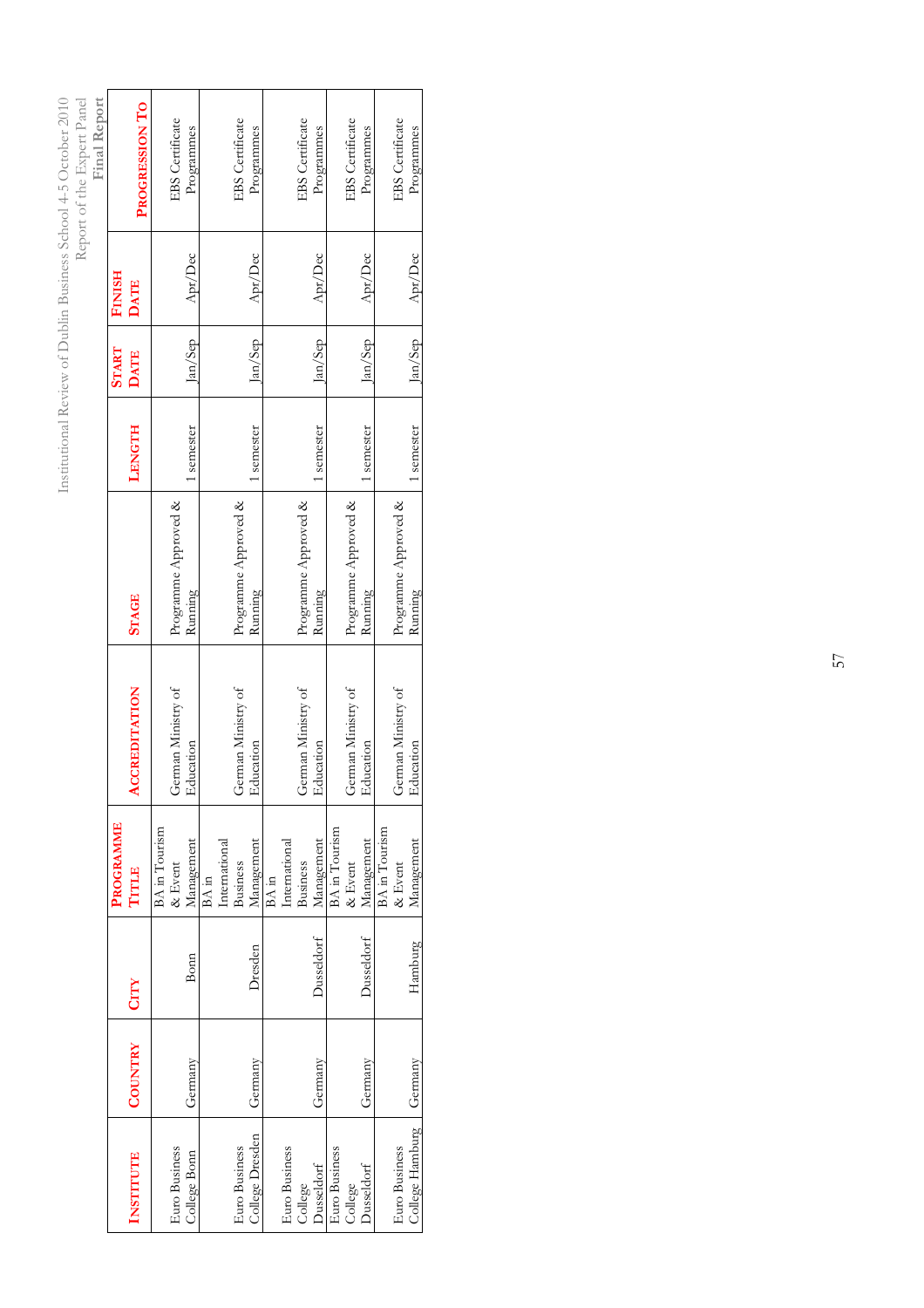## Appendix B Panel Membership

Chairperson Dr. Richard Thorn Director, Flexible Learning and Research for Institutes of Technology, Ireland (IOTI)

Secretary Ms. Donna Bell Academic Strategy Manager, Massey University, New Zealand

Dr. Jacques Kaat Academic Director for Webster University in Leiden, the Netherlands

Ms. Anne Breakell

Retired. Former Vice President, Academic and Administration, at the National College of Ireland (NCI)

Mr Frank O'Conor Retired. Former Manager, International Education Services at Enterprise Ireland

## Mr Daniel McGarrigle

Night Club Manager for Northwest Bar Ltd. Former Western Area Officer for the Union of Students in Ireland (USI)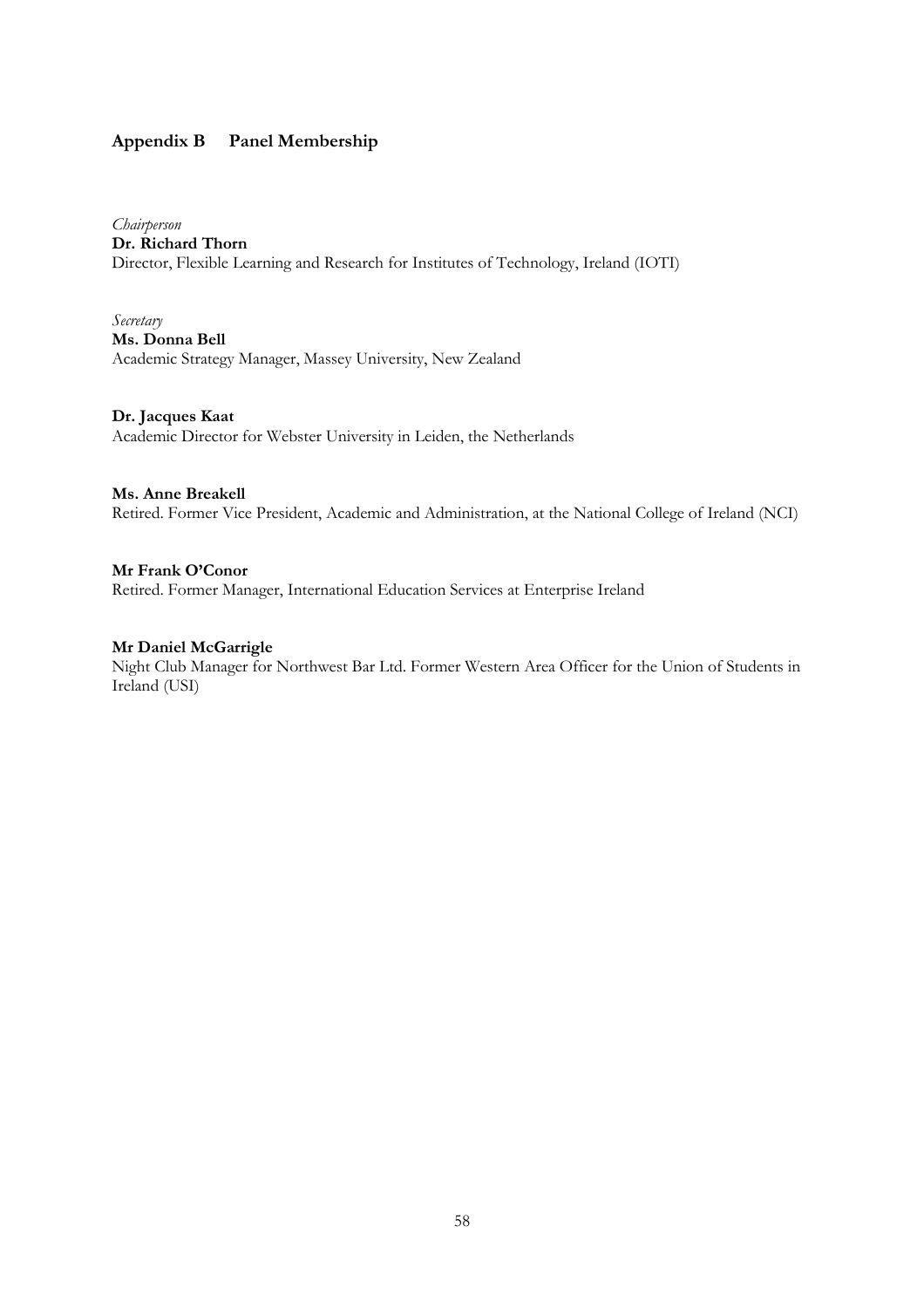## Appendix C Supporting Documentation

- 1) Self Evaluation Document
- 2) Quality Assurance Handbook
- 3) Library Services
- 4) Reference Documentation

## Documentation received in advance of the site visit

- Staff Register<br>Index of Docu
- Index of Documentation
- Information on Diploma Supplement
- **Information on Online Library Resources**
- Staff Development activity summary
- Samples of Annual Reports (School of Arts and Law)
- Document of Flow of Academic Reports
- Annual college and course review University of Wales 2008/09
- Annual Report Liverpool John Moores University 2007/08
- summary of self evaluation process
- strategic planning document
- **updated staff register**
- Statistical analysis staff/learners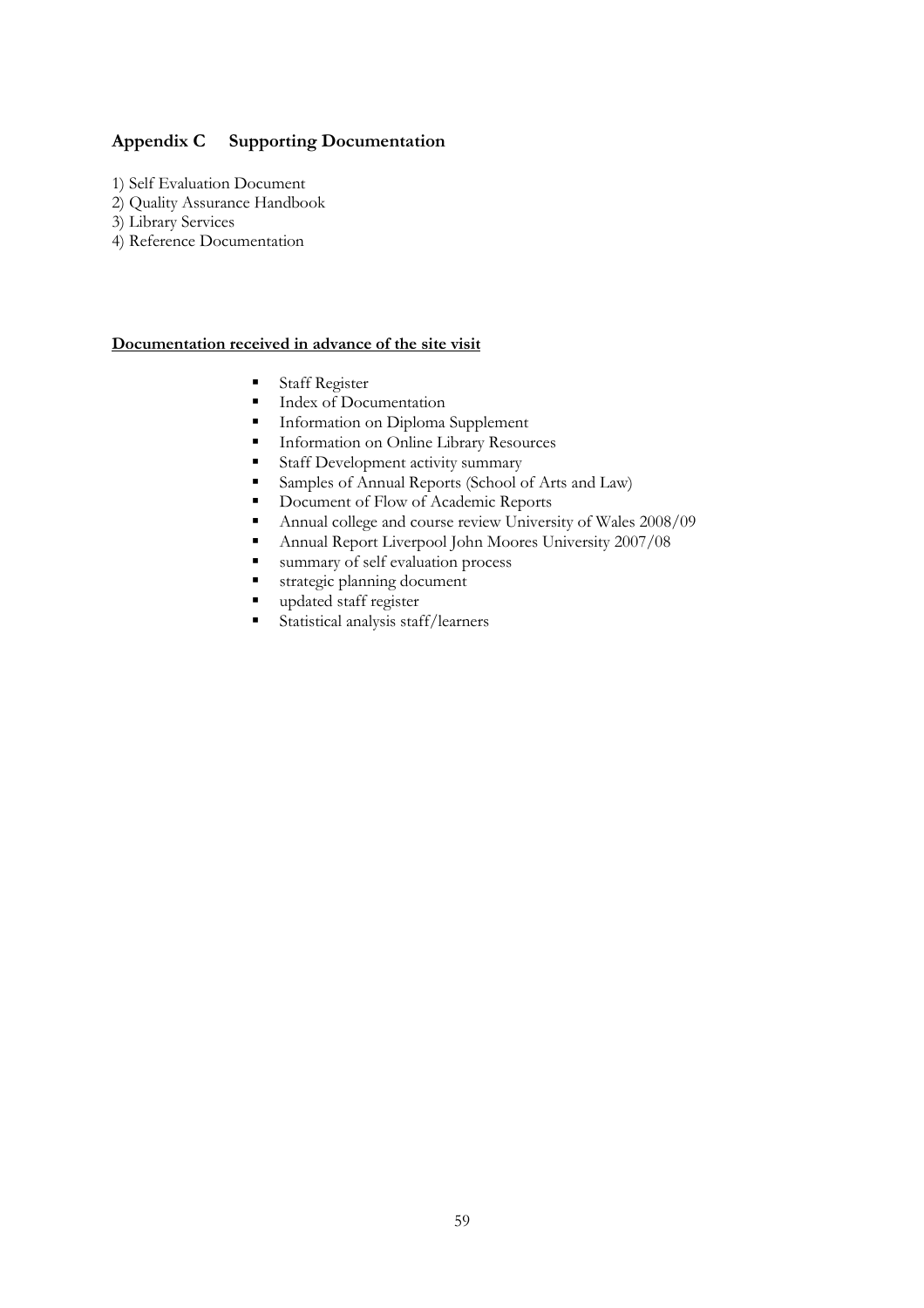## Appendix D Agenda for Site Visit

## Dublin Business School Institutional Review Site Visit Agenda 4-5 October 2010

The format of each session is a discussion in question and answer format unless otherwise indicated. Dr. Richard Thorn, Review Chairperson, will chair all sessions unless otherwise indicated.

| <b>Sunday</b> | Sunday 3 October, 2010                                                                                          |
|---------------|-----------------------------------------------------------------------------------------------------------------|
| 3 October     |                                                                                                                 |
| panel         | 5.00pm - 8.00pm Panel induction & planning meeting at hotel                                                     |
| induction     |                                                                                                                 |
|               |                                                                                                                 |
| Day One       | IR Panel arrive at Dublin Business School, Aungier Street, at 9am Monday 4 October, 2010.                       |
| <b>Monday</b> |                                                                                                                 |
| 4 October     | 9.00am- 9.15am - Presentation by Gerry Muldowney, CEO, DBS on the strategic planning process and                |
|               | other projects/linkages of DBS into Kaplan.                                                                     |
|               |                                                                                                                 |
|               | 9.15am- 11.45am - Planning meeting of panel members and review of supplementary evidence -                      |
|               | documentation.                                                                                                  |
|               |                                                                                                                 |
|               |                                                                                                                 |
|               | 11.45am - 1.00pm - Session One with College Representatives - Objective 2: Strategic Planning and               |
|               | Governance. Setting the scene - an overview of the College context, mission, and vision. Kaplan context.        |
|               | Environmental factors including competitive position. Strategic planning and governance and Kaplan link.        |
|               | Links between internal reflection and strategic planning decision making. Brief presentation by Peter           |
|               | Houillon, CEO, Kaplan UK & Ireland and Gerry Muldowney, CEO, DBS on preparation for institutional               |
|               | review and other reviews and the mission of Kaplan UK & Ireland (10 minutes).                                   |
|               |                                                                                                                 |
|               | 1.00pm - 1.45pm - Panel private working lunch in meeting room                                                   |
|               |                                                                                                                 |
|               | 1.45pm - 3.00pm - Session Two - Objective 1: Public confidence. Objective - Special Objective 7-                |
|               | incorporation of Portobello.                                                                                    |
|               |                                                                                                                 |
|               | Objective 1 - Overarching objective. Demonstrating evidence of public confidence in the quality of education    |
|               | and training and standards of awards made. Information provided by the Institution; Stakeholder                 |
|               | interaction. Overall approach taken to self study for Institutional Review (outline of self study process etc). |
|               | The institutional review panel should consider issues arising from the incorporation of Portobello College      |
|               | into the Dublin Business School and the recent speculation and allegations against DBS in the public forum      |
|               |                                                                                                                 |
|               | 3.00pm-3.30pm Break for coffee / brief panel discussion                                                         |
|               |                                                                                                                 |
|               | 3.30pm - 4.30pm - Session Three -Meeting with External Stakeholders (for example employers and others           |
|               | to be clarified by the College in advance of the site visit - refer to note of advance meeting).                |
|               |                                                                                                                 |
|               | 4.30pm- 4.45pm Break for coffee / brief panel discussion                                                        |
|               |                                                                                                                 |
|               | 4.45pm- 5.45pm -Session Four - Objective 3 : Quality Assurance - Overview of Quality Assurance                  |
|               | system/framework in place in the College (Brief presentation 10 minutes maximum) and management of              |
|               | change to QA system. Special considerations $-$ Collaborative provision $-$ Lidl QA arrangements The "seven     |
|               | elements" covered by the European Standards and Guidelines and the stage of development of the Colleges         |
|               | QA system in each area ; evidence of performance of QA system in each area; evaluation of effectiveness of      |
|               | QA system in each area; improvements identified; integration between processes and strategic planning etc.      |
|               | The session will also consider the Institution specific objectives and special considerations.                  |
|               |                                                                                                                 |
|               | 5.45pm- 6.00 pm Break for coffee / brief panel discussion                                                       |
|               |                                                                                                                 |
|               |                                                                                                                 |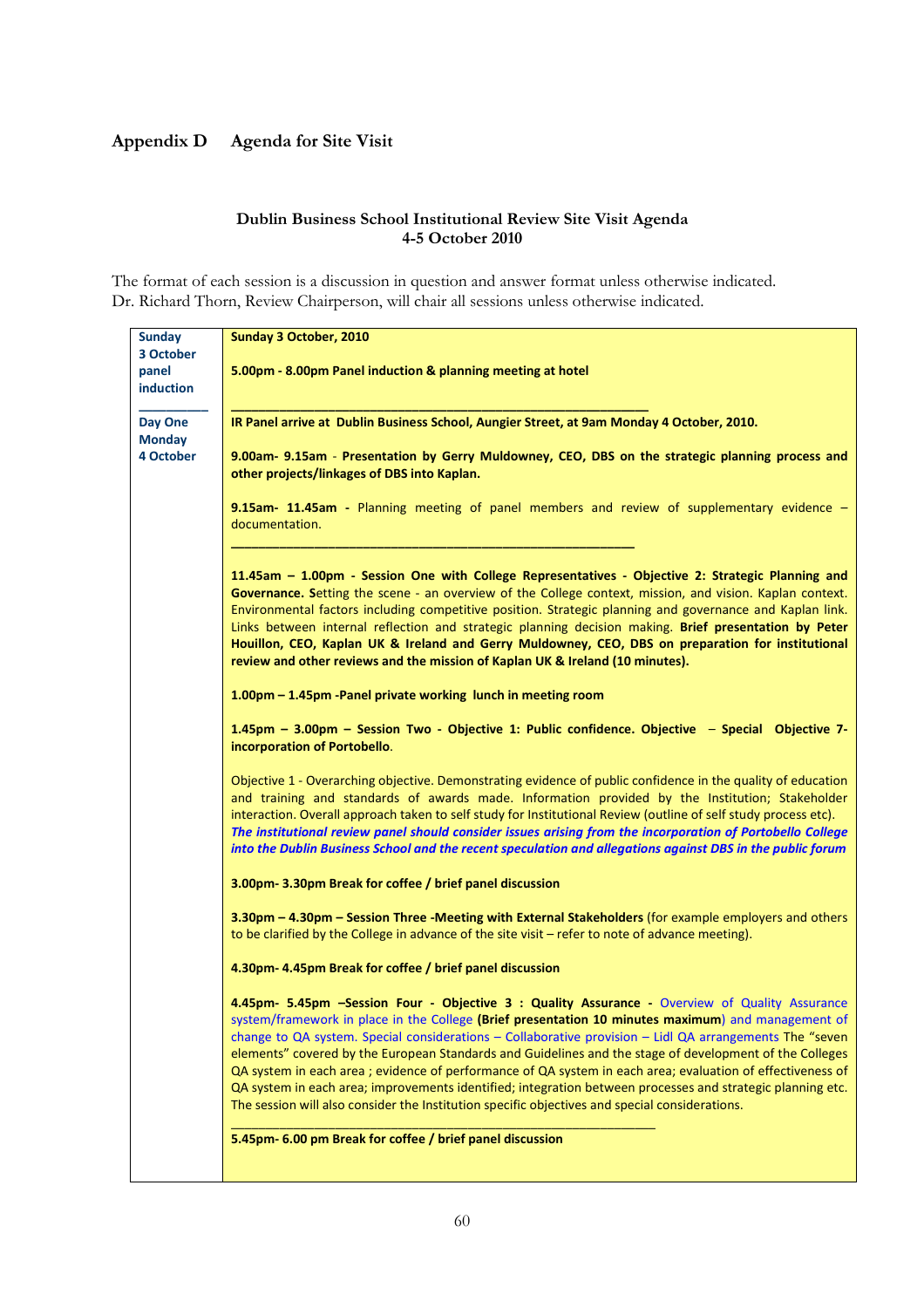|           | 6.00pm - 6.45pm Session Five - meeting with Learners and Graduates                                          |
|-----------|-------------------------------------------------------------------------------------------------------------|
|           | Two parallel sessions with representative learners and graduates – maximum of 12 learners in each session.  |
|           | 1. Learners/graduates mature/part-time: representing different programmes                                   |
|           | /international/Postgraduate/minority etc.                                                                   |
|           | 2. Learners /graduates full-time: representing different programmes & different                             |
|           | stages/international/different stages up to Postgraduate/minority etc                                       |
|           |                                                                                                             |
|           | Private meeting of panel 6.45 pm - 7.45pm in College                                                        |
| Day Two   | Day two - DBS - Tuesday 5 October                                                                           |
| 5 October |                                                                                                             |
|           | 9.00am – 10.00am Session Six- Objective 3: Quality Assurance continued - Meeting with Staff of Learner      |
|           | <b>Support Services and some administrative staff</b>                                                       |
|           | This session will deal with the "seven elements" covered by the European Standards and Guidelines in        |
|           | particular learner support issues - the stage of development of the Institutions QA system in this area ;   |
|           |                                                                                                             |
|           | evidence of performance of QA system in each area; evaluation of effectiveness of QA system in each area;   |
|           | improvements identified; integration between processes, governance, management and planning etc             |
|           |                                                                                                             |
|           | 10.00am - 10.45am Session Seven -Objective 3: Quality Assurance continued (Seven Elements Review):          |
|           | Meeting with non committee lecturing staff - faculty and associate faculty.                                 |
|           | This session will deal with the "seven elements" covered by the European Standards and Guidelines and the   |
|           | stage of development of the Institutions QA system in each area ; evidence of performance of QA system in   |
|           | each area; evaluation of effectiveness of QA system in each area; improvements identified; integration      |
|           | between processes, governance, management and planning etc)                                                 |
|           |                                                                                                             |
|           | 10.45 am-11.00 am Coffee and brief meeting of panel                                                         |
|           |                                                                                                             |
|           | 11.00am - 12.00pm Session Eight - Objective 4: Access, Transfer and Progression: Review of                  |
|           | Implementation of the national framework of qualifications and procedures for access, transfer and          |
|           | progression. Learning outcomes, learner assessment etc. This session will also consider the special         |
|           | objectives.                                                                                                 |
|           |                                                                                                             |
|           | <b>12.00pm – 1.00pm Documentation trail</b> - Format: Opportunity for panel members to review supplementary |
|           | evidence in private.                                                                                        |
|           |                                                                                                             |
|           | 1.00pm - 2.00pm - Panel private lunch and opportunity for panel members to review supplementary             |
|           | evidence - documentation                                                                                    |
|           |                                                                                                             |
|           | 2.00pm - 2.30pm -Session Nine- Supplementary meeting with senior staff/ Clarification session if required   |
|           |                                                                                                             |
|           | 2.30pm - 4.30pm Private meeting of panel to consider its findings and recommendations                       |
|           |                                                                                                             |
|           | 4.30pm - 4.45pm Session Ten- Meeting with President, and College's Senior Management team to provide        |
|           | preliminary feedback on findings and recommendations.                                                       |
|           |                                                                                                             |
|           |                                                                                                             |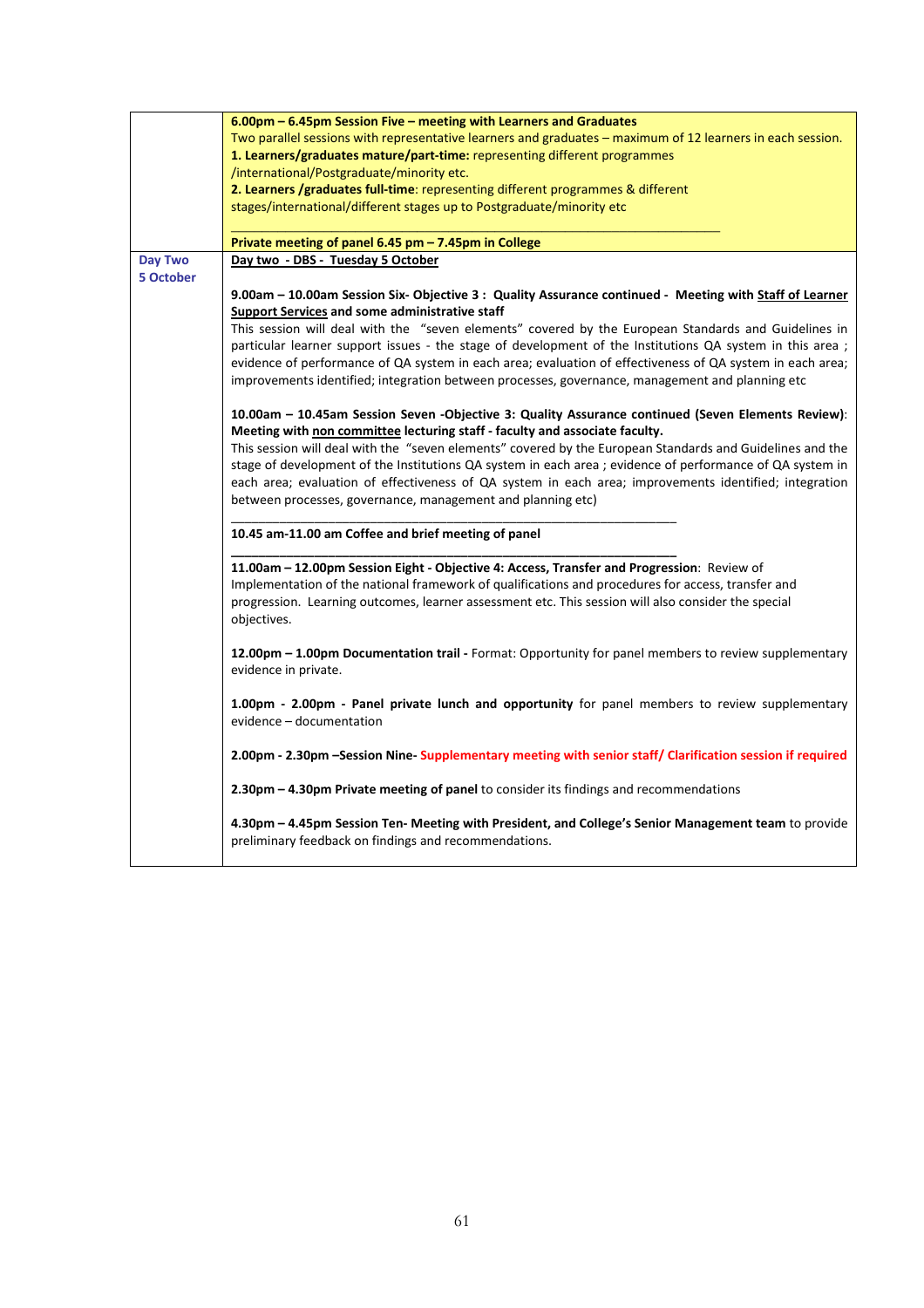## Appendix E List of People met by the Panel

## Monday 4 October 2010

## 11.45am – 1.00pm - Objective 2: Strategic Planning and Governance

| Mr Gerry Muldowney       | CEO Dublin Business School           |
|--------------------------|--------------------------------------|
| Mr Peter Houillon        | CEO Kaplan UK and Ireland            |
| Dr. Eileen Buckley-Dhoot | Academic Director                    |
| Mr Stuart Garvie         | Registrar                            |
| Ms Sinéad O'Brien        | Head of School of Business           |
| Dr Lee Richardson        | Head of School of Arts               |
| Professor Cedric Bell    | Head of School of Law                |
| Ms Louise Devlin         | Head of Professional School          |
| Mr Donal Quill           | Director of Finance and Operations   |
| Ms Cliona O'Beirne       | Director of Marketing and Admissions |
| Mr Philip Ryan           | Chair of Academic Board              |

## 1.45pm – 3.00pm – Objective 1: Public Confidence. Special Objective 7- incorporation of Portobello.

| Mr Gerry Muldowney       | CEO Dublin Business School           |
|--------------------------|--------------------------------------|
| Mr Peter Houillon        | CEO Kaplan UK and Ireland            |
| Dr. Eileen Buckley-Dhoot | Academic Director                    |
| Mr Stuart Garvie         | Registrar                            |
| Ms Sinéad O'Brien        | Head of School of Business           |
| Dr Lee Richardson        | Head of School of Arts               |
| Professor Cedric Bell    | Head of School of Law                |
| Ms Louise Devlin         | Head of Professional School          |
| Mr Donal Quill           | Chief Operations Officer             |
| Ms Cliona O'Beirne       | Director of Marketing and Admissions |
| Mr Philip Ryan           | Chair of Academic Board              |
|                          |                                      |

## 3.30pm – 4.30pm –Meeting with External Stakeholders

| Company                 | Name                           | Title               | Nature Of Relationship               |
|-------------------------|--------------------------------|---------------------|--------------------------------------|
| Irish Hospice           | Laura Rooney                   | Librarian           | Employs DBS Intern students on MSc   |
| Foundation              | Ferris                         |                     | Library and Information Systems      |
| <b>Volunteer Centre</b> | Yvonne McKenna                 | <b>CEO</b>          | Employs DBS Placement students for   |
| Ireland                 |                                |                     | BA(Hons) Business Studies            |
| ACCA                    | Ms Liz Hughes                  | Head of             | Professional body                    |
|                         |                                | <b>ACCA</b> Ireland |                                      |
|                         |                                | Career              |                                      |
| Lidl                    | Paul Martin/<br>Stephen Cahill | Development         | Liaison for LIDL programmes          |
|                         |                                | Manager             |                                      |
| <b>TFS</b>              | Orla Nolan                     | Skills Training     | Sends students to DBS to pursue ACCA |
|                         |                                | Manager             | and CIMA                             |
|                         |                                | Chair of            |                                      |
| Psychological           |                                | Undergraduate       |                                      |
| Society of Ireland      | Prof. Julian Leslie            | Accreditation       | Professional Body                    |
|                         |                                | Committee           |                                      |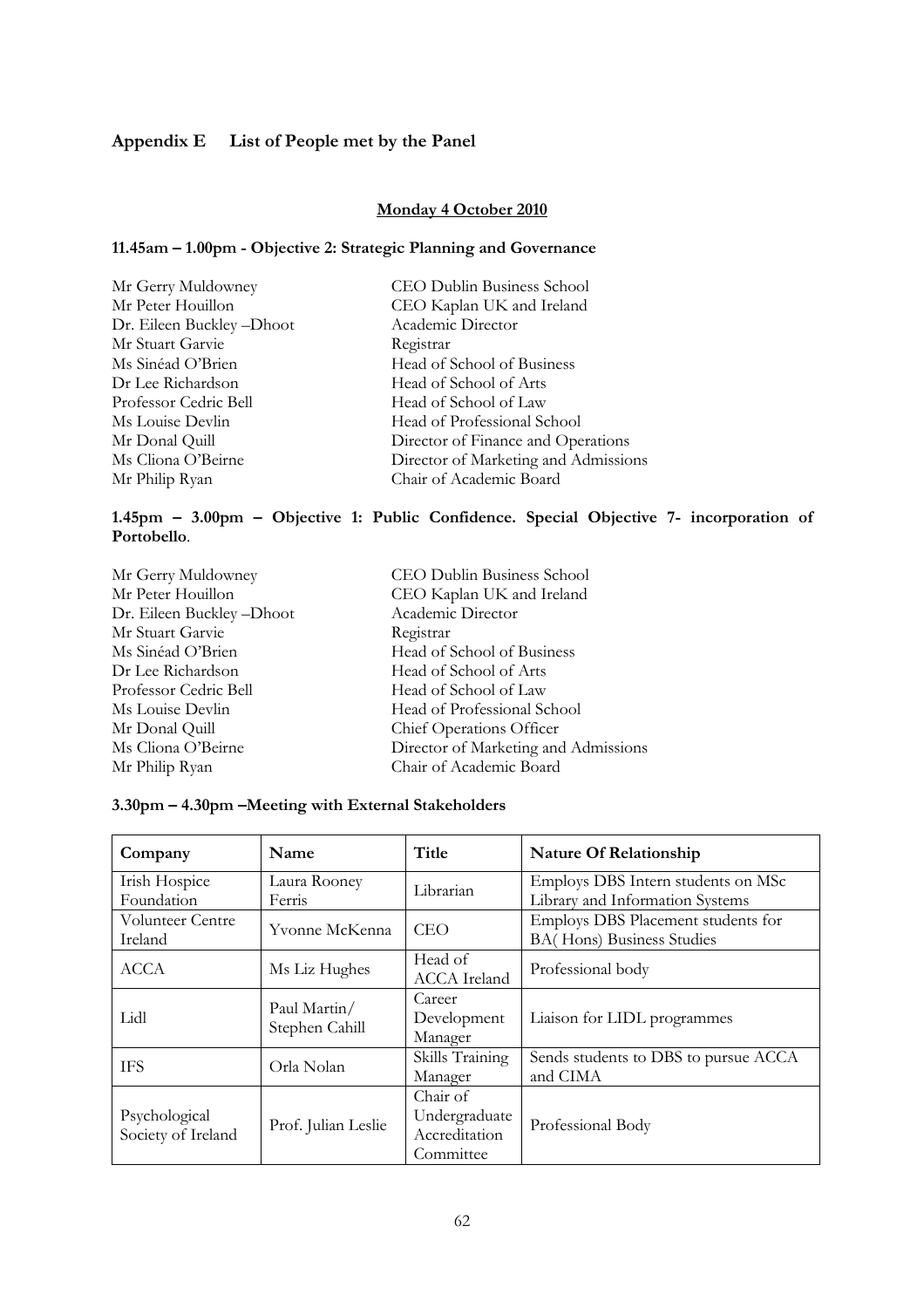| Company                                                              | Name            | Title                               | <b>Nature Of Relationship</b>                                                                                                             |  |  |
|----------------------------------------------------------------------|-----------------|-------------------------------------|-------------------------------------------------------------------------------------------------------------------------------------------|--|--|
| Loreto College<br>Dalkey                                             | Ms Anne Tuffy   | Career<br>Guidance<br>Counsellor    | Recommends potential students to DBS                                                                                                      |  |  |
| Association for<br>Psychoanalysis and<br>Psychotherapy in<br>Ireland | Kay Murphy      | Member of<br>Executive<br>Committee | Professional Body                                                                                                                         |  |  |
| Association for<br>Psychoanalysis and<br>Psychotherapy in<br>Ireland | Gerry Moore     | Member of<br>Executive<br>Committee | Professional Body                                                                                                                         |  |  |
| CBS James Street                                                     | Ashlinn Craemer | Career<br>Guidance<br>Counsellor    | DBS provides scholarships for students<br>from this local school annually as part of<br>our " giving back to the community"<br>initiative |  |  |

4.45pm- 5.45pm - Objective 3: Quality Assurance - Overview of Quality Assurance system/framework in place in the College

Dr Eileen Buckley –Dhoot Academic Director Mr Stuart Garvie Registrar<br>Ms Ann Masterson Senior Le Dr Lee Richardson Head of School of Arts<br>Professor Cedric Bell Head of School of Law Professor Cedric Bell Head of School of Law<br>Mr. Barry O'Donnell Head of Dept of Couns

Head of School of Business Ms Ann Masterson Senior Lecturer – School of Business<br>Dr Barnaby Taylor Lecturer – School of Arts Lecturer – School of Arts Dr Patricia Moriarty Head of Department – Management & IT Ms Linda Moran Head of Department – Marketing Mr Michael Kielty Head of Department – European Business School Head of Dept of Counselling & Psychotherapy

## 6.00pm – 6.45 pm - Meeting with learners and Graduates (2 parallel sessions)

| Name                   | Programme          | Stage | Representing (e.g.<br>$P/T$ learners,<br>International<br>Students etc) | Group |
|------------------------|--------------------|-------|-------------------------------------------------------------------------|-------|
| David McHugh           | <b>BABS</b>        | 8     | Graduate PT                                                             | А     |
| Akem Taiwo             | Psychology         | 8     | Student PT                                                              | A     |
| Jean McCabe<br>Strange | Psychology         | L8    | Graduate PT                                                             | А     |
| Barry Sherry           | Masters (Business) | 9     | Student PT                                                              | A     |
| Paul Ringer            | Business/IT        | 8     | Graduate PT                                                             | А     |
| Cliona Judge           | <b>LLB</b>         | 8     | Graduate PT                                                             | A     |

Group A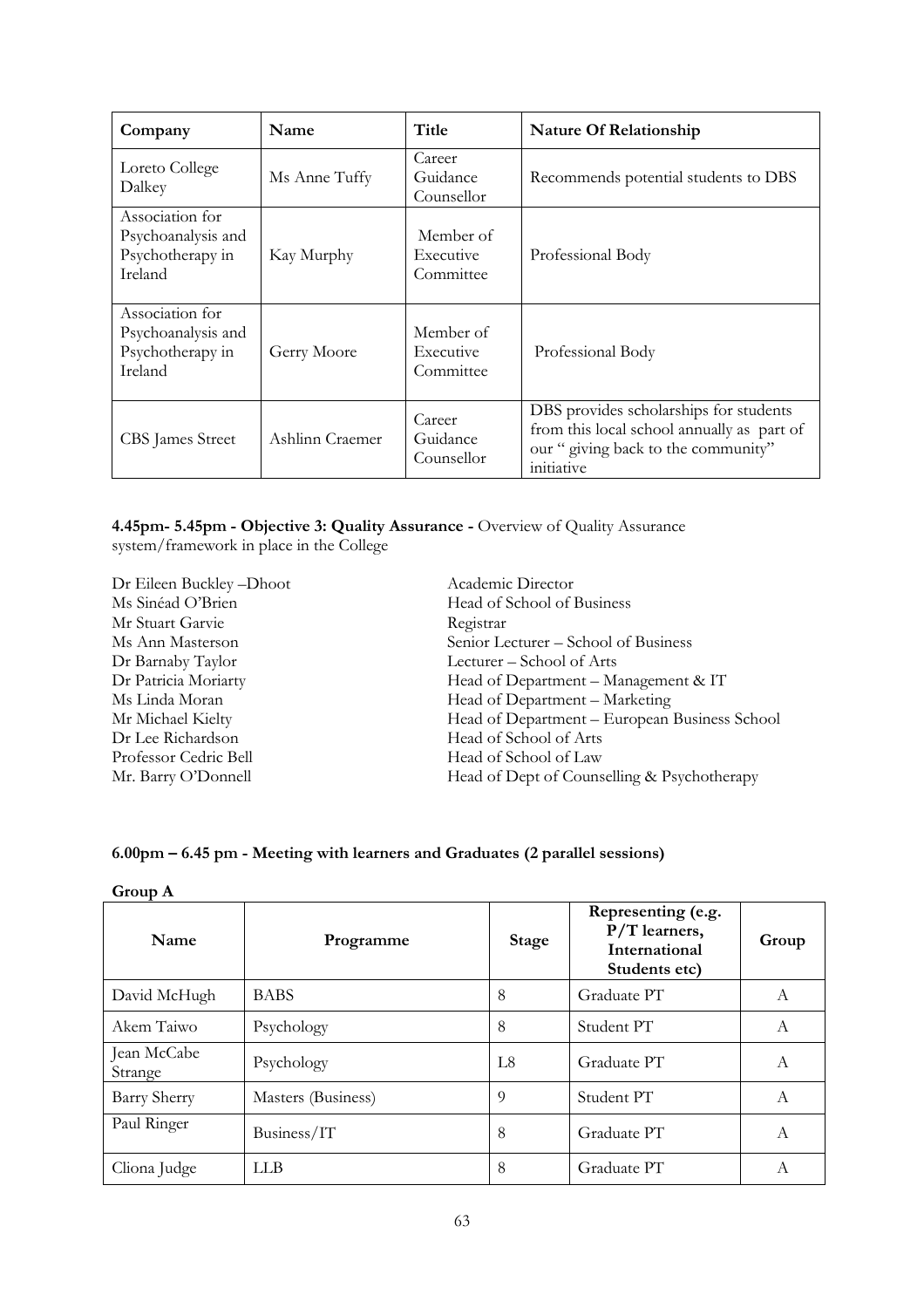| Name              | Programme            | <b>Stage</b> | Representing (e.g.<br>$P/T$ learners,<br>International<br>Students etc) | Group          |
|-------------------|----------------------|--------------|-------------------------------------------------------------------------|----------------|
| Fiona Concannon   | Exec MBA             | 9            | Graduate PT                                                             | A              |
| Alice Carroll     | CIMA                 |              | Affiliate                                                               | $\mathcal{A}$  |
| Terry Lawless     | <b>ACCA</b>          |              | Affiliate                                                               | A              |
| Caitriona Lanigan | Psychology           | 8            | Graduate PT                                                             | A              |
| Mei Xue           | Accounting & Finance | 8/3          | Student FT                                                              | $\overline{A}$ |
| Yue Zhang         | Accounting & Finance | 8/3          | Student FT                                                              | A              |
| Xin Wang          | Accounting & Finance | 8/3          | Student FT                                                              | $\overline{A}$ |
| Jennifer Gavin    | Psychology           | 8/3          | Student FT                                                              | A              |

## Group B

| Name              | Programme                       | <b>Stage</b> | Representing (e.g. P/T learners,<br><b>International Students etc)</b> |
|-------------------|---------------------------------|--------------|------------------------------------------------------------------------|
| Michelle Brien    | Social Science                  | 8/2          | Student FT                                                             |
| Nicola Elmer      | Masters (Psychoanalytic)        | 9            | Student FT                                                             |
| Clara Mallon      | Film, Literature & drama        | L8/3         | Student FT                                                             |
| Claire Mullins    | Lidl                            | 7/2          | Student FT                                                             |
| Laurelin Van Der  | Marketing & Event<br>Management | 8/3          | Graduate FT                                                            |
| Anjulee Van eeden | <b>Business Management</b>      | 8/1          | Student FT                                                             |
| Daragh Price      | Marketing                       | 8            | Graduate FT                                                            |
| Jason Dee         | Higher Certificates (Legal)     | 6/7/2        | Student FT                                                             |
| Lydia Liassides   | <b>LLB</b>                      | 8/2          | Student FT                                                             |
| Frank Lennox      | <b>LLB</b>                      | 8/3          | Student FT                                                             |
| Orna O'Connor     | General Arts                    | 8/3          | Student FT                                                             |
| Michael Power     | <b>BA</b> Psychology            | 2            | Student FT                                                             |
| Richard Bolger    | Film                            | 8/2          | Student FT                                                             |